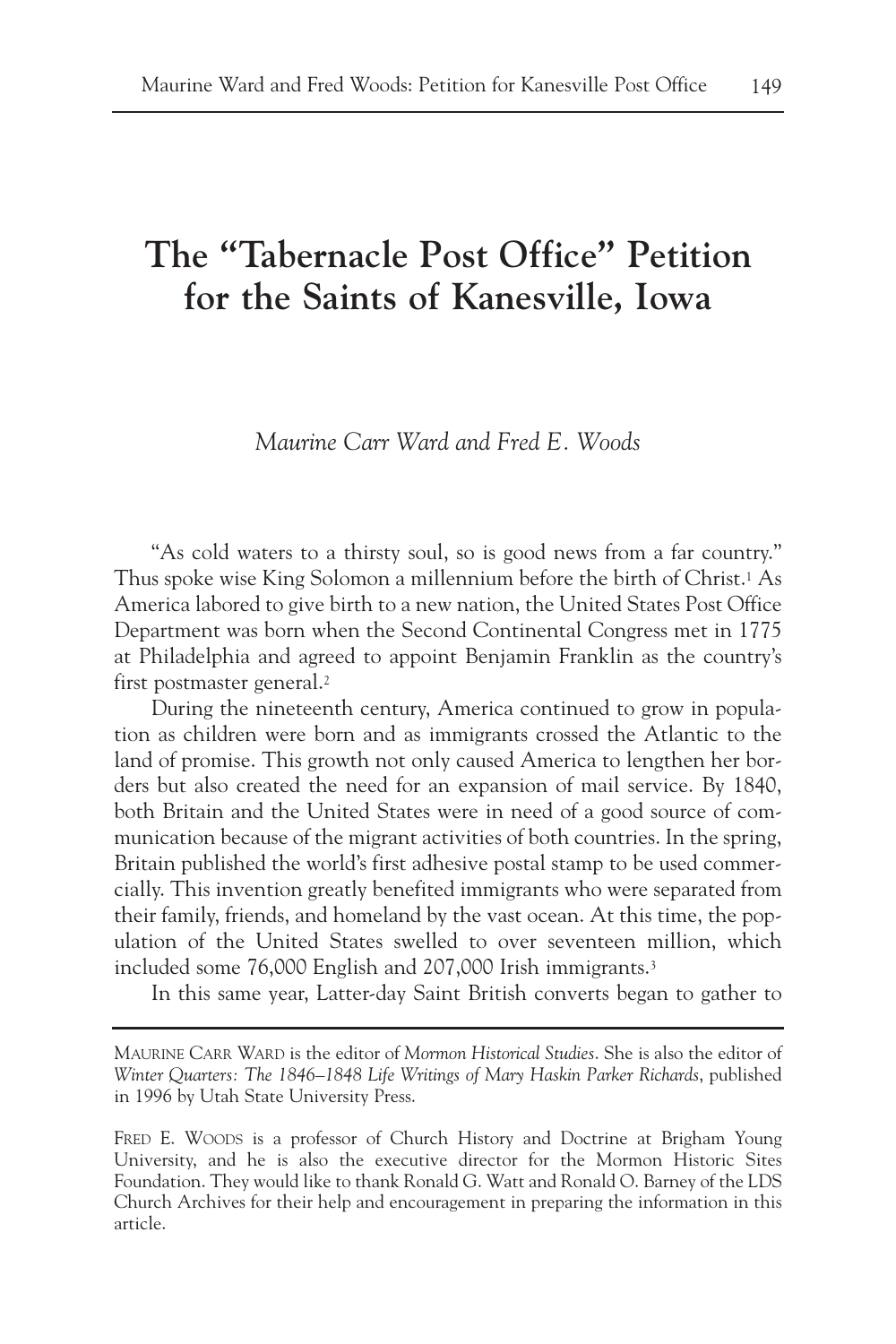America to augment the building of Nauvoo. However, during the winter of 1846, they were forced to leave their beloved city. They crossed the prairie by the thousands, and Brigham Young established a temporary Church headquarters at Winter Quarters—on the west bank of the Missouri River near modern-day Omaha, Nebraska. In the spring and summer of 1847, Young led a vanguard company of Saints into the Great Basin. There they established a new home in the Salt Lake Valley where they prepared the desert to blossom as a rose. Like any inhabitants of a pioneer oasis, these Saints who settled in the desert West were eager to receive communications from their loved ones. Therefore, it was timely that 1847 also marked the establishment of postal service extending from the Atlantic Coast to the Pacific Coast and the adoption of the U.S. postal stamp by the United States government.4

Before the year closed, Brigham Young returned to the Missouri River; and at a Church conference held on 27 December 1847, the Church sustained him as President of The Church of Jesus Christ of Latter-day Saints. This important event occurred on the eastern side of the river opposite Winter Quarters. Here in Iowa Territory, Pottawattamie County had just been established on 24 February of this same year.5 According to Wilford Woodruff, the Saints had just spent three weeks building a "Log Tabernacle for this & other Conferences."6 Woodruff later noted that at the time Young and his counselors were sustained in the First Presidency, "about 1,000 souls got in the House [Tabernacle]."7

Before Brigham Young returned to the Salt Lake Valley, he appointed his thirty-three-year-old nephew, Evan M. Greene, to serve as the postmaster for this region, which was known as "Council Bluffs."8 Here Greene served for nearly five years before immigrating to Utah in 1852. During his tenure as postmaster, he sent mail with each pioneer company as it departed Kanesville (Council Bluffs) for the Salt Lake Valley.9

The settlement and development of the West created the need for more post offices. One author noted, "There is perhaps no better register of the growth of the country than the record of the expansion of the postal service. The opening of a post office in some remote section of the West is a proof sufficient of the presence of the pioneer."10 Not only did a Kanesville post office create a vehicle for better communication with the outside world for the Saints temporarily settled in Pottawattamie County but also, perhaps more importantly, the post office served as an important signal that this Latter-day Saint community was officially recognized by the federal administration in Washington, D.C. Therefore, with a successful petition for a local post office, a local government could be created, inherent with the legal rights that brought stability and security to a newly formed county.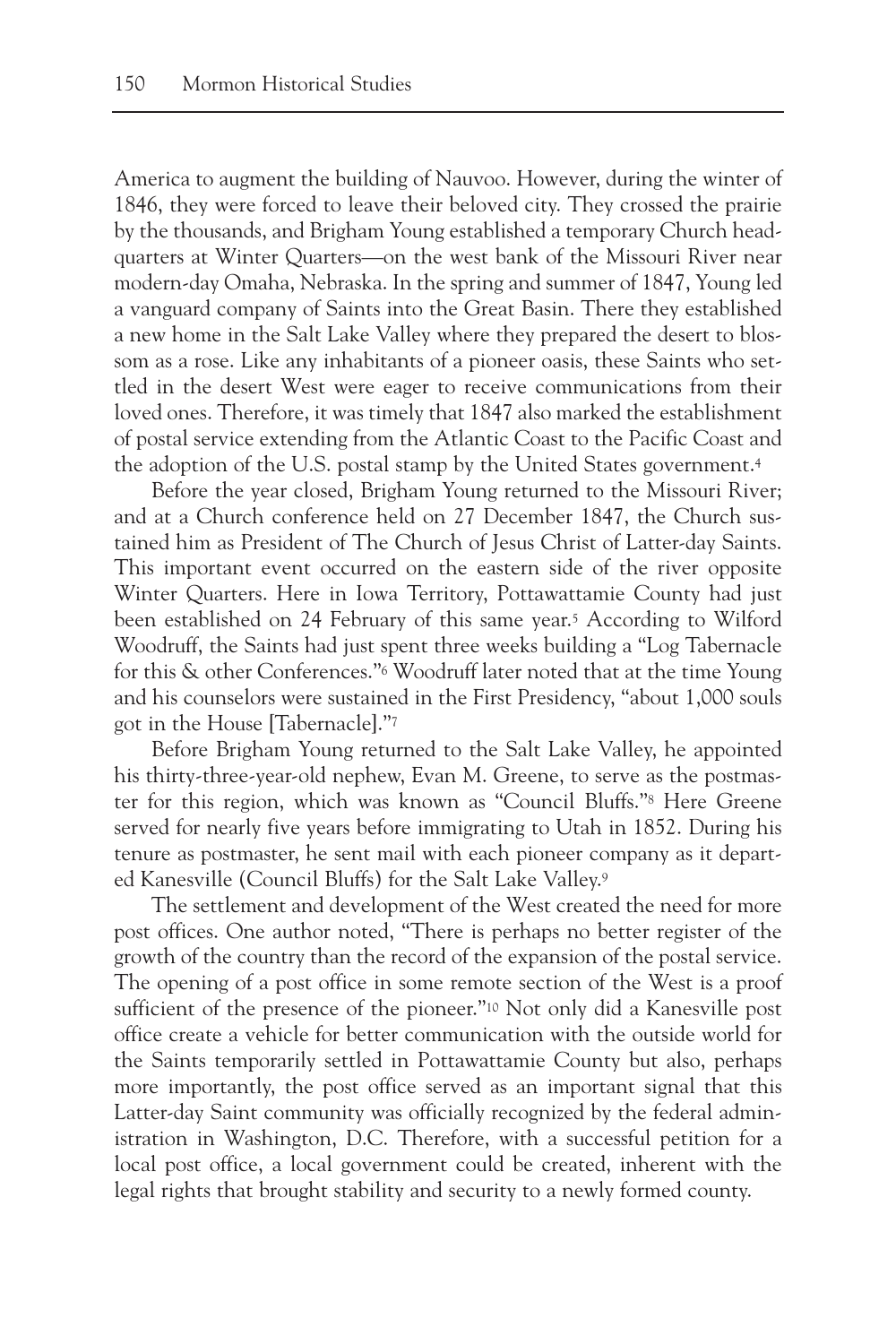In his journal dated 18 January 1848, Wilford Woodruff wrote, "Two petitions were presented to the meetings for signatures, one for A county in the Potawattame tract of land in Iowa And the other for A Post Office. And the People were signing them daily."11 Just two days later, a petition to the Iowa legislature for the organization of a county on the Pottawattamie lands was read and signed by many. In addition, a letter to the postmaster general for the establishment of a post office, near the Log Tabernacle, was read and signed. It included the request for semiweekly mail service from this point to Austin, the northwestern Missouri village.12 Brigham Young sent the letter of request to the "Honorable Postmaster



*Evan M. Greene, postmaster for the "Council Bluffs" region. Photograph courtesy of LDS Church Archives.*

General of the United States," which stated the following:

There are many thousands Inhabitants in the vicinity of the Log Tabernacle, which is situated on the Government Purchase of the Pottawattamies and in the State of Iowa, whose interest is materially injured, and whose journey, business and improvements, are retarded or distroyed by non intercourse; there being no Post Office within forty or fifty miles of said Tabernacle, and the public good requires a convenient office: Therefore, We your Petitioners, Citizens of the United Sates and residents of said vicinage, pray your Honor, to cause, such an office to be located at or near said Tabernacle without delay, to be called the Tabernacle Post office; to appoint Evan M. Green Postmaster; and to cause the Semi Weekly mail of Austin or Linden, to be continued to said office and your Petitioners, etc.13

This petition was followed by eighteen hundred signatures, all males.14 That Brother Brigham and the Saints were eager for this petition to be granted can be ascertained by the fact that a number of the signatures are those of boys. This document is useful not only in demonstrating who was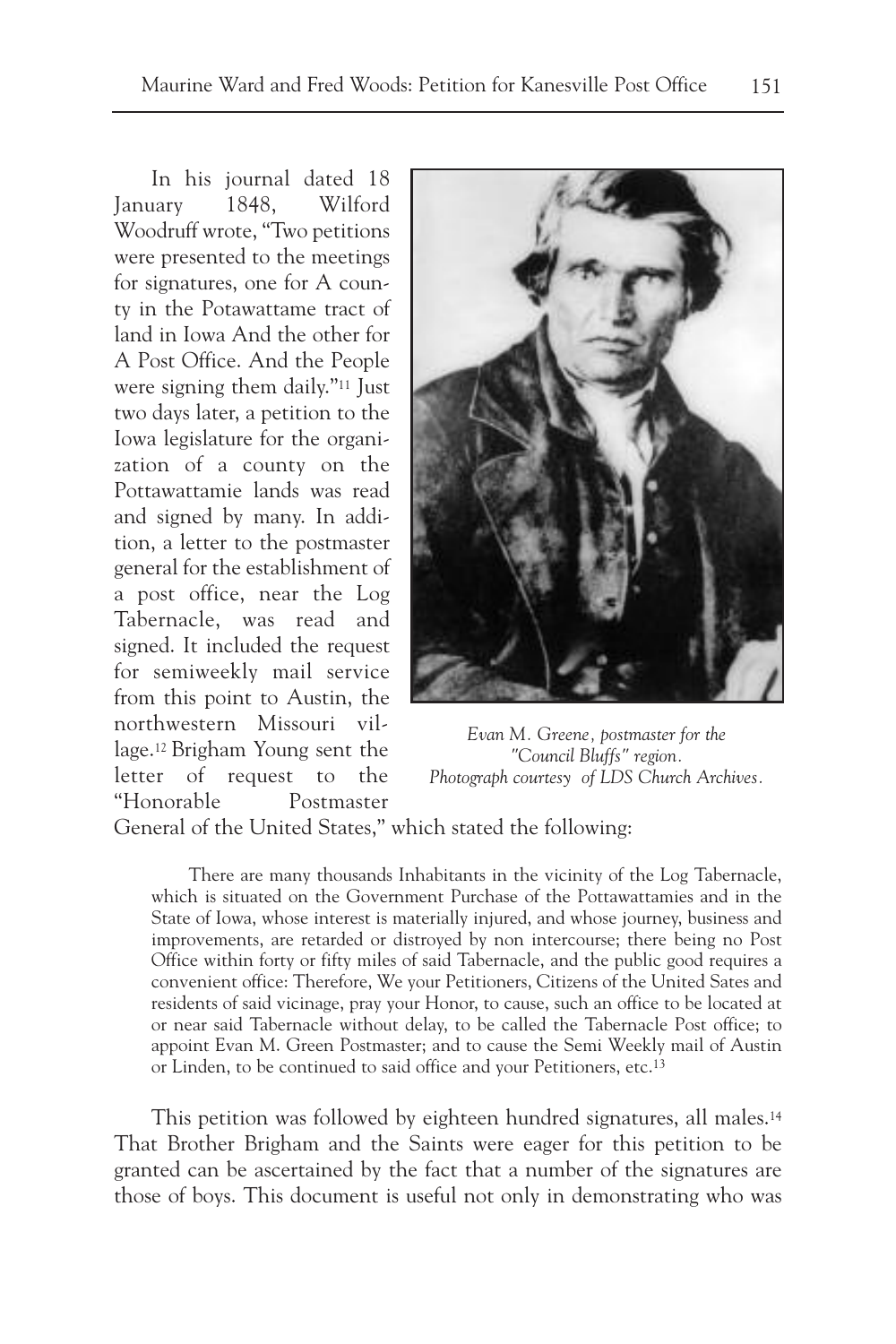living in the Kanesville, Iowa, region in 1848 but also in demonstrating the strong desire for the Church to be granted official recognition by the federal government so the Saints could establish their legal rights as United States citizens.

What follows is a list of names on the petition as found in the Journal History of the Church, dated 20 January 1848. These names were extracted at some time from the original petition pages found in the Brigham Young Office Files, Church Archives, Church of Jesus Christ of Latter-day Saints. However, during this extraction, many of the names were misread. The list below was, therefore, checked against the original petition. These names were then checked against five other sources, as shown below, in an effort to correctly identify the individuals and to show where the individuals lived and how many of those named were children:

1. Susan Easton Black, *Membership of The Church of Jesus Christ of Latterday Saints: 1830–1848*.15

2. Susan Easton Black, *Early Members of the Reorganized Church of Jesus Christ of Latter Day Saints*.16

3. Ronald G. Watt, *Iowa Branch Index: 1839–1859.* During the temporary stay in Iowa, between 1846 and 1849, nearly one hundred branches of the Church functioned in Pottawattamie County, Iowa. Records from twenty-three of these branches have been acquired by the LDS Historical Department, but these account for more records than any other period of the early Church. The intent of the records varies from names and branches to baptism dates, marriage information, priesthood ordinations, and more. Because the branch clerk likely entered the names as he heard them, some misspellings were inevitable. Names found in the Pottawattamie High Council Record are included in this index. The Iowa Branch Index, located in the reference section of the LDS Church Archives Reading Room, includes more than five thousand names, only about 20 percent of the Mormons in Iowa from the late 1840s to the early 1850s.17

4. *Winter Quarters Wards Index to Membership Lists: 1846–1848*. This index is located in the LDS Church Archives. It was compiled from a variety of sources, not comprehensive, including bishops' reports, high council meeting minutes, tithing records, "census" reports of widows, soldiers' wives, and other unassigned members of wards. The original ward records are in the LDS Church Archives, Church of Jesus Christ of Latter-day Saints. There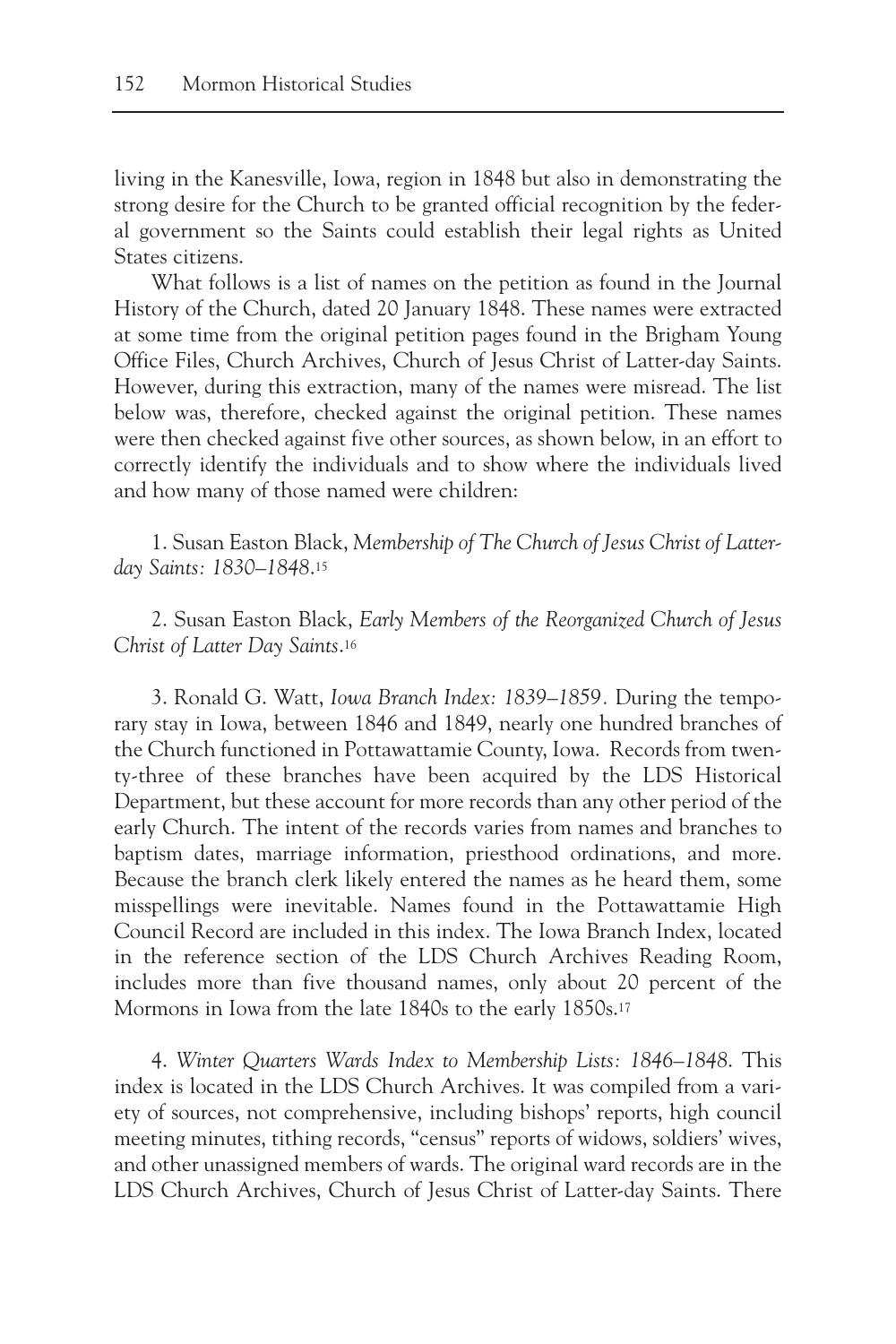are a few problems with the index. Handwriting in the original record is difficult to read, making exact transcriptions difficult to produce. Many of the wards list only the widows, soldiers' wives, and others, so the membership is incomplete. As was the case in the Iowa branches, people often did not remain in one ward or branch but moved to be with family or friends or moved to better housing; therefore, in same cases, there are multiple listings for an individual.18

5. Beverly Boileau, *1850 Census: Pottawattamie County, Iowa*. The census shows ages, places of birth, family relationships, and occupations where known. This information greatly supplemented the information found in Susan Black's membership lists.19 There are some serious misspellings of names, shown that way in the original census record. Some examples of the more serious errors are *Edson Bary* instead of *Edson Barney*, *Ephraim Winkcum* instead of *Ephraim Mecham*, and *John L. Balten* instead of *John L. Butler*.

The list that follows shows what has been determined to be the most correct rendering of each name,20 the Pottawattamie County branch that individual resided in (where known) or the initials *PHC* if the name is found in the Pottawattamie High Council minutes, the Winter Quarters Ward the individual resided in (where known), an *X* if a person is found in the 1850 Pottawattamie Census, and a comment section, specifically showing the fathers and ages of their sons eighteen years old and younger. Some names are obvious duplicates. Other common names, such as *John Smith*, are impossible to correctly identify in any of the sources.

## **Notes**

1. Proverbs 25:25.

2. Rita L. Moroney, *History of the U.S. Postal-Service 1775–1982* (Washington D.C.: Office of the Post Master General, 1983), 1.

3. James Trager, *The Peoples' Chronology* (New York: Holt, Rhinehart and Winston, 1976), 220–22, quoted in Fred E. Woods, *Gathering to Nauvoo* (American Fork, Utah: Covenant Communications, 2002), 34, note 16.

4. LeRoy R. Hafen, *The Overland Mail 1849–1869: Promoter of Settlement Precursor of Railroads* (New York: AMS Press, 1969), 30.

5. "Pottawattamie County," www.pottcounty.com/html/documentation2.shtml.

6. *Wilford Woodruff Journals*, ed. Scott G. Kenney, 13 vols. (Midvale, Utah: Signature Books, 1983), 24 December 1847, 3:299.

7. *Wilford Woodruff Journals*, 27 December 1847, 3:300–1.

8. Local Nebraska historian Gail G. Holmes notes that the name *Council Bluffs* was given to this Omaha, Nebraska, region, encompassing both sides of the Missouri River,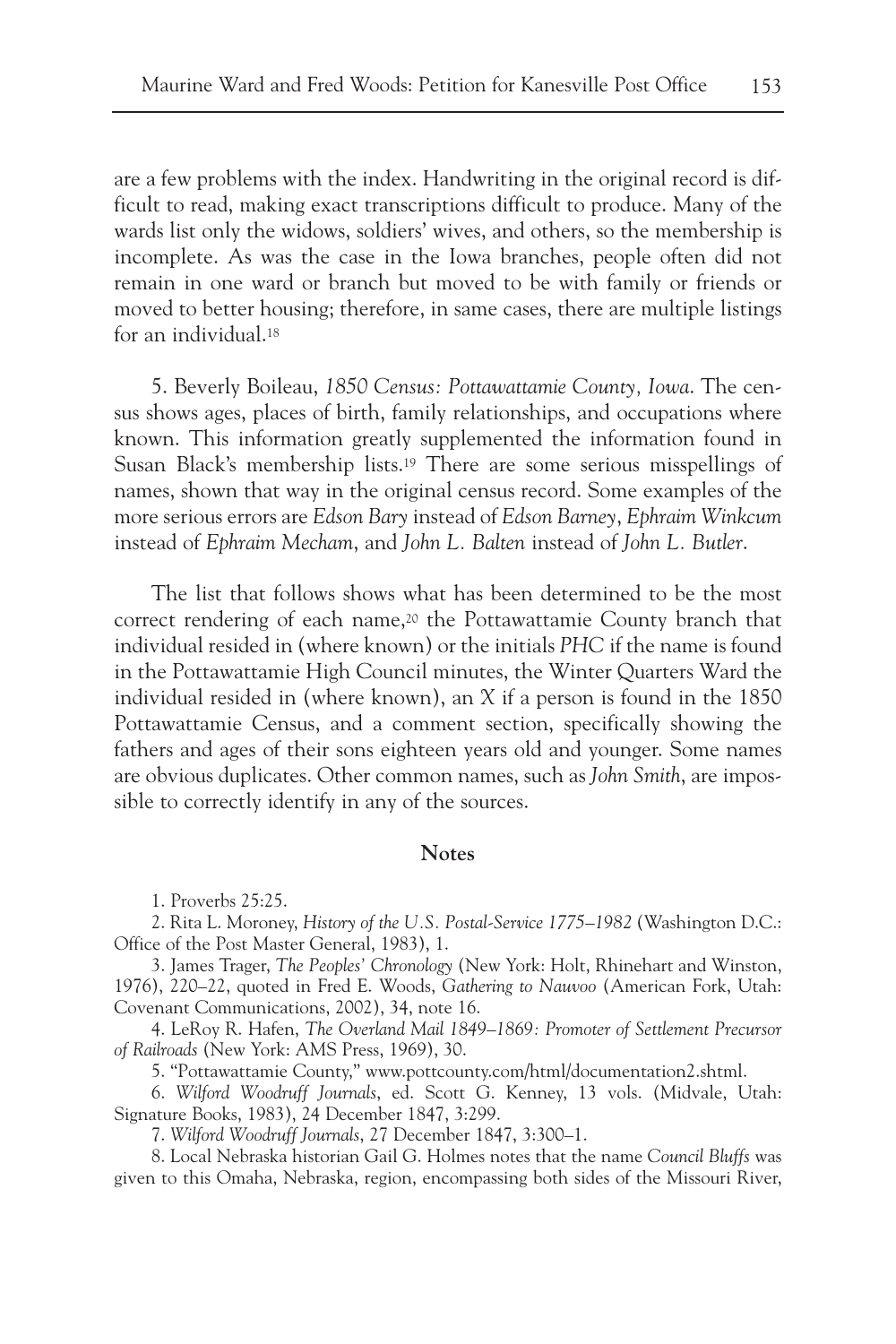because of a meeting held in 1803 between Lewis and Clark and the Oto Missouri Indians. He further adds that Church leaders governed about ninety temporary settlements in this area. During the years 1849–52, the postal service received additional support for communication via the LDS newspaper, the *Frontier Guardian*, which was edited by Elder Orson Hyde of the Quorum of the Twelve Apostles. (See "Council Bluffs, Iowa," *Encyclopedia of Latter-day Saint History*, ed. Arnold R. Garr, Donald Q. Cannon, and Richard O. Cowan (Salt Lake City: Deseret Book, 2000), 254–56).

9. *History of Bear Lake Pioneers*, comp. Edith Parker Haddock and Dorothy Hardy Matthews, ed. F. Ross Peterson, Edith Parker Haddock, and Dorthy Hardy Matthews (Bear Lake County, Idaho: Daughters of the Utah Pioneers, 1968), 218–19. In an article appearing in the *Woman's Exponent* titled "Called Home, Death of Elder Evan M. Greene," 11, no. 1 (June 1, 1882): 5, we learn the following information that was apparently prepared by editor Emmeline B. Wells: Evan M. Greene was the son of John P. and Rhoda Y. Greene and was born 22 December 1814 in Cayuga County, New York. He joined the Church in 1831 and was an intimate friend of Joseph Smith. He served as a high priest and was later ordained a patriarch in 1873. Evan died 22 May 1882 while traveling from Salt Lake City to Escalante, Utah. He died the father of eighteen children as well as many grandchildren and great-grandchildren to whom he left a legacy of faith. Evan served as a missionary to the eastern states and later served as the postmaster of Provo, Utah, as well as the mayor for two years. In addition, he served on the legislature for four years and worked as a farmer, stock raiser, merchant, and school teacher. (See Frank Esshom, *Pioneers and Prominent Men of Utah* (Salt Lake City: Utah Pioneers Book Publishing Company, 1913.)

For information concerning the western migration via Kanesville, see Walker D. Wyman, "Council Bluffs and the Westward Movement," *Iowa Journal of History* 47 (April 1949): 99–118. See also Fred E. Woods, "More Precious than Gold: The Journey to and through Zion in 1849–1850," *Nauvoo Journal* 11, no. 1 (spring 1999): 109–24.

10. Hafen, *The Overland Mail 1849–1869*, 26.

11. *Wilford Woodruff Journals*, 18 January 1848, 3:310. The Journal History, 20 January 1848, notes that the meetings Woodruff refers to lasted several days. President Brigham Young and others attended these meetings held in the Kanesville Log Tabernacle, 16–20 January 1848, on the occasion of the Seventies Jubilee. On the last day of the jubilee (20 January 1848), Brigham Young told the assembled Seventies that the event "could not be considered a Jubilee spoken of in the revelation for all bands were not broken and Pres. Young called it a jubilo."

12. Journal History, 20 January 1848. The Austin Post Office was near Hunsaker's Ferry in Atchison County Missouri (present-day Hamburg, Iowa). Mr. Thomas Tuttle worked as both the postmaster and a merchant at the Austin Post Office at the time of this 1848 petition. Before the Post Office was established in Kanesville, the Saints from Winter Quarters and Council Bluffs had to travel down a military trail to the Austin Post Office for their mail. (See *History of Fremont County, Iowa* [Des Moines: Iowa Historical, 1881], 177–78.)

13. Brigham Young to the Post Master General, 20 January 1848, Brigham Young, Office Files, Correspondence, LDS Church Archives. Note that an earlier draft of this letter (located just before the letter noted above) indicates that the name "Council Bluff Post Office" was considered before the name of the "Tabernacle Post Office" was selected.

14. The fact that no women's names were on the petition is probably because votes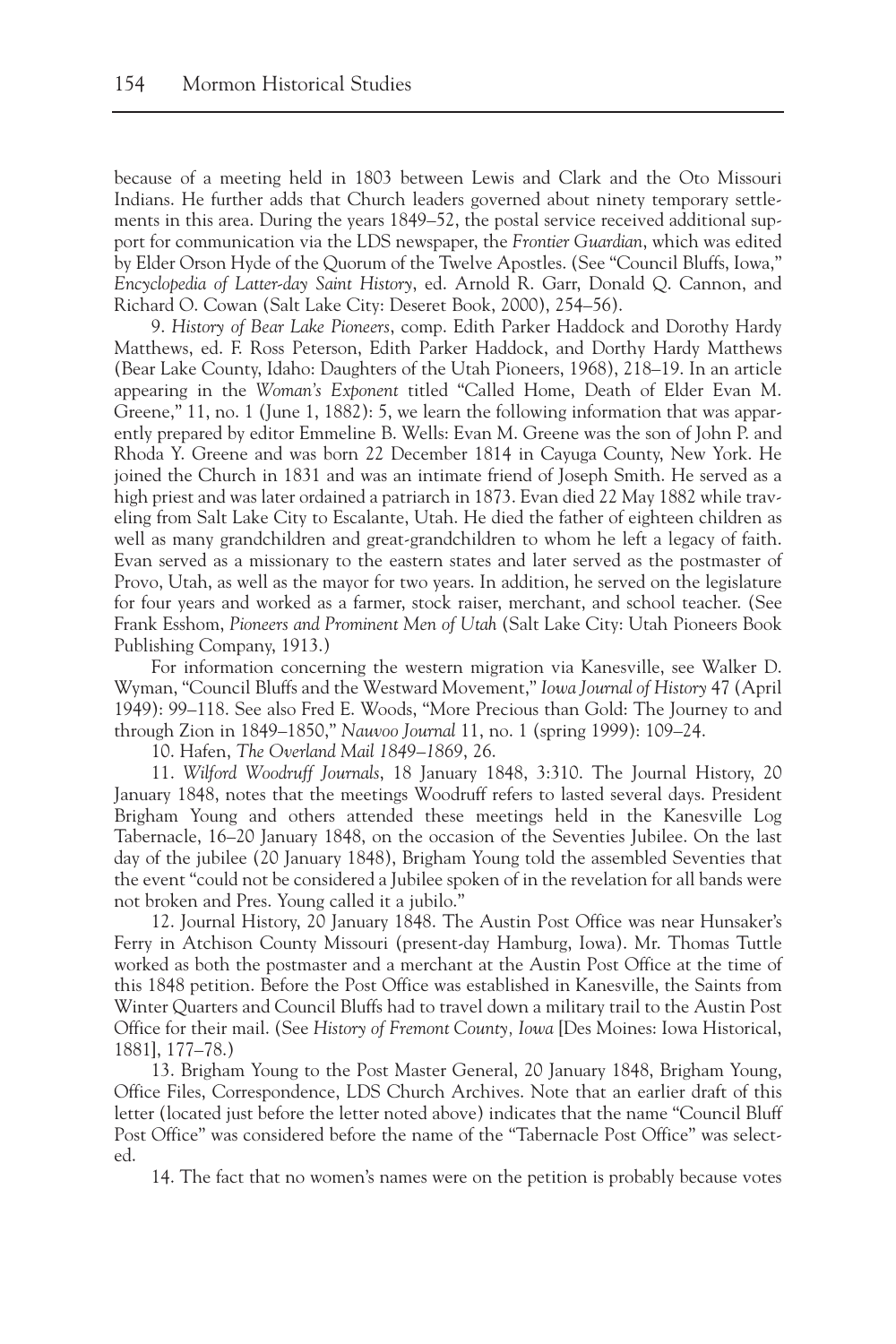cast by women did not officially count at this time in America. Women's right to vote was not won until the Nineteenth Amendment was passed in 1920. A women's suffrage amendment was first introduced in Congress in 1878, but it failed to pass. The amendment refused to die, however, and was doggedly reintroduced at every session until it finally passed in 1920.

15. Susan Easton Black, *Membership of The Church of Jesus Christ of Latter-day Saints: 1830–1848*, 50 vols. (Provo, Utah: Brigham Young University Religious Studies Center, 1989).

16. Susan Easton Black, *Early Members of the Reorganized Church of Jesus Christ of Latter Day Saints*, 6 vols. (Provo, Utah: Brigham Young University Religious Studies Center, 1993).

17. Ronald G. Watt, *Iowa Branch Index: 1839–1859* (Salt Lake City: Historical Department, Church of Jesus Christ of Latter-day Saints, 1991).

18. *Winter Quarters Wards Index to Membership Lists: 1846–1848* (Salt Lake City: Historical Department, Museum Division, Church of Jesus Christ of Latter-day Saints, 1998).

19. Beverly Boileau, ed., *1850 Census: Pottawattamie County, Iowa* (Henderson, Iowa: n.p., 1987).

20. Where the petition shows a first given name, middle initial, and surname, the authors have retained that format without trying to identify the middle name.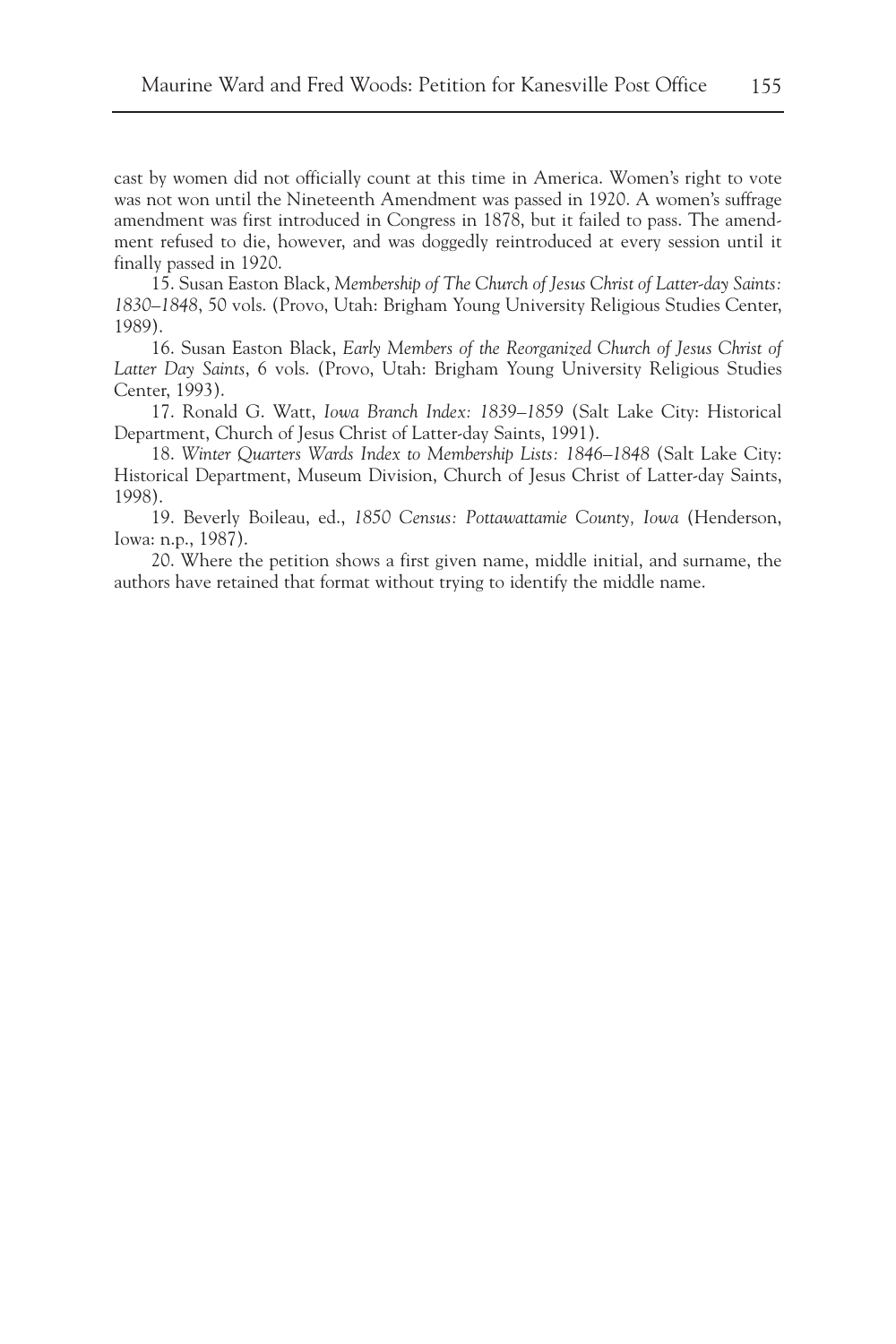|                         | Iowa                        | WQ   | 1850   |                               |
|-------------------------|-----------------------------|------|--------|-------------------------------|
| Name                    | <b>Branch</b>               | Ward | Census | Comments                      |
| , Jacob                 |                             |      |        |                               |
| Abbott, Abiel           | Garden Grove                |      |        |                               |
| Abbott, Jacob F.        | McOlney                     |      | Χ      |                               |
| Abbott, Myron           | Garden Grove                |      |        |                               |
| Abbott, William A.      |                             |      |        |                               |
| Adams, Arza             | <b>PHC</b>                  |      |        |                               |
| Adams, Barnabas L.      |                             |      |        |                               |
| Adams, James            | Council Point               |      | X      |                               |
| Adams, John             | Council Point               |      |        |                               |
| Aiken, Benjamin         | Council Point               |      |        |                               |
| Aiken, Samuel R.        | Council Point               |      |        |                               |
| Ainscough, Nephi        |                             |      |        |                               |
| Ainscough, William      |                             |      | Χ      |                               |
| Ainscough, William      |                             |      |        | duplicate?                    |
| Aldridge, William       | PHC                         |      |        | bishop of Cooley's Branch     |
| Alleman, Benjamin J.    | Lake                        |      | Χ      | son of John, age 13           |
| Alleman, John           | Lake                        |      | Χ      |                               |
| Alleman, John H.        | Lake                        |      | Χ      | son of John, age 8            |
| Alleman, Joseph D.      |                             |      | Χ      | son of John, age 4            |
| Alexander, Henry S.     |                             |      |        |                               |
| Alexander, Charles S.   |                             |      |        | son of Henry S., age 1        |
| Alger, John             |                             | 14   |        |                               |
| Alger, Samuel           |                             |      |        |                               |
| Alger, Thomas           |                             |      |        |                               |
| Allen, Alanson          |                             |      |        |                               |
| Allen, Andrew A.        | Coonville, Harris Grove     |      | X      |                               |
| $\alpha$ <sup>r</sup>   |                             |      |        |                               |
| Allen, Andrew L.        | Coonville, Harris Grove     |      |        | counselor in Coonville Branch |
| Allen, Franklin         | Blockhouse                  |      | Χ      |                               |
| Allen, George           | Blockhouse                  |      |        |                               |
| Allen, Gideon           | Blockhouse                  |      |        |                               |
| Allen, Ira Harris Grove |                             |      | Χ      |                               |
| Allen, Joseph           | Blockhouse, No. Pigeon, PHC |      | X      |                               |
| Allen, Joseph Smith     |                             |      |        | son of Ira, age 2             |
| $\alpha$ r              |                             |      |        |                               |
| Allen, Joseph Steward   | Harris Grove                |      |        | son of James D., age 8        |
| Allen, Joseph L.        | Harris Grove                |      |        | son of Joseph Steward, age 1  |
| Allen, Jude             | North Pigeon                |      | X      |                               |
| Allen, Marshall         |                             |      |        | son of Albern, age 14         |
| Allen, Philo            | Blockhouse                  |      |        |                               |
| Allen, Rufus            | PHC                         |      |        |                               |
| Alley, Charles H.       |                             |      |        | son of George, age 9          |
| Alley, George           |                             |      |        |                               |
| Alley, George H.        |                             |      |        |                               |
| Alley, Stephen W.       |                             |      |        | son of George, age 16         |
| Allred, Andrew J.       | Council Point               |      |        | son of James, age 17          |
| Allred, James           | Council Point, PHC          |      | Χ      | bishop, 17 Jul 1846           |
| Allred, John F.         | Council Point               |      | X      |                               |
| Allred, R. [Reddick] N. |                             |      |        |                               |
| Allred, Reuben W.       | Council Point               |      |        |                               |
| Allston, Joseph         |                             |      |        |                               |
|                         |                             |      |        |                               |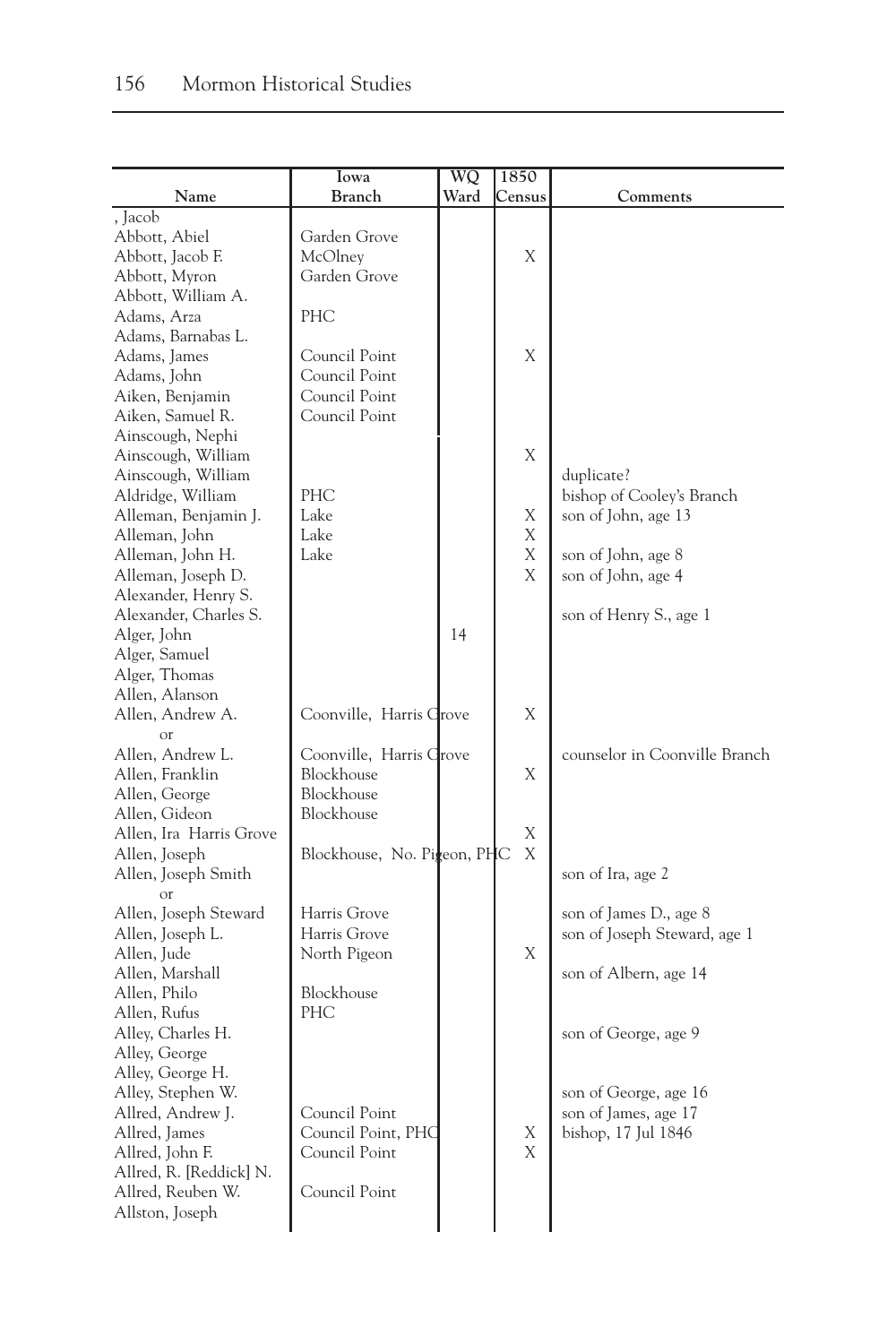

*Logan DUP Museum*



*John Alleman* Pioneers and Prominant *Ira Allen Ironeers* and *Ironeers* and *Ironeers* and *Ironeers* and *Ironeers* and *Ironeers* and *Ironeers* and *Ironeers* and *Ironeers* and *Ironeers* and *Ironeers* and *Ironeers* and *Ironeers* and *Ironeers* and



*Richard Ballantyne International DUP*

| Alvord, Joseph         |           | 10 | X | son of Thaddeus, age 18        |
|------------------------|-----------|----|---|--------------------------------|
| Ames, Ira              | Lake      |    |   |                                |
| Amy, Dustin            | PHC       | 15 | Χ |                                |
| Amy, Royal D.          |           |    | X | son of Dustin, age 15          |
| Anderson, Amos B.      |           |    |   |                                |
| Anderson, James P.     | McOlney   |    | X |                                |
| Anderson, Martin H.    | McOlney   |    | X | son of Miles, age 11           |
| Anderson, Miles        | McOlney   |    | X |                                |
| Anderson, Wm. R. or K. | McOlney   |    |   | son of Miles, age 6            |
| Andrews, Amos B.       |           |    |   |                                |
| Andrus, Milo           | Mt Pisgah |    | X |                                |
| Andrus, James          |           |    |   | son of Milo, age 13            |
| Andrus, John           |           |    |   | son of Milo, age 7             |
| Angell, Albert         |           |    |   | son of Solomon, age 1          |
| Angell, Alma           |           |    |   | son of Solomon, age 5          |
| Angell, John O.        |           |    |   | son of Solomon, age 3          |
| Angell, Solomon        |           |    |   |                                |
| Angell, Thomas         |           |    |   | possibly Truman Angell         |
| Arnold, Joseph S.      |           |    |   | son of Josiah, age 8           |
| Arnold, Josiah         |           |    |   |                                |
| Arnold, Orson          |           |    |   | son of Josiah, age 10          |
| Ashby, Benjamin        |           | 16 |   |                                |
| Ashby, John            |           |    |   | son of Nathaniel, age 3        |
| Ashby, Nathaniel       |           |    |   | son of Nathaniel, age 13       |
| Ashby, Richard         |           |    |   | son of Nathaniel, age 12       |
| Ashby, William         |           |    |   | son of Nathaniel, age 9        |
| Ashton, Isaac          |           |    |   |                                |
| Ashton, Joseph         | Lake      |    | X | son of Thomas, age 10          |
| Ashton, Thomas         | Lake      | 21 | X |                                |
| Atwood, Danford        |           |    |   |                                |
| Atwood, Dwight         |           |    | X | son of Reuben, age 11          |
| Atwood, Malon          |           |    |   |                                |
| Atwood, Reuben         |           |    |   |                                |
| Atwood, Selahl         |           |    |   | shown as Cealer in 1850 census |
| Averett, William       |           |    |   | son of Elisha, age 8           |
| Backwell, James        |           |    |   |                                |
|                        |           |    |   |                                |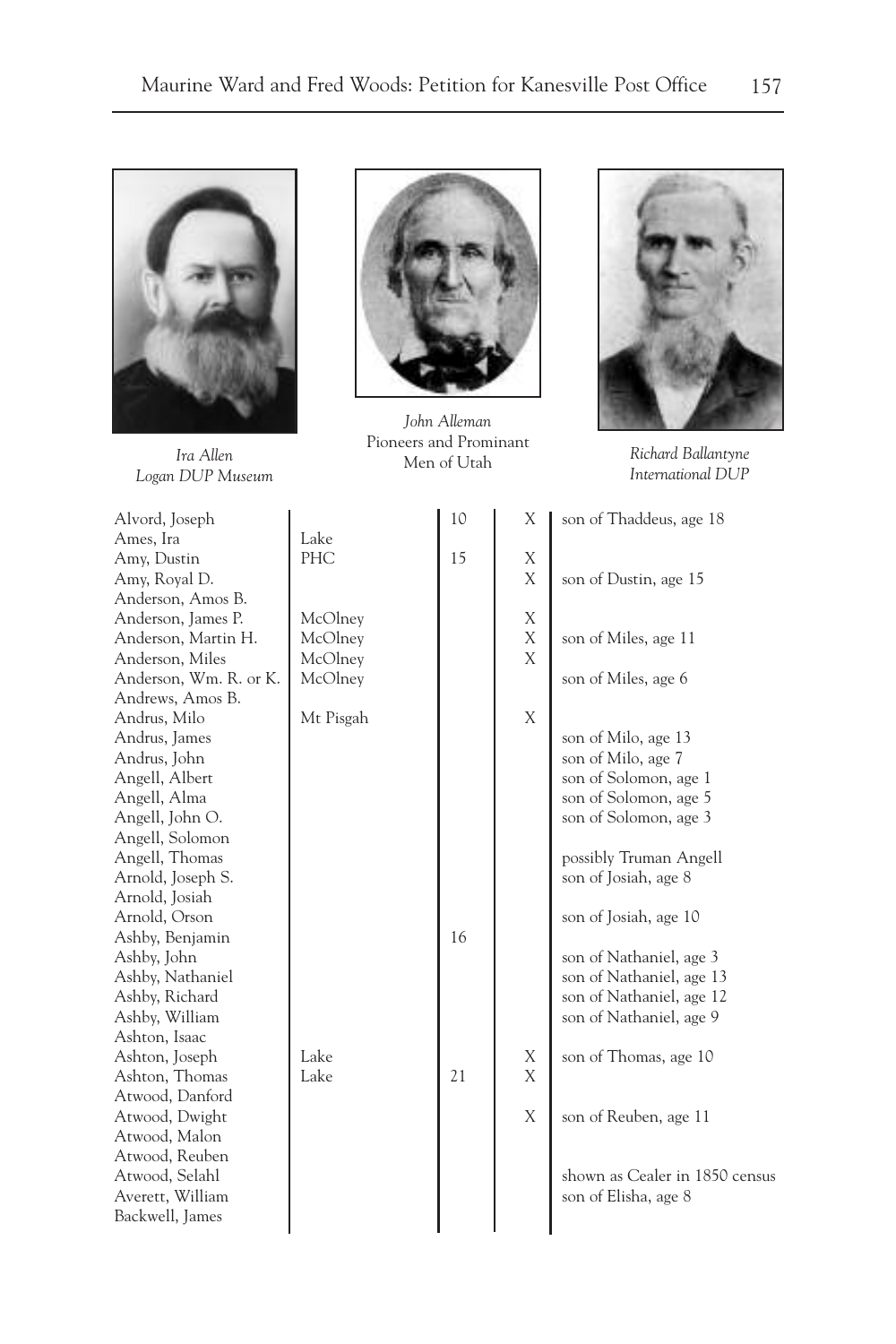| Backwell, James L.<br>Baldwin, Caleb<br>Baldwin, James K.<br>Baldwin, K. P.<br>Baldwin, Lyman R.<br>Baldwin, Wheeler<br>Ballantyne, Peter                                                                                                                                                                                  |                                                                | 21       | X                     |                                                                                                                                                                                                |
|----------------------------------------------------------------------------------------------------------------------------------------------------------------------------------------------------------------------------------------------------------------------------------------------------------------------------|----------------------------------------------------------------|----------|-----------------------|------------------------------------------------------------------------------------------------------------------------------------------------------------------------------------------------|
| Ballantyne, Richard<br>Ballard, John H.<br>Bank, Joseph<br>Bank, Michael<br>Barlow, Alimthy<br>Barlow, Ianthus<br>Barlow, Israel<br>Barlow, Israel jr<br>Barlow, Israel sr<br>Barnard, J. [John] P.<br>Barnett, Samuel<br>Barnett, William<br>Barney, Buren<br>Barney, Edson<br>Barney, Elroy<br>Barney, Joseph Seth<br>or | <b>PHC</b><br>PHC                                              | 3        | X<br>Χ<br>Χ<br>Χ<br>Χ | son of Israel, age 2<br>son of Israel, age 6<br>duplicate, see Israel<br>bishop, 17 Jul 1846<br>age 17, no parents known<br>son of Edson, age 18<br>son of Edson, age 5<br>son of Edson, age 3 |
| Barney, Joseph Smith<br>Barney, Lewis<br>Barney, Royal<br>Barrington, Hyrum M.<br>Barrows, James<br>Barrows, John<br>Barrows, Joseph<br>Barrows, Robert<br>Barrus, Benjamin<br>Barrus, Emery<br>Barrus, Emery<br>Barrus, Orrin<br>Bartholomew, George                                                                      |                                                                |          | Χ<br>X<br>Х<br>X<br>Χ | son of Lewis, age 4<br>son of Joseph sr, age 14<br>son of Joseph sr, age 18<br>son of Emery, age 10<br>duplicate?<br>son of Emery, age 3<br>son of Noah W., age 16                             |
| Bartholomew, Joseph<br>Bartholomew, Lewis L.<br>Bartholomew, Nelson<br>Bartholomew, N. [Noah]<br>Bartholomew, Willis<br>Barton, John<br>Bassett, Elias<br>Beal, Henry<br>Beal, John<br>Beal, John<br>Beal, John jr<br>Beal, William<br>Bean, James<br>Beathers, Zadock L.<br>Beebe, Henry<br>Beebe, Joseph L.              | W.<br>North Pigeon<br>Blockhouse<br>Plum Hollow<br>Plum Hollow | 15<br>11 | Χ<br>Χ                | son of Noah W., age 18<br>son of Noah W., age 13<br>son of Noah W., age 8<br>son of John, age 13<br>duplicate?<br>son of John, age 12<br>son of John, age 15<br>bishop, 17 Jul 1846<br>age 1   |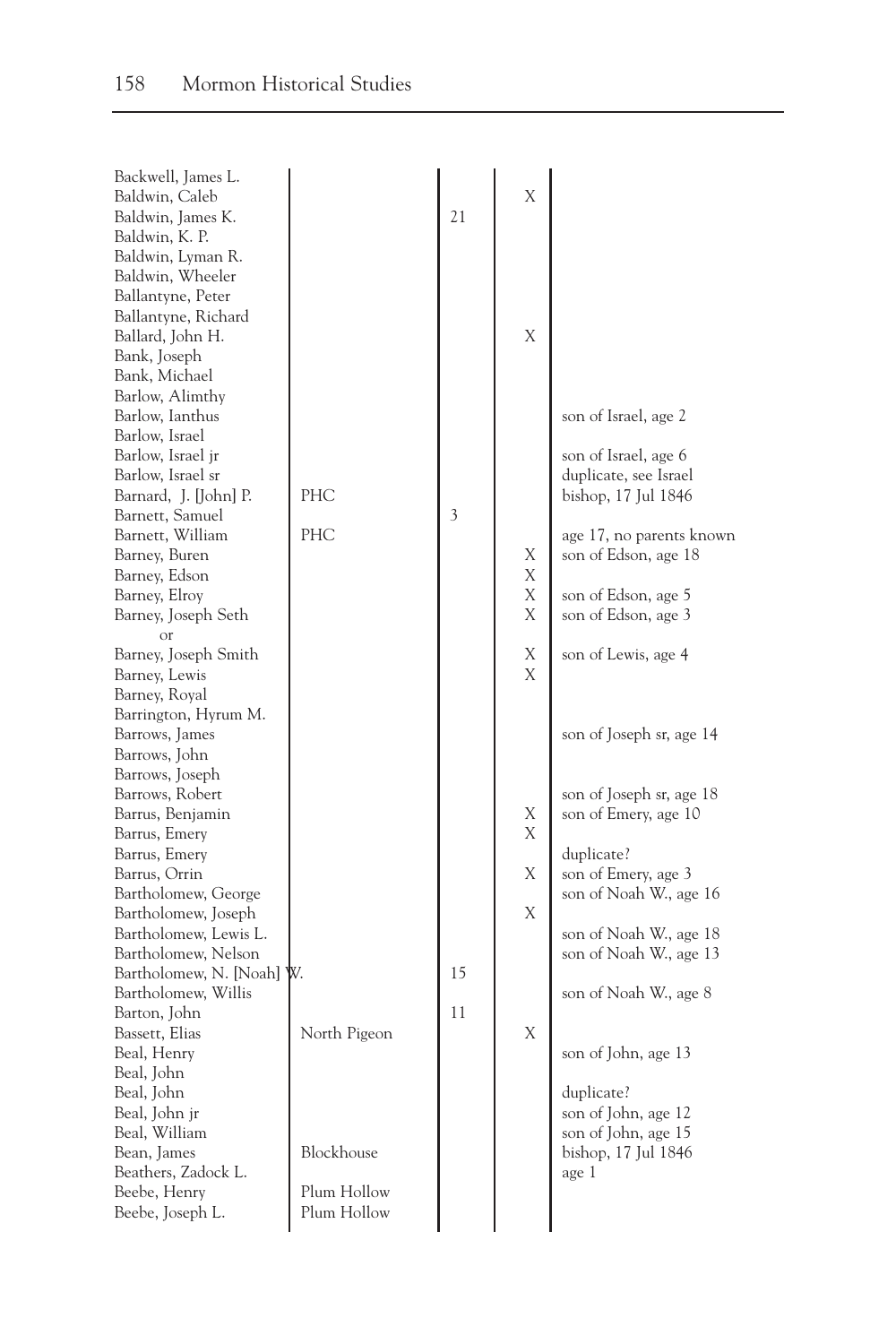| Beebe, Leroy W.       | Plum Hollow            |    |   | son of William, age 8   |
|-----------------------|------------------------|----|---|-------------------------|
| Beebe, William A.     | Plum Hollow            |    | X | bishop of Plum Hollow   |
| Bell, Abner           |                        |    |   |                         |
| Bell, Archibald       |                        |    |   |                         |
| Belnap, Gilbert       |                        | 13 |   |                         |
| Benbow, John          | PHC                    | 14 |   | bishop, 17 Jul 1846     |
| Bennett, Eli          |                        |    |   |                         |
| Bennett, James        |                        |    | Χ |                         |
| Benson, Alfred B.     | Macedonia              |    |   |                         |
| Benson, David         |                        |    | Х |                         |
| Benson, James         |                        |    | X |                         |
| Benson, Jerome M.     | Big Pigeon             |    | X |                         |
| Bentley, Richard      |                        |    | Χ |                         |
| Bernhisel, John M.    |                        |    |   | son of John M., age 2   |
| Bernhisel, John M. MD |                        |    |   |                         |
| Berrum, Guy C.        |                        |    |   |                         |
| Berry, Joseph         | McOlney                |    |   | son of Jesse, age 4     |
| Berry, Robert         | McOlney                |    |   | son of Jesse, age 7     |
| Berry, William        | McOlney                |    |   | son of Jesse, age 10    |
| Bess, James L.        |                        |    |   |                         |
| Bess, Oliver C.       |                        |    |   | son of Jule, age 17     |
| Bess, William H.      |                        |    |   |                         |
| Bester, Henry         |                        |    |   |                         |
| Bevan, James          |                        |    | X |                         |
| Bevins, Andrew        |                        |    |   |                         |
| Bidwell, Robert W.    |                        |    |   |                         |
| Bigelow, Asa          |                        |    |   | son of Nahum, age 16    |
| Bigelow, Daniel       |                        |    |   | son of Nahum, age 6     |
| Bigelow, Hiram        |                        | 21 |   |                         |
| Bigelow, James O.     | Mt Pisgah              |    |   |                         |
| Bigelow, Moroni       |                        |    |   | son of Nahum, age 8     |
| Bigelow, Nahum        |                        |    |   |                         |
| Bigler, Jacob G.      | Big Pigeon, Blockhouse | 15 | Χ |                         |
| Billington, Joseph    |                        |    |   |                         |
| Bills, John           |                        | 14 |   |                         |
| Bird, Charles         | Council Point, PHC     | 17 | Χ | bishop, 17 Jul 1846     |
| Bird, Ephraim         |                        |    |   |                         |
| Bird, Ephraim         |                        |    |   |                         |
| Bird, George W.       |                        |    | Χ | son of Charles, age 8   |
| Bird, James           | Council Point          |    |   |                         |
| Bird, John P. K.      | Council Point          |    | Χ |                         |
| Bird, Richard         | McOlney                |    |   |                         |
|                       |                        |    |   |                         |
| Bird, Samuel          | Council Point          |    |   |                         |
| Bird, Taylor          |                        |    |   | son of James, age 16    |
| Bird, Thomas          |                        |    |   | age 10, parents unknown |
| Bird, Thomas          |                        |    |   | son of James, age 8     |
| Bitner, Breneman      |                        |    |   | son of Abraham, age 11  |
| Blackburn, Elias      | Council Point          |    |   |                         |
| Blackman, Stephen     | McOlney                |    | X |                         |
| Blackwell, James      |                        |    |   |                         |
| Blodgett, Newman G.   |                        |    | Х |                         |
| Blanchard, John R.    |                        |    | Χ |                         |
| Blanchard, John R. jr |                        |    | X | son of John R., age 18  |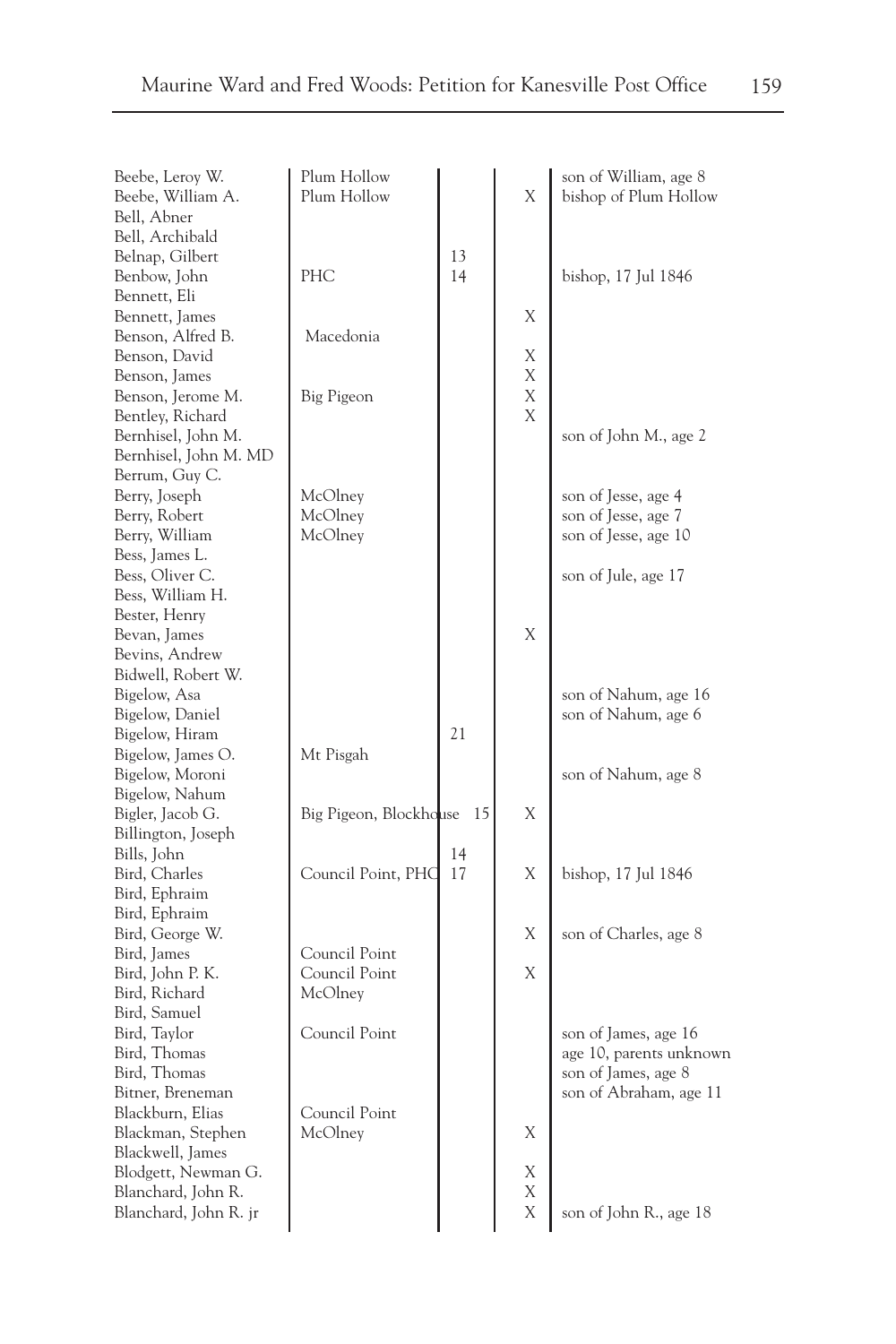| Blanchard, Simeon               | Harris Grove |    |   | bishop of Harris Grove  |
|---------------------------------|--------------|----|---|-------------------------|
| Blazard, Elijah                 |              |    |   |                         |
| Blazard, John                   |              |    |   | son of John H., age 1   |
| Blazard, John                   |              |    |   |                         |
| Blazard, Samuel                 |              |    |   |                         |
| Bliss, Norman                   |              | 17 |   |                         |
| Bliss, Orley                    |              | 17 |   | son of Norman, age 11   |
| Bloseum, Robert                 |              |    |   |                         |
| Boley, Henry H.                 |              |    | Χ |                         |
| Boss, John                      |              |    |   |                         |
| Boss, Solomon<br>Boss, Willis   |              |    |   |                         |
| Bostwick, Daniel W.             |              |    | Х | son of Hyrum, age 11    |
| Bostwick, Hyrum                 | PHC          |    | X |                         |
| Bostwick, Samuel A.             |              |    | Χ | son of Hyrum, age 14    |
| Boyce/Boice, John               |              |    |   |                         |
| Boyce/Boice, Peter              |              |    |   |                         |
| Boyer, Ephraim                  |              |    |   |                         |
| Boyer, J. C.                    |              |    |   |                         |
| Boyer, Orson                    |              |    |   |                         |
| Bradley, George                 |              |    |   |                         |
| Bradley, George Henry           |              |    |   |                         |
| Bradley, Hiram Moroni           |              |    |   |                         |
| Bradley, Jerome                 |              |    |   |                         |
| Braffet, George                 |              |    |   |                         |
| Braffet, Horace                 |              |    |   |                         |
| Braffet, Joseph W.              |              |    |   |                         |
| Braley, Jesse C.                |              |    |   |                         |
| Braley, Jesse C. jr             |              |    |   |                         |
| Brandon, George W.              | Blockhouse   |    |   |                         |
| Brandy, Thomas J.               |              |    |   |                         |
| Bridger, William                |              |    |   |                         |
| Brim, Alexander                 |              |    | Χ |                         |
| Brinton, David                  |              |    |   |                         |
| Brinton, Evans P.               |              |    |   |                         |
| Brite, Jabez                    |              |    |   |                         |
| Brite, John                     |              |    |   |                         |
| Brooke, John                    | Mill         |    | Х |                         |
| Brookie, Samuel                 | Mill         |    | X |                         |
| Brown, Alexander                |              |    |   |                         |
| Brown, Benjamin                 |              |    |   | bishop of WQ 16th ward  |
| Brown, Benjamin                 |              |    |   |                         |
| Brown, Benjamin                 |              |    |   | son of Lorenzo, age 3   |
| Brown, Daniel                   |              |    | Χ |                         |
| Brown, Daniel                   |              |    |   |                         |
| Brown, Homer                    |              |    |   | age 18, parents unknown |
| Brown, James                    | Blockhouse   | 21 |   |                         |
| Brown, James H. or A.           |              |    |   |                         |
| Brown, James M.                 |              |    |   | son of James, age 14    |
| Brown, Jesse S.                 |              |    |   |                         |
| Brown, Lorenzo<br>Brown, Moroni |              |    |   |                         |
| Brown, Nathaniel T.             |              |    |   |                         |
|                                 |              |    |   |                         |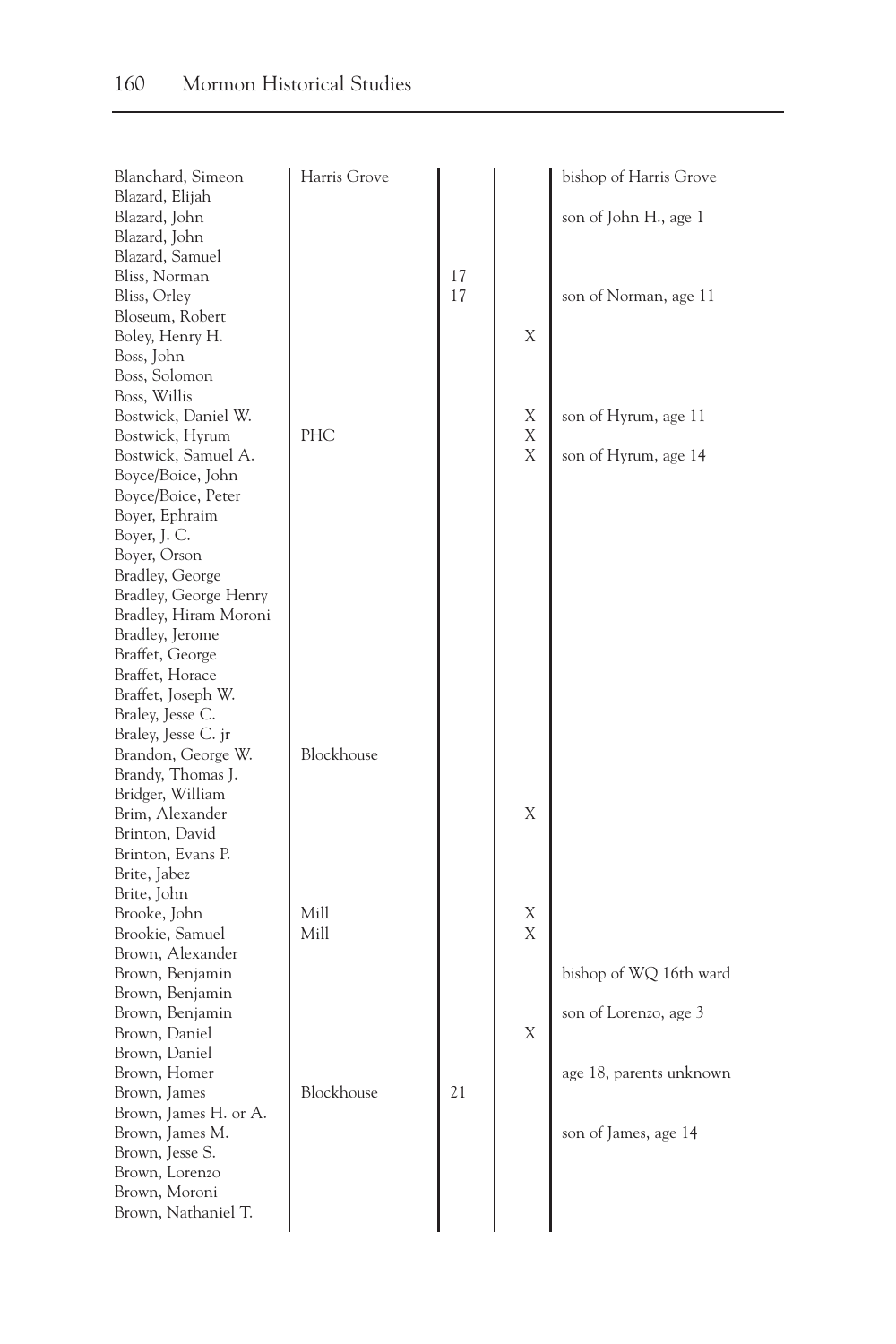

*David Candland LDS Church Archives*



*David Brinton LDS Church Archives Benjamin L. Clapp*



*LDS Church Archives*

| Brown William<br>Brown, Willis | Kanesville        | 21   | X<br>X | son of Daniel, age 14  |
|--------------------------------|-------------------|------|--------|------------------------|
| Brown, Wilson                  |                   |      |        |                        |
| Brownell, Gideon               |                   |      |        |                        |
| Buchanan, Archibald            |                   |      | X      | son of John, age 18    |
| Buchanan, John                 |                   |      |        |                        |
| Bukford, Ezra                  |                   |      |        |                        |
| Bulkley, Noah S.               | Blockhouse, PHC   |      |        |                        |
| Bullock, Alexander             |                   |      |        | son of James, age 10   |
| Bullock, Benjamin K.           | Hyde Park, PHC    |      | X      | bishop of Hyde Park    |
| Bullock, Isaac                 |                   |      | X      |                        |
| Bullock, James                 |                   | 5    |        |                        |
| Bullock, Thomas                |                   | 17   |        |                        |
| Bullock, Thomas                |                   |      |        | son of Thomas, age 9   |
| Bundy, George                  | PHC               |      |        | bishop, 27 Jul 1846    |
| Bunker, Edward                 | Garden Grove      |      | X      |                        |
| Burch, Daniel                  |                   |      |        |                        |
| Burch, James                   |                   |      |        | son of Daniel, age 13  |
| Burch, Robert                  |                   |      |        | son of Daniel, age 10  |
| Burch, William                 |                   |      |        | son of Daniel, age 16  |
| Burdick, Thomas                |                   | 14   | X      |                        |
| Burgess, George M.             |                   |      |        | son of Horace, age 9   |
| Burgess, Harrison              |                   |      |        |                        |
| Burgess, Horace                | Farmersville, PHC |      |        | bishop of Farmersville |
| Burgess, Hyrum                 |                   |      |        | son of Horace, age 11  |
| Burgess, Samuel J.             | <b>PHC</b>        |      | Х      |                        |
| Burgess, Thomas                |                   |      | X      |                        |
| Burgess, Thomas                |                   |      |        |                        |
| Burgess, William               |                   | 1,14 |        |                        |
| Burgess, William C.            |                   |      |        | son of James, age 3    |
| Burkelow, Luther V.            |                   |      |        |                        |
| Burkett, John                  |                   |      | X      |                        |
| Burton, Robert                 | Mt Pisgah         |      |        |                        |
| Burton, Sidney                 |                   |      |        |                        |
| Burton, William                | Blockhouse        |      |        |                        |
| Busby, Joseph                  |                   |      | Χ      |                        |
|                                |                   |      |        |                        |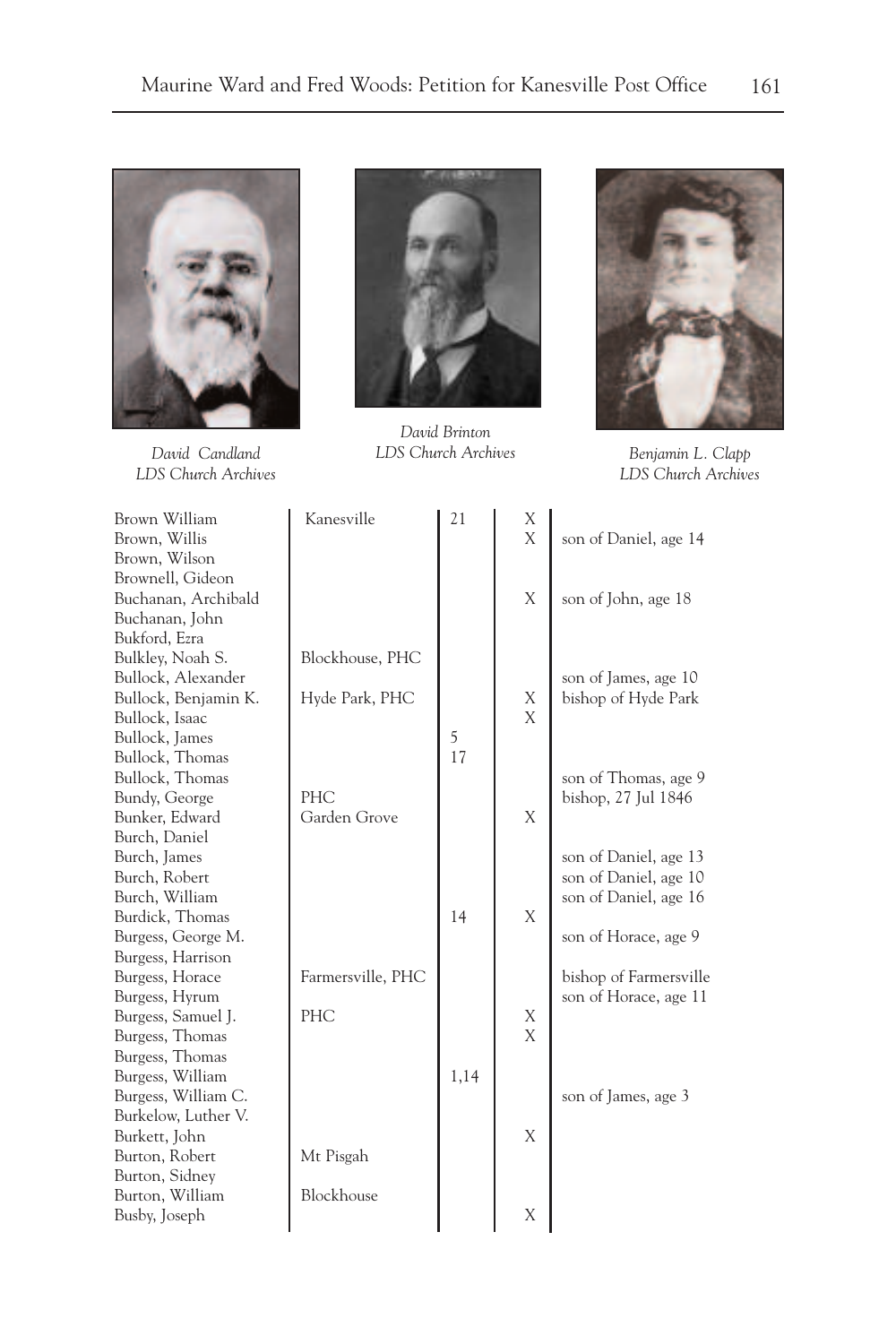| Busby, Joseph S.<br>Busenbark, Henry<br>Busenbark, Isaac<br>Busenbark, William T.<br>Bushman, Martin<br>Butler, James<br>Butler, John L.<br>Butler, John L.                                                                                           | North Pigeon                                                                        |                      | Χ<br>Χ<br>Х<br>X<br>Χ<br>X | son of Isaac, age 16<br>son of Isaac, age 1                                                                                                                   |
|-------------------------------------------------------------------------------------------------------------------------------------------------------------------------------------------------------------------------------------------------------|-------------------------------------------------------------------------------------|----------------------|----------------------------|---------------------------------------------------------------------------------------------------------------------------------------------------------------|
| Butler, Kenion T.<br>Butler, Nathan<br>Butterfield, Abel<br>Butterfield, Charles R.<br>Bybee, Byrum<br>Bybee, Byrum Levi                                                                                                                              | North Pigeon<br>North Pigeon                                                        | 1                    | X                          | son of John L., age 5<br>son of John L., age 17<br>son of Byrum, age 8                                                                                        |
| Cahoon, Daniel<br>Cahoon, James C.<br>Cahoon, John<br>Cahoon, Mahonri<br>Cahoon, Rais<br>Cahoon, Reynolds<br>Cahoon, William<br>Cairns, Henry                                                                                                         |                                                                                     | 1                    |                            | son of William F., age 1<br>son of William F., age 8<br>son of Reynolds, age 14<br>son of Reynolds, age 3<br>son of Reynolds                                  |
| Cairns, John<br>Cairns, John<br>Caldwell, Robert<br>Calkins, Luman H.<br>Calkins, Luman H.<br>Callahan, Andrew N.<br>Campbell, Abel<br>Campbell, Nephi<br>Campbell, Robert<br>Candland, David<br>Canerday, Charles                                    | Blockhouse, PHC<br>Big Grove, PHC<br>Blockhouse, Big Pigcon, PHC<br>Blockhouse, PHC | 15<br>17<br>18<br>18 | X                          | duplicate?<br>bp of Big Grove & WQ 8th<br>duplicate?<br>son of Thomas W., age 14<br>son of Jonathan, age 13<br>son of Jonathan, age 11<br>clerk of Blockhouse |
| Canerday, James<br>Cannon, Hiram<br>Caravath, Rodolphus<br>Carling, Abram F.<br>Carling, Francis<br>Carling, Isaac V.<br>Carling, John<br>Carling, Joseph M.<br>Carlos, Edward<br>Carlos, Edward<br>Carlos, John<br>Carlos, Thomas<br>Carlos, William |                                                                                     | 15,21                | Χ<br>Χ<br>Χ<br>Χ<br>X      | son of John, age 11<br>son of John, age 3<br>son of John, age 16<br>son of John, age 1<br>duplicate?                                                          |
| Carmichael, William<br>Carroll, James<br>Cartam, John A.                                                                                                                                                                                              | McOlney                                                                             |                      | Χ                          | branch Clerk                                                                                                                                                  |
| Carter, Chauncey W.<br>Carter, Daniel<br>Carter, Dominicus                                                                                                                                                                                            | Big Springs                                                                         |                      | Χ<br>Х                     | bishop of Big Springs<br>son of Reuben, age 9                                                                                                                 |
| Carter, John                                                                                                                                                                                                                                          | Blockhouse                                                                          |                      | X                          | son of Reuben, age 12                                                                                                                                         |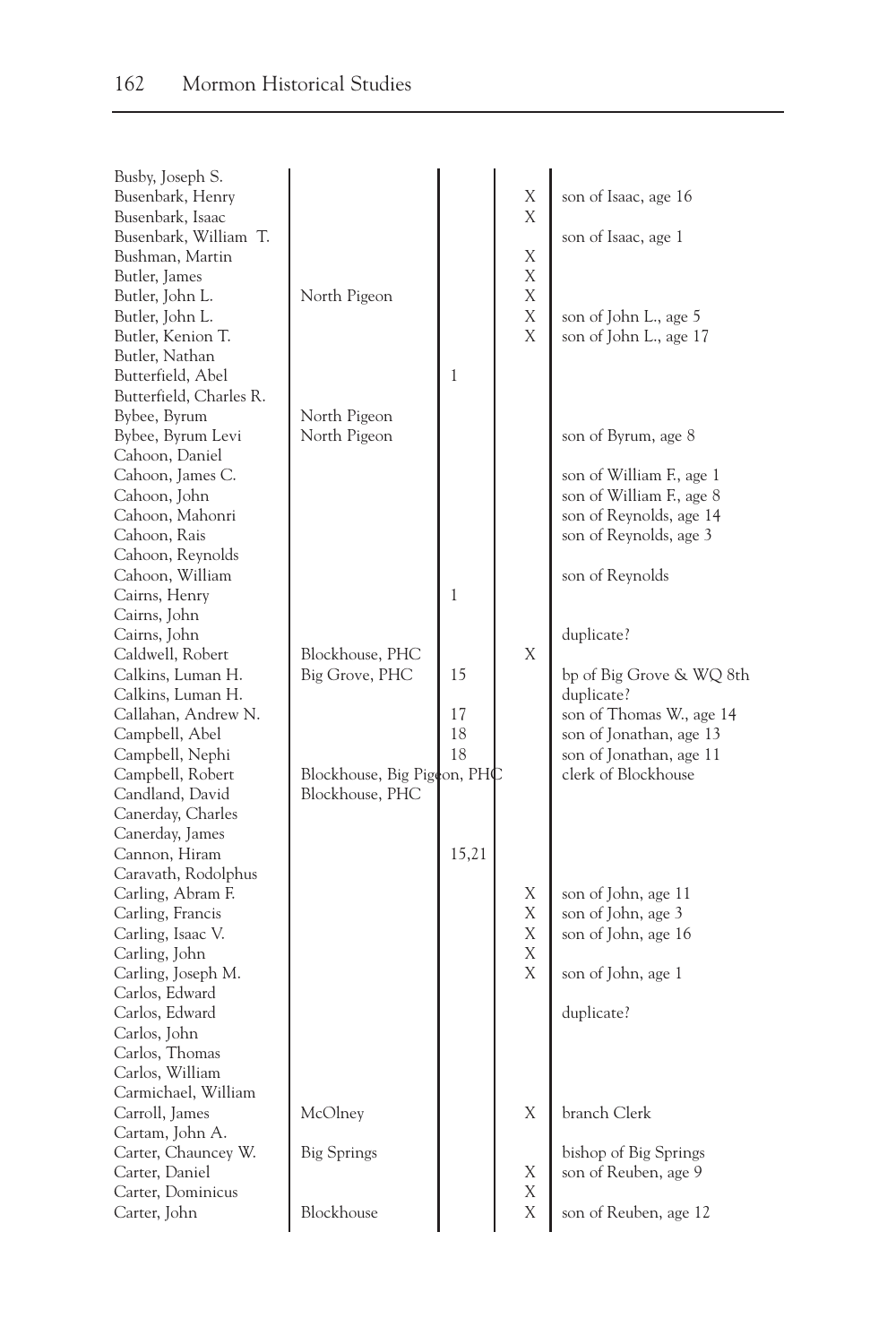| Carter, Peter Y.<br>Carter, R. [Reuben?] | Blockhouse        |       | Χ<br>X | son of William, age 18  |
|------------------------------------------|-------------------|-------|--------|-------------------------|
|                                          | Blockhouse        |       | Χ      |                         |
| Carter, William                          | PHC               |       | Χ      | son of Reuben, age 17   |
| Carter, William                          |                   |       |        |                         |
| Carter, William                          |                   |       |        |                         |
| Chaffin, L. [Louis] R. [Rice]            |                   |       |        |                         |
| Chamberlin, Nathan                       |                   |       | Χ      |                         |
| Chapman, Charles                         | PHC               | 7,15  |        | bishop, 17 Jul 1846     |
| Chapman Charles F.                       |                   |       |        |                         |
| Chapman, Hiram                           |                   |       |        | son of Welcome, age 7   |
| Chapman, Joseph                          |                   |       |        | son of Welcome, age 10  |
| Chapman, Levi                            |                   |       |        | son of Welcome, age 3   |
| Chapman, Orson                           |                   |       |        |                         |
| Chapman, Welcome                         |                   |       |        |                         |
| Chase, Ezra                              | PHC               | 1     |        |                         |
| Chase, Sisson A.                         | PHC               |       | Х      |                         |
| Chidester, David P.                      |                   |       | Х      | son of John M., age 8   |
| Chidester, John M.                       |                   |       | X      |                         |
| Chidester, John P.                       |                   |       | Х      | son of John M., age 15  |
| Chidester, Joshua                        |                   |       | X      | son of John M., age 5   |
| Chipman, George L.                       |                   |       |        |                         |
| Chipman, Harmon J.                       | Silver Creek, PHC |       |        | bishop of Silver Creek  |
| Clapp, Benjamin L.                       | PHC               | 14,15 |        |                         |
| Clapp, Joseph C.                         |                   |       |        | son of Benjamin, age 11 |
| Clapp, Lewis F.                          |                   |       |        | son of Benjamin, age 14 |
| Clapp, William N.                        |                   |       |        | son of Benjamin, age 13 |
| Clark, Andrew J. G.                      |                   |       | Χ      |                         |
| Clark, Enoch                             |                   |       | X      | son of John W., age 10  |
| Clark, Ezra T.                           |                   | 14    |        |                         |
| Clark, Davis                             |                   |       | Χ      | son of John W.?, age 12 |
| Clark, George                            | Coonville         |       | X      |                         |
| Clark, Hiram                             | Blockhouse, PHC   | 14    |        |                         |
| Clark, Horace                            | Blockhouse        |       |        | son of Hiram, age 16    |
| Clark, John                              | Council Point     |       | Х      |                         |
| Clark, John Haslem                       |                   |       |        | son of John, age 6      |
|                                          |                   |       | Х      |                         |
| Clark, John T.<br>Clark, Joseph S.       | Council Point     |       | Χ      |                         |
| Clark, Lorenzo                           | PHC               | 3     |        |                         |
| Clark, Samuel G.                         | Mill              |       |        |                         |
|                                          |                   |       | X      | branch president        |
| Clark, Thomas                            |                   |       |        |                         |
| Clark, Thomas                            |                   |       |        |                         |
| Clark, Thomas                            |                   |       |        |                         |
| Clark, Thomas jr                         |                   |       | X      | son of Thomas, age 12   |
| Clark, Washington                        |                   |       |        | son of Lorenzo, age 15  |
| Claton, Hiram G.                         | Big Springs       |       |        |                         |
| Clayton, John                            |                   |       | X      |                         |
| Clayton, Joseph T.                       |                   |       |        | son of William, age 1   |
| Clayton Newell Horace?                   |                   |       |        | son of William, age 1   |
| Clayton, Thomas O.                       |                   |       |        |                         |
| Clayton, William                         |                   | 17    |        |                         |
| Clayton, William                         |                   |       |        |                         |
| Clayton, William                         |                   |       |        |                         |
| Clayton, William H.                      |                   |       |        | son of William, age 5   |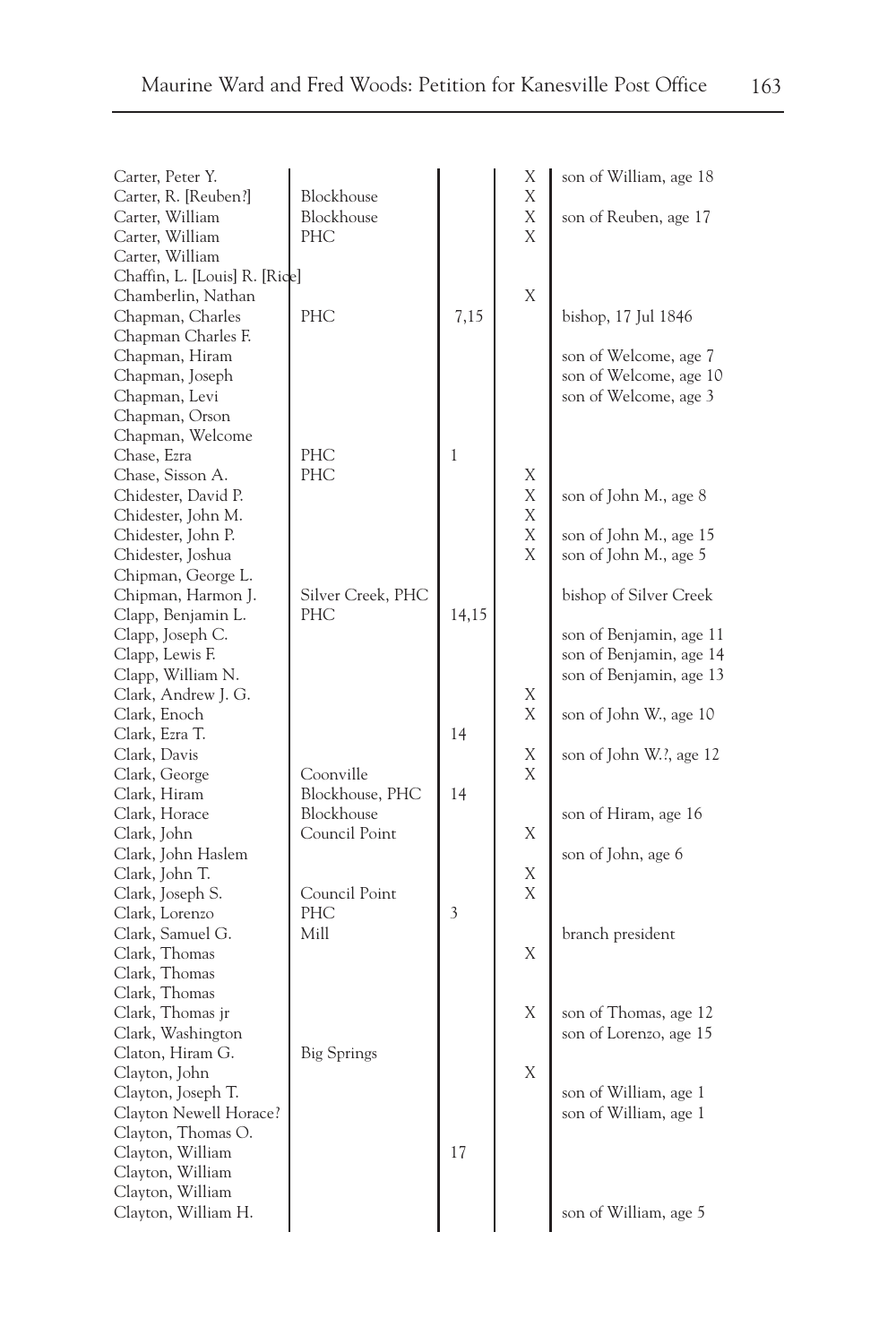| Clawson Hiram B.            |                             | 17 |   |                             |
|-----------------------------|-----------------------------|----|---|-----------------------------|
| Clawson, Moses              | Blockhouse, PHC             |    |   | bishop, 17 Jul 1846         |
| Cleveland, Henry            |                             |    |   | son of Henry A., age 14     |
| Cleveland, Henry A.         |                             | 15 | X |                             |
| Cleveland, William          |                             |    |   | son of Henry A., age 11     |
| Clementson, [Clement] James |                             |    | Χ | son of Albert, age 15       |
| Clementson, [Clement] Nephi |                             |    | X | son of Albert, age 6        |
| Clifford,                   |                             | 13 |   | first name/initials unclear |
| Clinton, Jeter D.           |                             |    |   |                             |
| Clothier, Ira               |                             |    |   |                             |
| Cloward, Daniel             | Rocky Ford                  |    | Χ |                             |
| Cloward, Daniel             |                             |    |   | duplicate?                  |
| Cloward, Daniel H.          | Rocky Ford                  |    | Χ | son of Daniel, age 1        |
| Cloward, Daniel H.          |                             |    |   | duplicate?                  |
| Cloward, Jacob              | Rocky Ford                  | 15 | Χ |                             |
| Cloward, Jacob jr           | Rocky Ford                  | 15 | Χ |                             |
| Cloward, James M.           |                             |    | X |                             |
| Cloward, James M.           |                             |    |   | duplicate?                  |
| Cloward, Thomas P.          | Rocky Ford                  | 13 | X |                             |
| Cloward, Thomas P.          |                             |    |   | duplicate?                  |
| Cloward, William            | Rocky Ford                  |    | X |                             |
| Cloward, William            | Rocky Ford                  |    |   | duplicate?                  |
| Coffin, William B.          | Mill                        |    |   |                             |
| Colburn, Thomas             |                             |    |   |                             |
| Colby, Alanson              |                             |    |   |                             |
| Cole, H. [Hugh] H.          | Council Point               |    |   |                             |
| Cole, James                 | Council Point               |    |   |                             |
| Cole, John                  |                             |    |   |                             |
| Colton, Philander           | Mill                        |    |   |                             |
| Condit, S. [Silas] W.       |                             |    | X |                             |
| Congden, Ansch W.           |                             |    |   |                             |
| Conover, Peter              |                             |    |   |                             |
| Conyston, Allan             |                             |    |   |                             |
| Cook, Aaron                 | PHC                         | 13 |   |                             |
| Cook, Daniel                | Council Point               |    |   |                             |
|                             | Macedonia                   |    | Χ |                             |
| Cook, Henry                 |                             |    |   |                             |
| Cook, Henry L.              |                             |    |   |                             |
| Cook, James                 | Lake, Council Point         |    | Χ | son of Henry, age 9         |
| Cook, Obeny L.              |                             |    |   |                             |
| Cook, Phineas W.            |                             |    |   |                             |
| Coon, Abraham               | Mill, PHC                   |    |   | bishop of Mill Branch       |
| Coon, Eli                   | Rocky Ford, Buoyo           |    |   |                             |
| Coon, Jacob                 | R Ford, Buoyo, North Pigeon |    |   |                             |
| Coon, John                  | R Ford, Buoyo, North Pigeon |    |   | son of abraham?, age 16     |
| Coon, Joseph                | R Ford, Buoyo, North Pigeon |    |   |                             |
| Coon, Samuel                | Rocky Ford, North Pigeon    |    |   |                             |
| Cooper, Agrippa             |                             |    | Χ |                             |
| Corbitt, Thomas             |                             | 17 |   |                             |
| Corbitt, Thomas             |                             |    |   | duplicate?                  |
| Coulson, George W.?         |                             |    |   | bishop, 17 Jul 1846         |
| Cottin, Samuel C.           |                             |    |   |                             |
| Cotton, Reuvan              |                             |    |   |                             |
| Covert, Evert               |                             |    |   | son of William, age 15      |
|                             |                             |    |   |                             |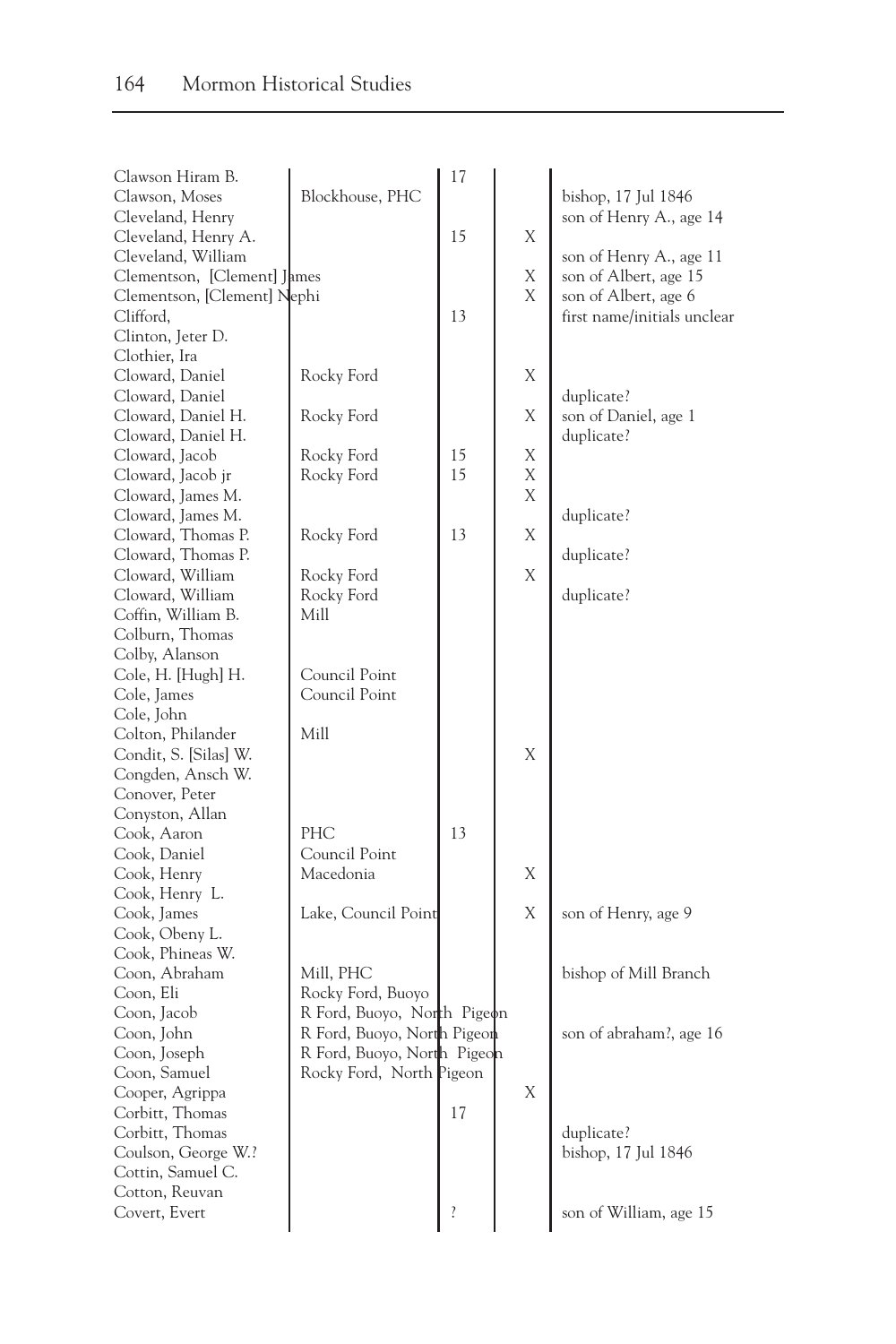| Covert, Timothy<br>son of William, age 10<br>Mt Pisgah<br>13<br>Covert, W.<br>Covey, Benjamin<br>1<br>Covey, Enoch<br>1<br>son of Benjamin, age 11<br>Covey Hyrum<br>1<br>son of Benjamin, age 5<br>Covey, Joseph<br>1<br>Covey, Joseph<br>son of Benjamin, age 9<br>Cox, Amos<br>5<br>Cox, Charles T.<br>son of Amos, age 5<br>Cox, Elias<br>son of Jehu, age 13<br>Cox, Frederick W.<br>Х |  |
|---------------------------------------------------------------------------------------------------------------------------------------------------------------------------------------------------------------------------------------------------------------------------------------------------------------------------------------------------------------------------------------------|--|
|                                                                                                                                                                                                                                                                                                                                                                                             |  |
|                                                                                                                                                                                                                                                                                                                                                                                             |  |
|                                                                                                                                                                                                                                                                                                                                                                                             |  |
|                                                                                                                                                                                                                                                                                                                                                                                             |  |
|                                                                                                                                                                                                                                                                                                                                                                                             |  |
|                                                                                                                                                                                                                                                                                                                                                                                             |  |
|                                                                                                                                                                                                                                                                                                                                                                                             |  |
|                                                                                                                                                                                                                                                                                                                                                                                             |  |
|                                                                                                                                                                                                                                                                                                                                                                                             |  |
|                                                                                                                                                                                                                                                                                                                                                                                             |  |
|                                                                                                                                                                                                                                                                                                                                                                                             |  |
| Χ<br>Cox, Frederick W. jr<br>son of Frederick, age 12                                                                                                                                                                                                                                                                                                                                       |  |
| Cox, Isaiah<br>son of Jehu, age 9                                                                                                                                                                                                                                                                                                                                                           |  |
| Cox, Jackson<br>7                                                                                                                                                                                                                                                                                                                                                                           |  |
| Cox, Jehu<br>son of Jehu, age 11                                                                                                                                                                                                                                                                                                                                                            |  |
| Χ<br>Cox, John                                                                                                                                                                                                                                                                                                                                                                              |  |
| Cox, Jonathan A.                                                                                                                                                                                                                                                                                                                                                                            |  |
| Cox, Ramsey                                                                                                                                                                                                                                                                                                                                                                                 |  |
| Cox, Richard                                                                                                                                                                                                                                                                                                                                                                                |  |
| Cox, Silas                                                                                                                                                                                                                                                                                                                                                                                  |  |
| Cox, Thomas                                                                                                                                                                                                                                                                                                                                                                                 |  |
| Cox, William A.<br>son of Frederick, age 8<br>Χ                                                                                                                                                                                                                                                                                                                                             |  |
| X<br>Cox, William H.                                                                                                                                                                                                                                                                                                                                                                        |  |
| Crandall, Myron<br>McOlney                                                                                                                                                                                                                                                                                                                                                                  |  |
| Crosby, John K.<br>Macedonia<br>bishop of Macedonia                                                                                                                                                                                                                                                                                                                                         |  |
| Crosby, William                                                                                                                                                                                                                                                                                                                                                                             |  |
| Garden Grove<br>Crosby, William W.                                                                                                                                                                                                                                                                                                                                                          |  |
| Culbertson, James G.                                                                                                                                                                                                                                                                                                                                                                        |  |
| Χ<br>Cummings, Charles<br>3<br>son of George W., age 13                                                                                                                                                                                                                                                                                                                                     |  |
| Cummings, Charles W.<br>duplicate?                                                                                                                                                                                                                                                                                                                                                          |  |
| Cummings, Cornelius<br>3<br>Χ<br>son of George W., age 9                                                                                                                                                                                                                                                                                                                                    |  |
| Cummings, Cornelius<br>duplicate?                                                                                                                                                                                                                                                                                                                                                           |  |
| Χ<br>Cummings, George W.                                                                                                                                                                                                                                                                                                                                                                    |  |
| Cummings, George W.<br>duplicate?                                                                                                                                                                                                                                                                                                                                                           |  |
| Curtis, Erastus                                                                                                                                                                                                                                                                                                                                                                             |  |
| Χ<br>Curtis, Ezra                                                                                                                                                                                                                                                                                                                                                                           |  |
| Curtis, Joseph<br>3                                                                                                                                                                                                                                                                                                                                                                         |  |
| 3<br>Curtis, Moses                                                                                                                                                                                                                                                                                                                                                                          |  |
| Curtis, Uriah<br>Mt Pisgah<br>Χ                                                                                                                                                                                                                                                                                                                                                             |  |
| Χ<br>Cutler, Alpheus<br>PHC                                                                                                                                                                                                                                                                                                                                                                 |  |
| Cutler, Edwin R.                                                                                                                                                                                                                                                                                                                                                                            |  |
| Cutler, Franklin                                                                                                                                                                                                                                                                                                                                                                            |  |
| Χ<br>Cutler, Oscar<br>son of Alpheus, age 16                                                                                                                                                                                                                                                                                                                                                |  |
| Cutler, Oscar                                                                                                                                                                                                                                                                                                                                                                               |  |
| Cutler, Parley<br>blessed 1 Oct 1848<br>Shirts                                                                                                                                                                                                                                                                                                                                              |  |
| Cutler, William L.                                                                                                                                                                                                                                                                                                                                                                          |  |
| Daley, Mathew H.                                                                                                                                                                                                                                                                                                                                                                            |  |
| PHC<br>Daley, Moses                                                                                                                                                                                                                                                                                                                                                                         |  |
| Daley, Moses jr                                                                                                                                                                                                                                                                                                                                                                             |  |
| X                                                                                                                                                                                                                                                                                                                                                                                           |  |
| Daley, William<br>Dalton, Charles                                                                                                                                                                                                                                                                                                                                                           |  |
| Mt Pisgah                                                                                                                                                                                                                                                                                                                                                                                   |  |
| Dalton, John                                                                                                                                                                                                                                                                                                                                                                                |  |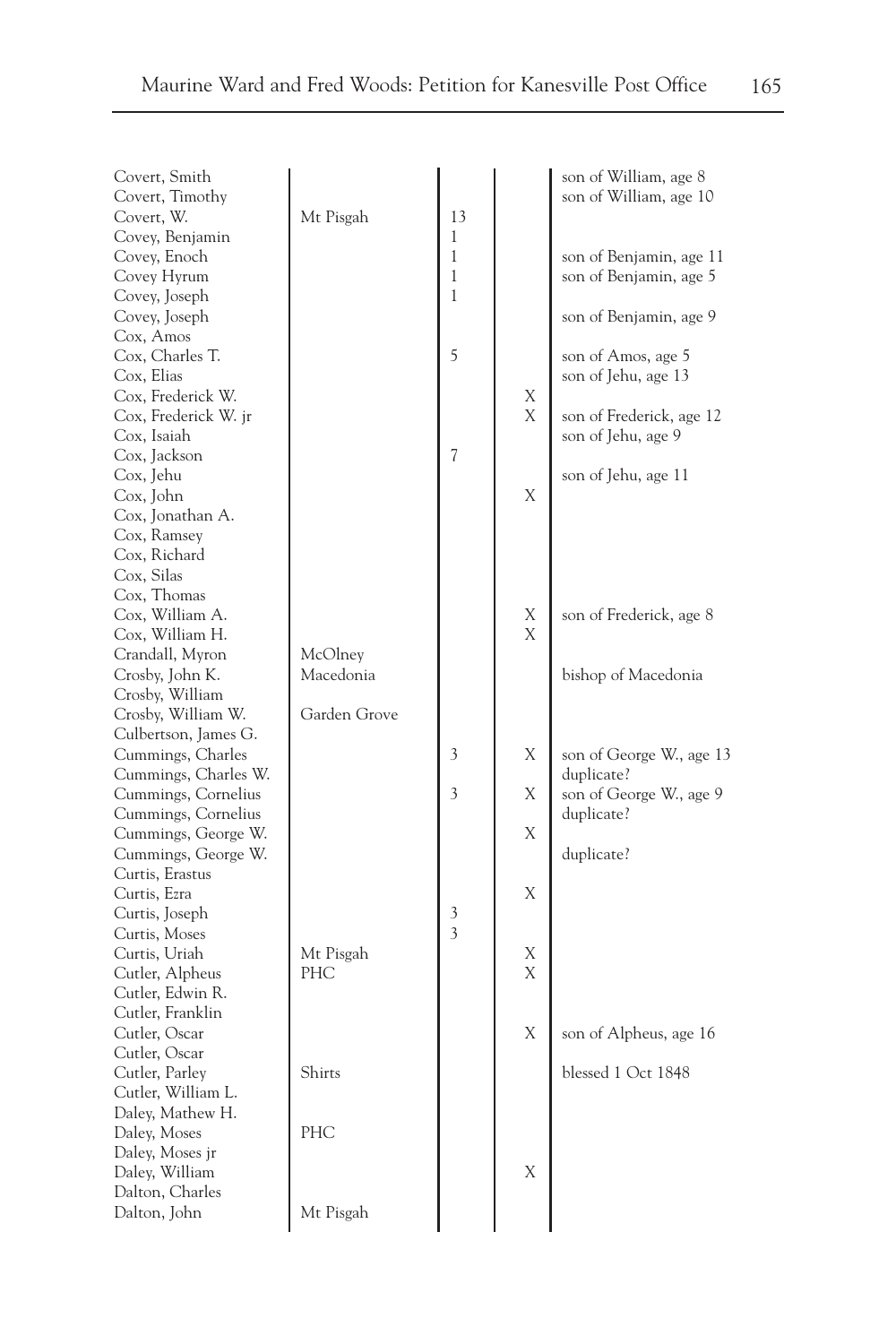| Dalton, Luther        |                           |    |             | son of Charles, age 5           |
|-----------------------|---------------------------|----|-------------|---------------------------------|
| Daverish, Henry       |                           |    |             |                                 |
| Davis, Elisha H.      |                           |    | X           |                                 |
| Davis, Franklin J.    | Council Point             | 13 | Χ           |                                 |
| Davis, John           | Rocky Ford, Buoyo & Union |    | Χ           |                                 |
| Davis, Stanley P.     | Council Point             |    | X           | son of Franklin J., age 8       |
| Day, Hugh             |                           |    |             |                                 |
| Day, William S.       |                           |    |             | son of Hugh, age 13             |
| Dayton, Alma T.       |                           |    |             | son of Hyrum, age 1             |
| Dayton, Almon F.      | Blockhouse                |    |             |                                 |
| Dayton, Hyrum         | Blockhouse                | 15 | Χ           |                                 |
| Dayton, Lysander      | Mt Pisgah                 |    | Χ           |                                 |
| Dayton, Moroni?       |                           |    | Χ           | son of Hyrum, age 13            |
| Dayton, William       |                           |    | Χ           | son of Hyrum, age 15            |
| Decker, Charles       |                           |    |             |                                 |
| DeForest, Josiah      | North Pigeon              | 15 | Χ           |                                 |
| Dewitt, John E.       |                           |    | Χ           | son of Reuben, age 2            |
| Dewitt, Reuben        |                           |    | Χ           |                                 |
| Dickies, Fountaine G. |                           |    |             |                                 |
| Dickson, David        |                           | 5  | Χ           |                                 |
| Dickson, David M. jr  |                           |    | Χ           | son of David, age 3             |
| Dickson, William W.   |                           |    | Χ           | son of David, age 1             |
| Dille, Andrew         |                           |    |             |                                 |
| Dingman, John         |                           |    | Χ           |                                 |
| Dobson, Thomas        |                           |    | X           |                                 |
|                       |                           |    |             |                                 |
| Dodge, Eli            |                           |    |             |                                 |
| Dodge, Enoch E.       |                           |    |             |                                 |
| Dodge, Seth           |                           | 1  |             |                                 |
| Dolenson, Charles     |                           |    |             |                                 |
| Donaldson, Charles    |                           |    | Χ           |                                 |
| Dowdle, James         |                           |    | X           | son of Robert, dec., age 15     |
| Dowdle, Robert        |                           |    | X           | son of Robert, dec., age 13     |
| Drake, Newel          |                           |    |             |                                 |
| Draper, Moses         | Council Point             |    |             | son of William jr, age 16       |
| Draper, William jr    | Council Point, PHC        |    |             | bp, 17 Jul 1846, Council Point? |
| Draper, William sr    | Council Point             |    | X           |                                 |
| Drix, William         |                           |    |             |                                 |
| Dudley, Oliver        |                           | 15 |             |                                 |
| Dudley, Simeon B.     |                           |    |             | son of Oliver, age 3            |
| Duncan, James         |                           |    |             |                                 |
| Duncan, James         |                           |    |             | duplicate?                      |
| Duncan, James         |                           |    |             | duplicate?                      |
| Duncan, John          |                           |    | $\mathbf X$ |                                 |
| Duncan, George        |                           |    |             |                                 |
| Duncan, William       |                           |    |             |                                 |
| Dunklin, Oliver       |                           |    |             |                                 |
| Dunn, James           |                           |    | Χ           | bishop, 17 Jul 1846             |
| Dunn, Loren           |                           |    | X           |                                 |
| Dunn, Simeon A.       |                           | 17 |             |                                 |
| Dunn, Simeon A.       |                           |    |             | son of Simeon, age 2            |
| Durfee, Abraham       |                           |    | Χ           |                                 |
| Durfee, Henry D.      |                           |    |             |                                 |
| Durfee, Jabez         |                           |    | Χ           |                                 |
|                       |                           |    |             |                                 |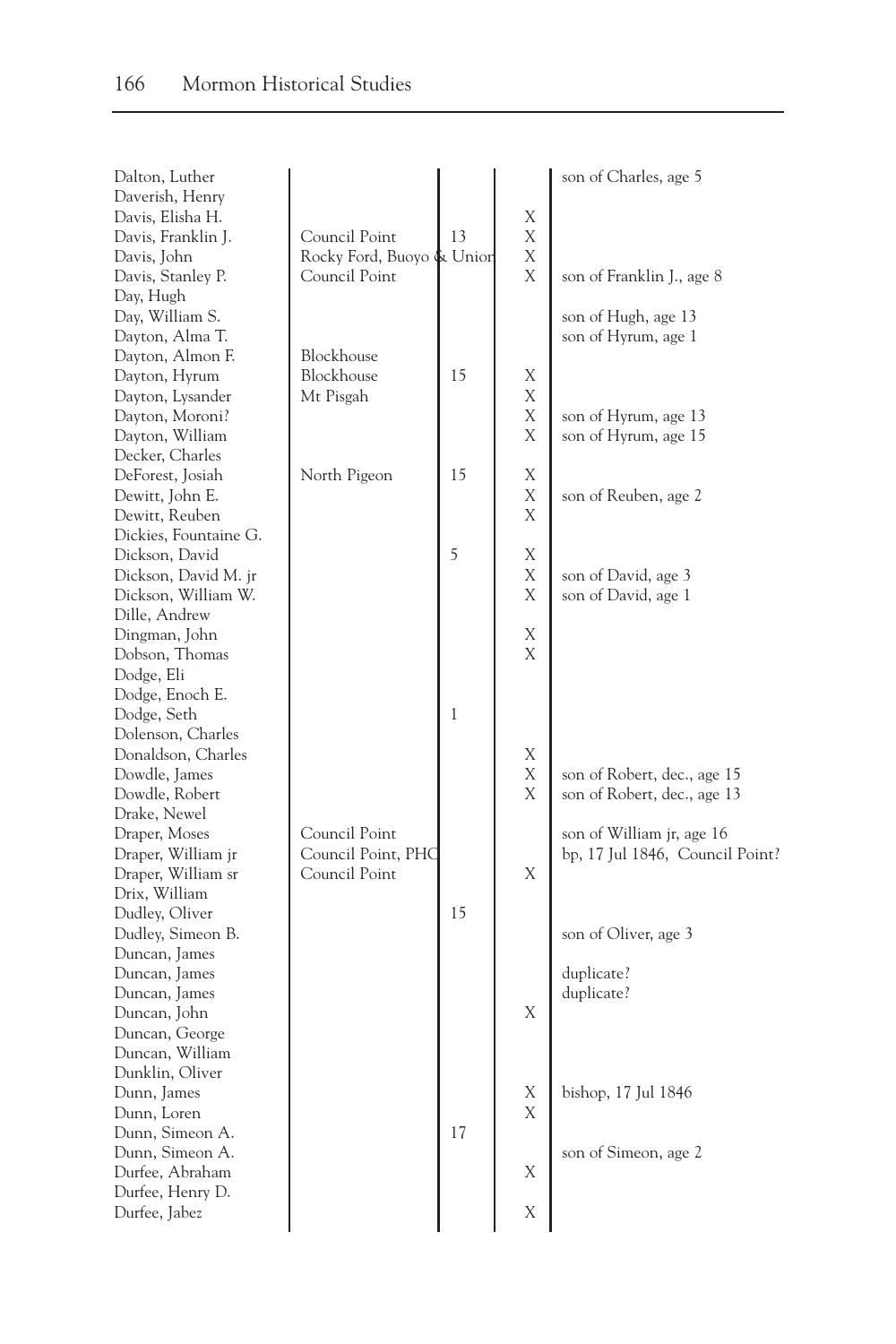| - - | ×<br>۰.<br>×. |
|-----|---------------|
|-----|---------------|

| Durfee, John<br>Durfee, Perry      | PHC                          |   | X |                           |
|------------------------------------|------------------------------|---|---|---------------------------|
| Durfee, Willard F.                 |                              |   |   |                           |
| Durphy, Royal                      | <b>Big Springs</b>           |   | Χ |                           |
| Duzette, Edward P.                 |                              |   |   |                           |
| Duzette, Edward P.                 |                              |   |   | duplicate?                |
| Dykes, George P.                   | Mill, PHC                    |   | Χ | counselor in Mill Branch  |
| Dykes, Nephi                       |                              |   | X | son of George, age 10     |
| Dykes, William                     | Mill                         |   |   | son of George, age 10     |
| Eames, Ellis                       | <b>PHC</b>                   |   |   |                           |
| Earl, Sylvester<br>Earl, Wilbur J. |                              |   |   |                           |
| Edmundston/Edminston, John         |                              |   |   |                           |
| Edwards, Edward E.                 | PHC                          |   | Χ | son of Elisha, age 13     |
| Edwards, Elisha                    | C. Point, Pleasant Valley 17 |   | X |                           |
| Edwards, Esaias                    |                              |   |   |                           |
| Edwards, Franklin                  |                              |   | Χ | son of Elisha, age 15     |
| Edwards, Harrison                  |                              |   | Χ | son of Elisha, age 8      |
| Edwards, James P.                  |                              |   | X | son of Elisha, age 10     |
| Edwards, William                   |                              |   |   | a William Edwards died at |
|                                    |                              |   |   | Garden Grove 12 May 1846  |
| Egan, Horace A.                    |                              |   |   | son of Howard, age 1      |
| Egan, Howard                       |                              |   |   |                           |
| Egan, Howard R.                    |                              |   |   | son of Howard, age 8      |
| Egan, Richard E.                   |                              |   |   | son of Howard, age 6      |
| Eggleston, Edwin                   |                              |   | Χ | son of Samuel, age 15     |
| Eggleston, Harvey B.               |                              |   | Χ | son of Samuel, age 13     |
| Eggleston, Orson H.                |                              |   | Χ | son of Samuel, age 7      |
| Eggleston, Reuben                  |                              |   | Χ | son of Samuel, age 17     |
| Eggleston, Samuel                  |                              | 5 | X |                           |
| Eldredge, Horace S.                |                              | 5 |   |                           |
| Ellsworth, David                   |                              | 1 |   |                           |
| Ellsworth, Edmund                  |                              |   |   |                           |
| Ellsworth, Egbert                  |                              |   |   |                           |
| Ellsworth, Ephraim                 |                              |   | Χ |                           |
| Ellsworth, German                  | <b>Big Springs</b>           |   |   | clerk of branch           |
| Ellsworth, James H.                |                              |   |   | son of David, age 16      |
| Empey, Isaac                       |                              |   |   |                           |
| Empey, Levi                        |                              |   | X |                           |
| Empey, Nelson                      |                              |   |   | son of Adam, age 11       |
| Empey, William                     |                              |   |   |                           |
| Empey, William A.                  |                              |   |   |                           |
| Ensign, Marius                     |                              |   |   |                           |
| Evans, David S.                    | Kanesville                   |   |   |                           |
| Everett, Elijah                    |                              |   | Х |                           |
| Everett, Elijah jr                 |                              |   | Χ | son of Elijah, age 8      |
| Ewell, Pleasant                    | Big Pigeon                   |   | X |                           |
| Ewell, William F.                  | Big Pigeon                   |   |   |                           |
| Fairchild, Alma                    |                              |   |   |                           |
| Fairchild, Moroni                  |                              |   |   |                           |
| Farlin, Orrin D.                   | Council Point                |   |   |                           |
| Farnsworth, Albert                 | Coonville                    |   | Х | son of Stephen, age 4     |
| Farnsworth, Alonzo                 | Coonville                    |   | X | son of Stephen, age 6     |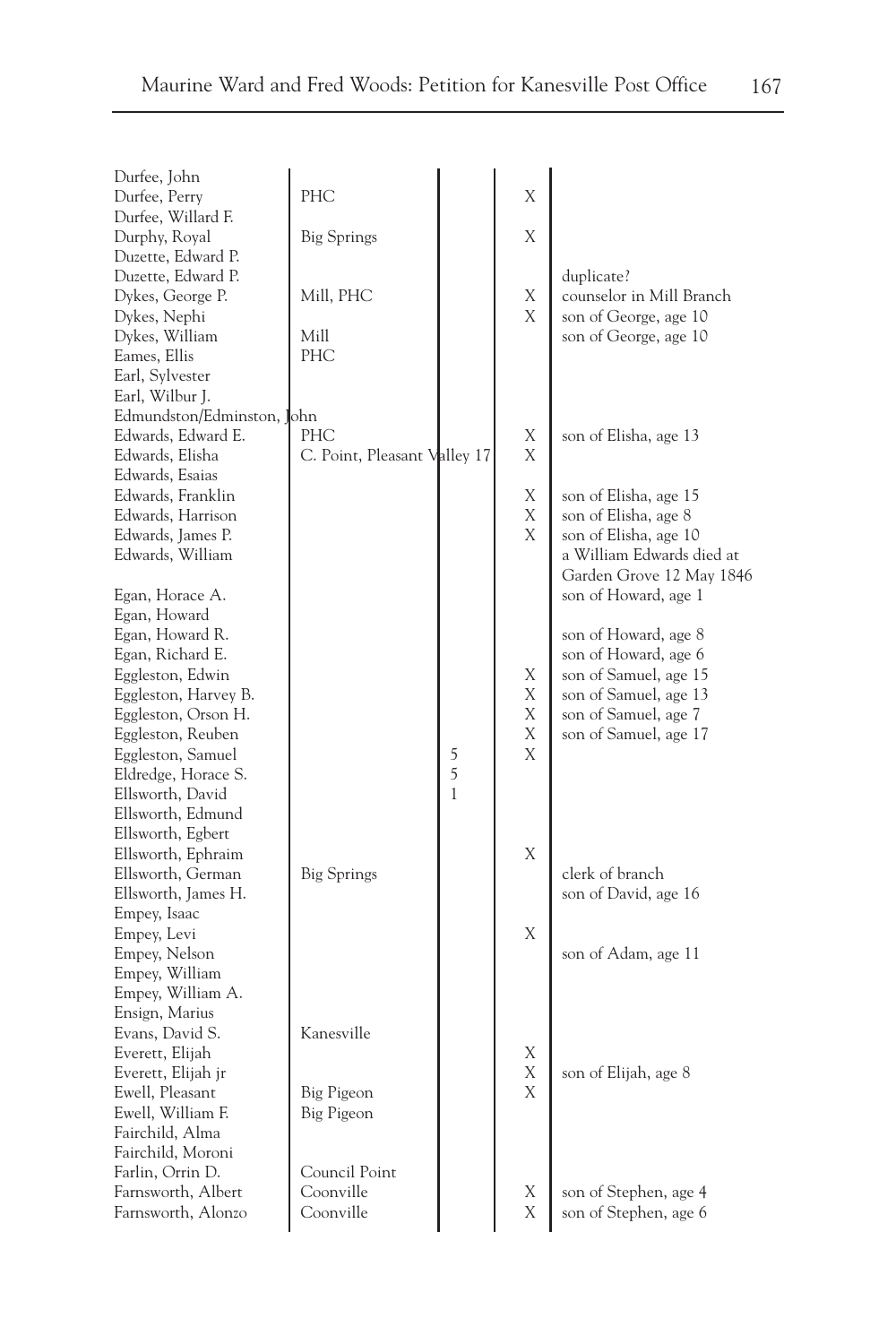

*Matthew Phelps Fifield* Pioneers and Prominent Men of Utah



*Absalom P. Free Courtesy of LaRae Free Kerr*



*William John Fifield* Pioneers and Prominent Men of Utah

| Farnsworth, Austin<br>Farnsworth, Philo J. | Coonville     | $\ddot{.}$ | Χ | son of Stephen, age 9        |
|--------------------------------------------|---------------|------------|---|------------------------------|
| Farnsworth, Stephen M.                     | Coonville     |            | Χ |                              |
| Farnsworth, Stephen jr                     | Coonville     |            | Χ | son of Stephen, age 2        |
| Farr, Winslow                              |               |            | X |                              |
| Fausett, Joseph                            |               |            | X |                              |
| Fausett, William                           | Allred's, PHC | 1          | X | bp of Allred's Branch & WQ 6 |
| Felshaw, John                              |               |            | X | son of William, age 11       |
| Felshaw, William                           |               | 21         | X |                              |
| Ferguson, Isaac                            |               |            |   |                              |
| Ferre, John                                |               |            | X |                              |
| Ferry, John                                |               |            |   |                              |
| Fielding, Joseph                           |               | 13         |   |                              |
| Fifield, Charles B.                        |               |            |   | son of Joseph Levi, age 15   |
| Fifield, Matthew                           |               |            |   | son of Joseph Levi, age 18   |
| Fifield, William J.                        |               |            |   | son of Joseph Levi, age 2    |
| Fish, Horace                               | Council Point |            |   |                              |
| Fisher, Edmund                             |               |            | Χ |                              |
| Flack, John L.                             | Mill          |            | X | age 15                       |
| Flake, Charles L.                          |               |            |   | son of James, age 8          |
| Flake, James M.                            |               | 21         |   |                              |
| Flake, William J.                          |               |            |   | son of James, age 11         |
| Fleming, Isaac                             |               | 15         |   |                              |
| Fletcher, Charles E.                       | Harris Grove  |            |   | son of Francis, age 5        |
| Fletcher, Edwin F.                         | Harris Grove  |            |   | son of Francis, age 8        |
| Fletcher, Francis                          | Harris Grove  |            |   |                              |
| Fletcher, Wellington or Willington         |               | 1          |   |                              |
| Fliny, A. E.                               |               |            |   |                              |
| Follett, William                           |               |            |   |                              |
| Foote, Warren                              | Blockhouse    |            | X | clerk of branch              |
| Ford, William                              |               |            |   |                              |
| Foster, Arthur                             |               |            |   |                              |
| Foster, Charles Adams/Allen                |               | 1          |   |                              |
| <b>or</b>                                  |               |            |   |                              |
| Foster, Charles Franklin                   |               |            |   |                              |
|                                            |               |            |   |                              |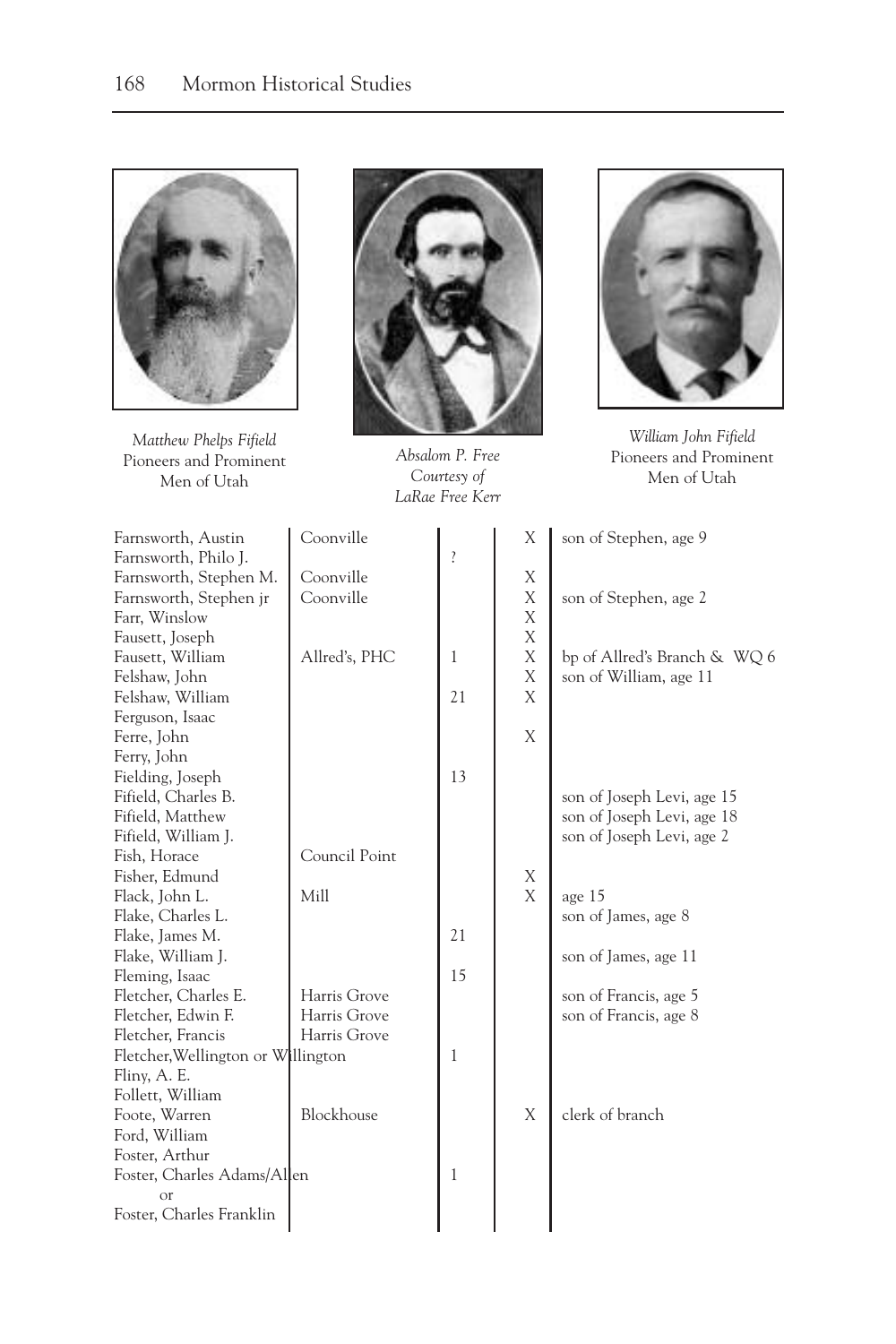| Foster, Daniel<br>Foster, Franklin      |               |              |   | son of Solon sr, age 1         |
|-----------------------------------------|---------------|--------------|---|--------------------------------|
| Foster, George                          | Blockhouse    |              | X |                                |
| Foster, Hubert                          |               |              |   |                                |
| Foster, Joseph H.                       | Blockhouse    |              | Х | son of George, age 5           |
| Foster, Solon                           |               | 1            |   |                                |
| Foster, Thomas J.                       | Blockhouse    |              | X | son of George, age 1           |
| Foster, William                         |               |              |   |                                |
| Fox, Samuel                             |               |              |   |                                |
| France, Joseph                          |               |              |   |                                |
| France, Dewelton                        |               |              |   |                                |
| Franklin, Stephen                       |               |              | X |                                |
|                                         |               |              |   |                                |
| Free, Absalom P.                        |               |              |   |                                |
| Free, Absalom                           |               |              |   | duplicate                      |
| Free, Finley                            |               |              |   | duplicate                      |
| Free, Finley C.                         |               |              |   | son of A. P., age 10           |
| Free, Preston                           |               |              |   | son of A. P., age 17           |
| Free, Preston                           |               |              |   | duplicate                      |
| Free, William O.                        |               |              |   | son of A. P., age 6            |
| Free, William O.                        |               |              |   | duplicate                      |
| Fuller, Thomas E.                       |               |              |   |                                |
| Fullmer, Almond L.                      |               |              |   |                                |
| Fullmer, Almond L. jr                   |               |              |   | son of Almon, age 4            |
| Fullmer, David                          | Garden Grove  |              |   | branch Pres 1847               |
| Fullmer, David jr                       |               |              |   | son of David, age 1            |
| Fullmer, Eugene B.                      |               |              |   | son of David, age 15           |
| Fullmer, Hannibal Octavius Garden Grove |               |              |   | son of David, age 13           |
| Fullmer, Junius S.                      | Garden Grove  |              |   | son of David, age 11           |
| Fullmer, Peter                          |               |              |   |                                |
| Gamet, David M.                         | Coonville     |              | Χ |                                |
| Gardner, Elias                          |               | 5            |   |                                |
| Gardner, George B.                      |               |              |   |                                |
| Gardner, Henry E. S.                    |               |              |   | son of Elias, age 8            |
| Gardner, Walter B.                      |               |              |   |                                |
| Garner, David jr                        | Mill          |              |   | son of Philip, age 12          |
| Garner, David sr                        |               |              |   |                                |
| Garner, George                          | Mill          |              |   | branch pres in Jan 1849        |
| Garner, John                            |               |              |   |                                |
| Garner, Philip                          | Mill          |              |   |                                |
| Garner, William                         | Mill          |              | Χ | bishop and counselor of branch |
| Gates, Henry                            |               |              |   |                                |
| Gates, Hiram                            | PHC           | 15           |   |                                |
| Gates, Hyrum                            |               |              |   | duplicate?                     |
| Gates, Solomon                          |               |              |   | son of Hyrum, age 13           |
| Gates, Thomas                           | Macedonia     |              |   | son of Hyrum, age 10           |
| Gay, William                            |               |              |   | son of Moses, age 8            |
| Gelby, John                             |               |              |   |                                |
| Gheen, Levi A.                          |               | 17           |   |                                |
| Gheen, Steven H.                        |               | 17           |   |                                |
| Gibbons, Andrew S.                      |               | <sup>2</sup> | X |                                |
| Gifford, Daniel                         | Council Point |              |   |                                |
| Gifford, Henry                          | Plum Hollow   | 15,19        | Χ | son of Alpheus, age 17         |
| Gifford, Henry                          |               |              |   | duplicate?                     |
|                                         |               |              |   |                                |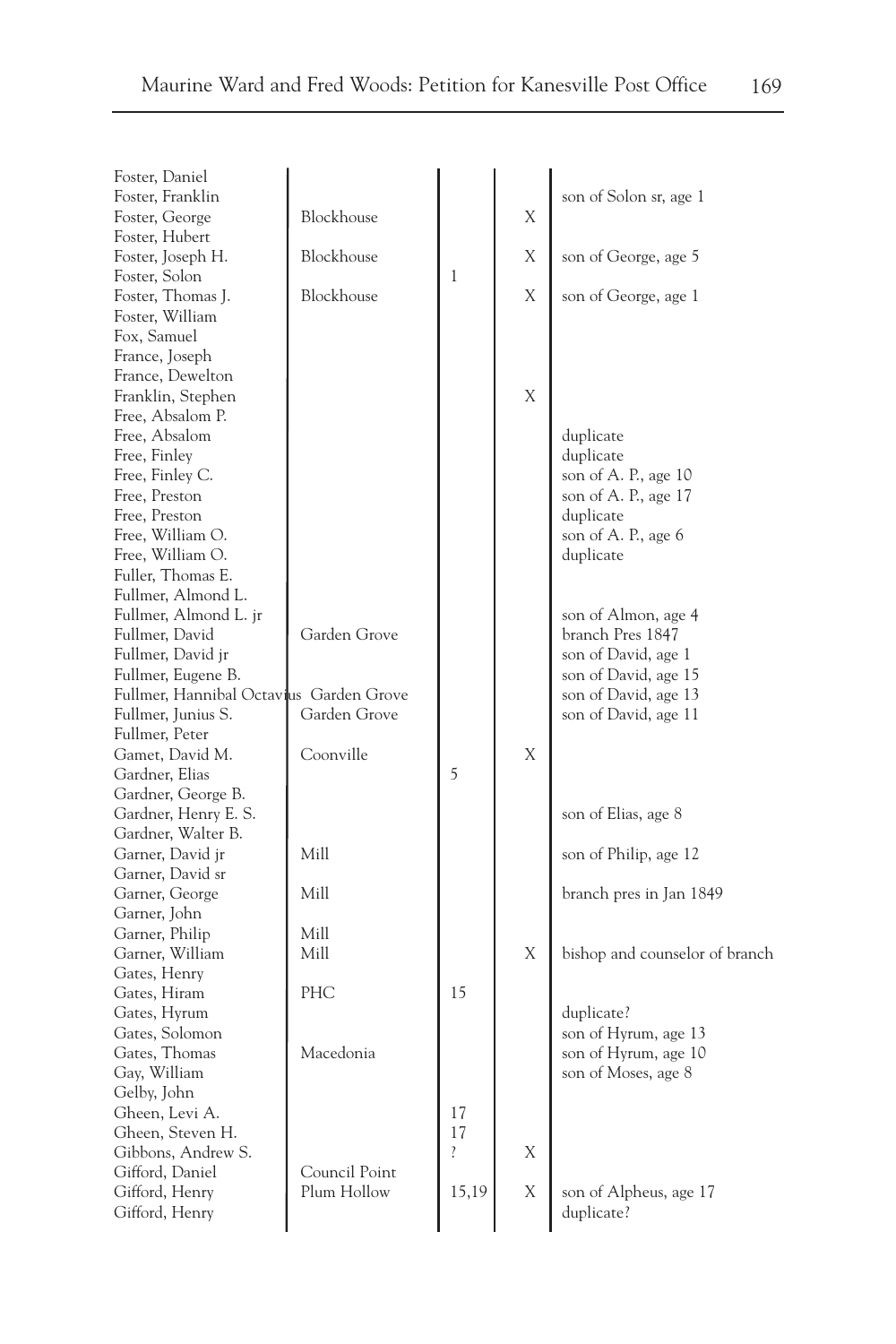| Gifford, Levi         |                   |              |   |                        |
|-----------------------|-------------------|--------------|---|------------------------|
| Glasgo, Daniel        |                   |              |   |                        |
| Glasgo, Samuel        |                   |              |   |                        |
| Glasgo, Samuel jr     |                   |              |   |                        |
| Glazier, Shepherd     |                   |              | Χ |                        |
| Goddard, Stephen      |                   |              |   | duplicate?             |
| Goddard, Stephen H.   |                   |              |   |                        |
| Godfrey, Joseph       | Rocky Ford, Buoyo |              | Χ |                        |
| Godfrey, William      | Rocky Ford, Buoyo |              | Χ | son of Joseph, age 7   |
|                       |                   |              |   |                        |
| Goff, James           |                   |              |   |                        |
| Grant, George jr      |                   |              |   |                        |
| Grant, George D.      |                   |              |   |                        |
| Grant, George D.      |                   |              |   | duplicate?             |
| Grant, George R.      | Blockhouse        |              |   |                        |
| Grant, William        |                   |              |   |                        |
| Green, Allen          |                   |              |   | son of Charles, age 18 |
| Green, Ammon          |                   |              |   | son of Harvey, age 15  |
| Green, Asa            |                   |              |   |                        |
| Green, Charles        |                   |              |   |                        |
| Green, Harvey         |                   | 15           |   |                        |
| Green, Henry          |                   |              |   | son of Harvey, age 18  |
| Green, John           |                   |              |   |                        |
| Green, Lamoni         |                   |              |   |                        |
| Green, Moroni         |                   |              |   | son of Charles, age 12 |
| Green, Nathaniel      |                   |              |   | son of Charles, ge 15  |
| Gribble, Joseph       |                   |              |   | son of William, age 3  |
| Griffin, Albert B.    |                   |              |   |                        |
|                       |                   |              |   |                        |
| Griffin, Charles      |                   |              |   | son of Albert, age 12  |
| Griffith, Joseph      |                   |              |   |                        |
| Griffiths, Joseph     |                   |              |   | duplicate?             |
| Groves, Elisha        |                   | 15           |   |                        |
| Groves, Justin T.     |                   |              |   |                        |
| Groves, Samuel E.     |                   |              |   | son of Elisha, age 8   |
| Grow, Henry           |                   | $\mathbf{1}$ |   |                        |
| Gully, Samuel         |                   |              |   |                        |
| Guymon, James         |                   |              |   |                        |
| Guymon, Thomas        | PHC               |              |   | bishop, 17 Jul 1846    |
| Hadden, A. S.         | PHC               |              | X |                        |
| Haight, J. Bateman    |                   |              |   |                        |
| Hale, Alma H.         |                   |              |   |                        |
| Hale, Aroet L.        |                   |              |   |                        |
| Hale, Solomon H.      |                   |              |   |                        |
| Hall, J. C.           |                   |              |   | unclear who this is    |
| Hamblin, Isaiah       | Blockhouse        |              |   |                        |
| Hamer, Samuel         |                   |              |   |                        |
| Hammond, John         |                   |              |   |                        |
|                       |                   |              |   |                        |
| Hammond, Joseph       |                   |              |   |                        |
| Hammond, L. J.        |                   |              |   |                        |
| Hammons, Daniel       |                   |              |   |                        |
| Hammons, Simon        |                   |              |   |                        |
| Hancock, Joseph       | Mill              |              | Χ |                        |
| Hanks, Sidney Alvarus |                   |              |   |                        |
| Hanson, George        |                   |              | Х |                        |
|                       |                   |              |   |                        |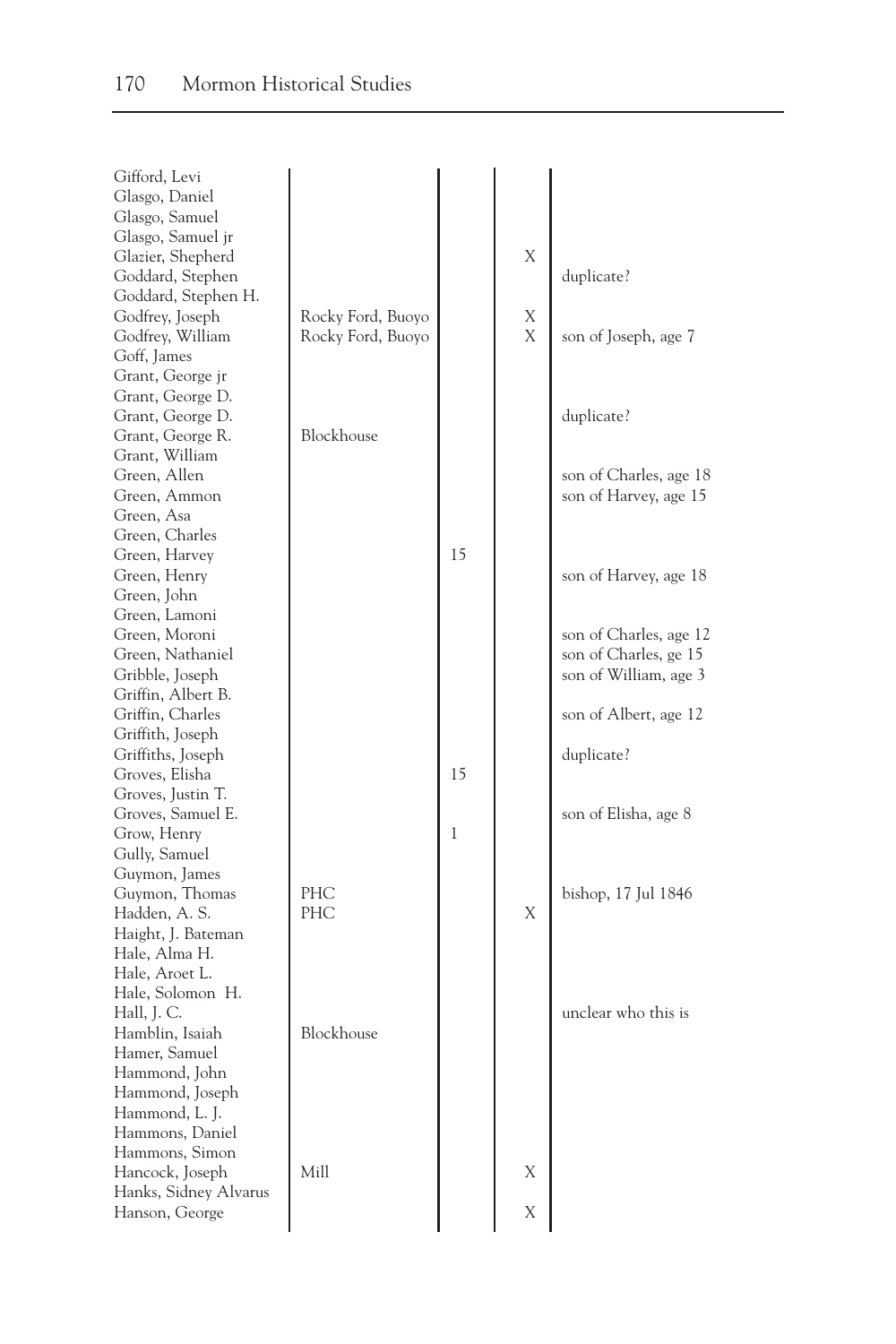| Hardy, William                    |                         |    | Χ | age $16$                       |
|-----------------------------------|-------------------------|----|---|--------------------------------|
| Harmon, Amos                      |                         |    |   |                                |
| Harmon, Ansel<br>Harmon, Jesse P. |                         |    |   | son of Jesse, age 16           |
| Harmer, Albert                    | Rocky Ford              |    |   |                                |
| Harmer, Elias                     | Rocky Ford              |    |   | branch president, Oct 49       |
| Harmer, John                      |                         | ŗ  |   |                                |
| Harper, Charles A.                |                         | 21 |   |                                |
| Harper, Harvey                    |                         |    |   | son of Charles, age 6          |
| Herriman, Henry                   |                         |    |   |                                |
| Harrington, Thomas                |                         | 11 |   |                                |
| Harris, Alexander                 |                         |    |   | son of McGee, age 14           |
| Harris, Alma                      | Mill                    |    |   | son of Emer, age 16            |
| Harris, Emer                      | Mill                    |    | Χ | branch president, counselor    |
| Harris, George Washington         | PHC                     |    | Χ | bishop, 17 Jul 1846, C. Bluffs |
| Harris, Joseph                    | Council Point           |    |   |                                |
| Harris, Joseph M.                 | Mill                    |    |   | son of Emer, age 18            |
| Harris, McGee                     |                         | 17 |   |                                |
| Harris, Robert                    | Council Point           |    |   |                                |
| Harris, William                   | Council Point           |    |   | son of McGee, age 12           |
| Harrison, James                   |                         |    |   |                                |
| Hart, Nathan                      |                         |    | Χ | son of Elias, age 18           |
| Hartwell, Dexter P.               |                         |    | X | son of Reuben, age 12          |
| Hartwell, Elliot                  |                         |    |   |                                |
| Hartwell, George W.               |                         |    | Χ | son of Reuben, age 10          |
| Hartwell, Hiram C.                |                         |    |   |                                |
| Hartwell, Reuben P.               | PHC                     |    | Χ |                                |
| Harvey, Alexander M.              |                         |    |   | son of John, age 5             |
| Harvey, John                      |                         |    |   |                                |
| Harvey, John U.                   |                         |    |   |                                |
| Harvey, Lewis                     |                         |    | Χ |                                |
| Haslam, John                      |                         |    |   |                                |
| Hatch, Jacob C.                   | Mill, PHC               |    |   |                                |
| Hatch, Jeremiah                   |                         |    | Χ |                                |
| Hatch, Josephus                   |                         |    |   |                                |
| Hatch, Laton                      |                         |    |   |                                |
| Hatch, Royal E.                   |                         |    |   | son of Josephus, age 2         |
| Hatch, William L.                 |                         |    |   | son of Josephus, age 7         |
| Haven, Jesse                      |                         |    |   |                                |
| Haws, Elijah                      | PHC                     |    | Χ |                                |
| Haws, Peter                       |                         |    | Χ |                                |
| Hayden, Elijah                    |                         |    |   |                                |
| Heath, George F.                  | Shirts                  |    | Χ | son of James, age 12           |
| Heath, James H.                   | Shirts                  |    | Χ |                                |
| Heath, Jacob                      |                         |    | Χ | son of James, age 2            |
| Henderson, Hiram                  | Blockhouse              |    |   |                                |
| Henderson, John                   | Garden Grove, Macedonia |    |   |                                |
| Henderson, Martin                 | Blockhouse              |    | Χ | son of Samuel, age 12          |
| Henderson, Riley                  |                         |    | Χ | son of Hannah Hendrickson in   |
|                                   |                         |    |   | $1850$ census, age $10$        |
| Henderson, Samuel                 | Blockhouse              |    | Χ |                                |
| Henderson, Thomas                 | Blockhouse              |    | Χ | son of Samuel, age 16          |
| Henderson, William                | Blockhouse              |    | Χ | son of Samuel, age 5           |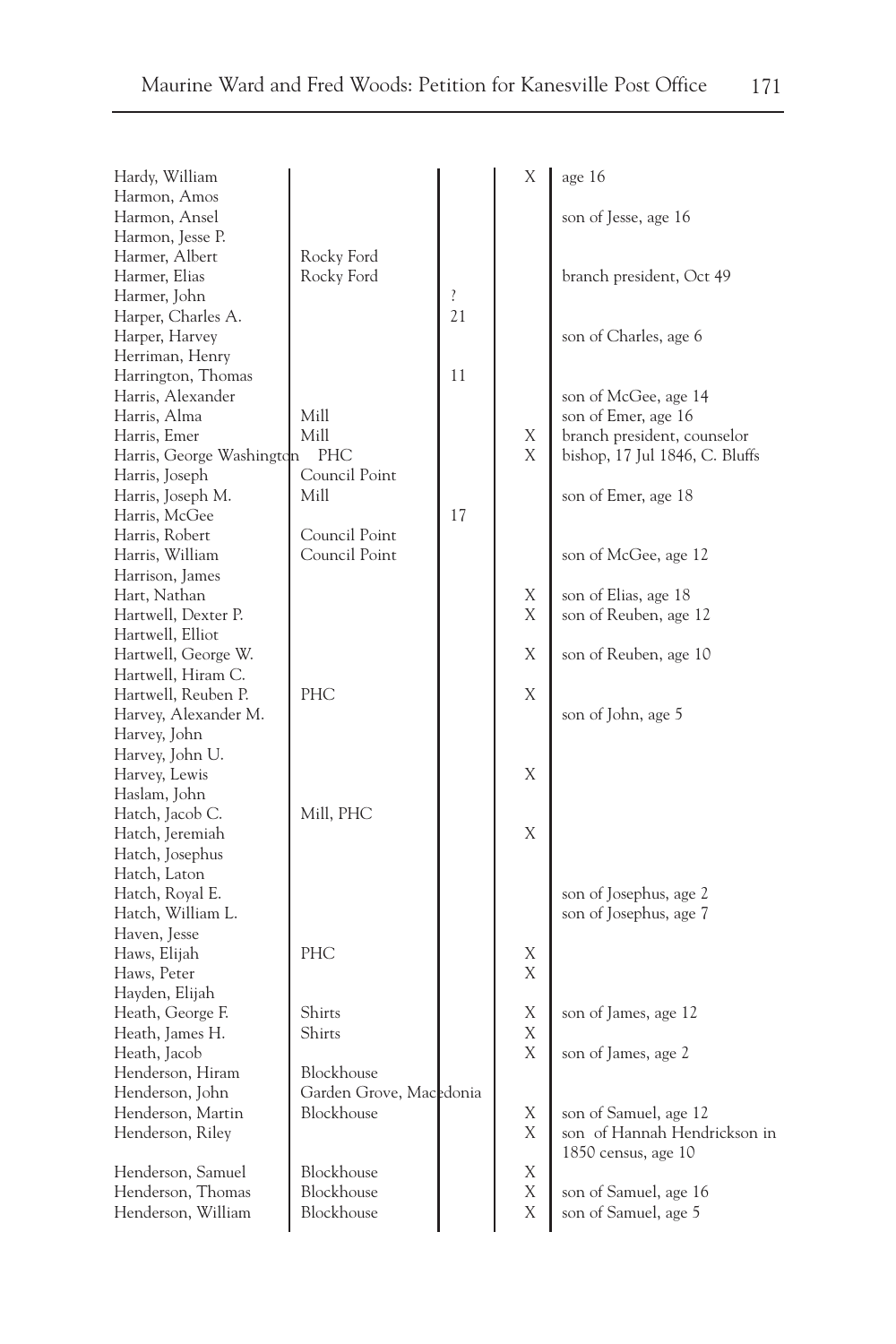

*Jesse Hobson Logan DUP Museum*

Henderson, William Hendrixson, John X Henrie, James Henrie, Joseph Henrie, Samuel Heward, John Hewitt, E. [Eli] B. Hickerson, George Hickerson, George W. Hickerson, Isaac Hickman, George B. Hickman, William A. PH Higbee, Hyrum Higbee, Isaac Higbee, J. [Josiah?] Higbee, Joseph Hill, John Lake Hill, John jr Hill, Robert A. Hill, Samuel H. Hills, John Emery Hobson, Alma U. Hobson, Henry P. Hobson, Jesse No Hodge, A. [Abraham] C. Mil Hogan, Erik G. M. Holbrook, Chandler Holbrook, Joseph Holbrook, Orson Holden, John R. Holden, Joshua X Holden, Wiley Holland, Joseph Holland, Thomas Holland, William Holman, Ezekiel Co Holman, John G. Coonville X



*Ammon Green* Pioneers and Prominent Men of Utah



*Norton Jacobs LDS Church Archives*

|                       | Men of Utah |                                                                |                                                                   |
|-----------------------|-------------|----------------------------------------------------------------|-------------------------------------------------------------------|
|                       |             | $\overline{X}$                                                 |                                                                   |
|                       |             | X                                                              | son of William, age 12<br>Jonathan in census                      |
|                       |             |                                                                | son of George W., age 1<br>son of George W., age 8                |
| IС                    | 15          |                                                                | son of Isaac, age 1                                               |
|                       |             |                                                                | son of Isaac, age 18                                              |
| rth Pigeon<br>ll, PHC |             | $\begin{array}{c}\nX \\ X\n\end{array}$<br>$\bar{X}$<br>X<br>X | son of Jesse, age 8<br>son of Jesse, age 3<br>counselor in branch |
|                       |             | X<br>X                                                         |                                                                   |
| onville<br>. : 11     |             | Χ                                                              | son of Joshua, age 16                                             |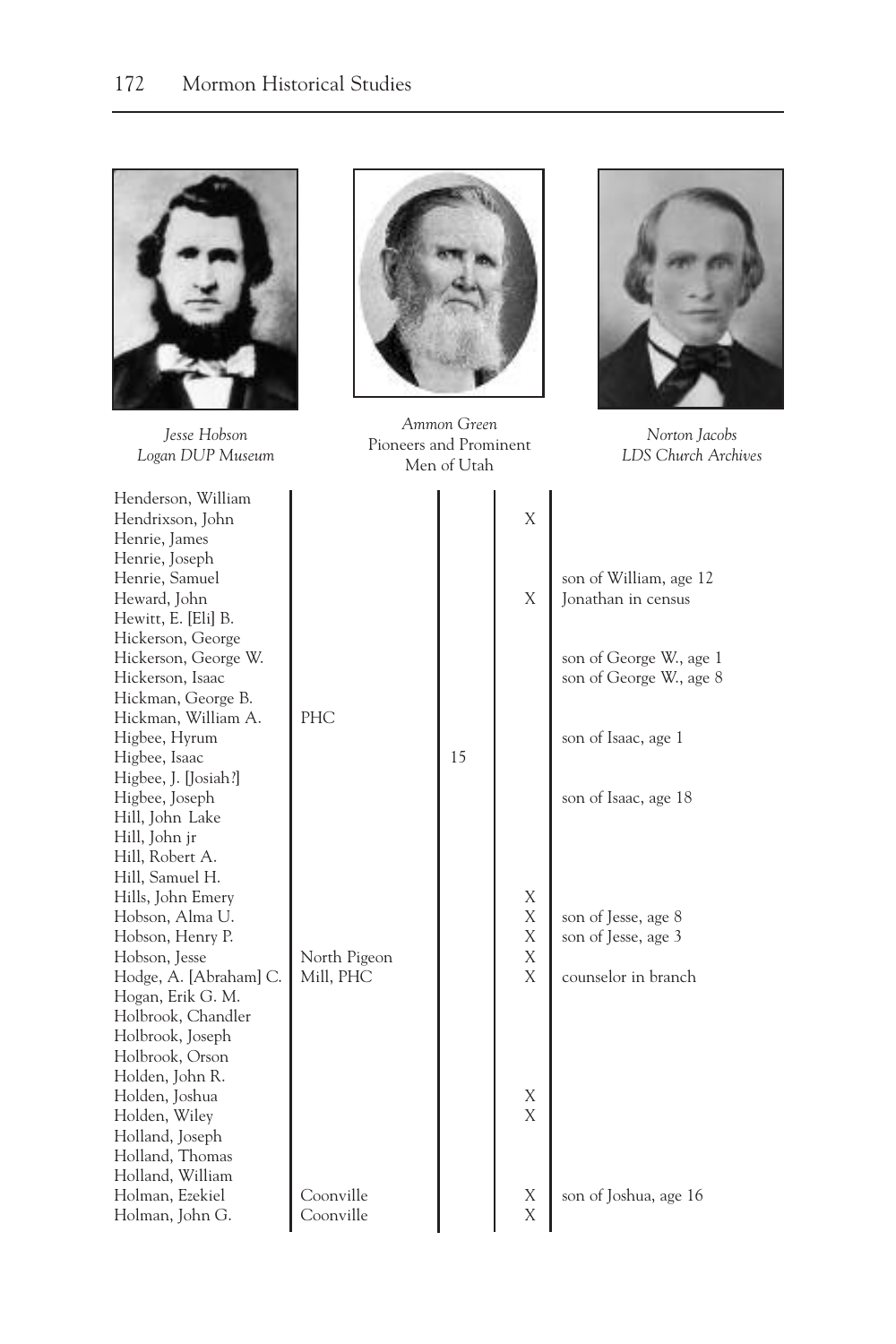| Holman, Joshua F.      | Coonville          |    |   | branch clerk, died       |
|------------------------|--------------------|----|---|--------------------------|
| Holton, Asa            |                    |    |   |                          |
| Homer, Russell         |                    |    |   |                          |
| Horlick, John          | Lake               | 21 | Χ |                          |
| Horr, Alvin            |                    |    |   |                          |
| Houston, Isaac         | <b>PHC</b>         |    | X | bishop, 17 Jul 1846      |
| Houston, Isaac         |                    |    |   |                          |
| Hovey, Joseph          |                    |    |   | son of Joseph G., age 9  |
| Hovey, Joseph G.       |                    | 3  |   |                          |
| Hovey, Silas G.        |                    |    |   |                          |
| Howard, William B.     |                    |    |   |                          |
| Hoyt, George H.        |                    |    |   |                          |
| Hughes, John           | Macedonia          |    |   |                          |
| Hunt, Benoni S.        | Garden Grove       |    |   | son of Daniel D., age 11 |
| Hunt, Daniel           |                    |    |   | duplicate?               |
| Hunt, Daniel D.        | Garden Grove, PHC  |    |   |                          |
| Hunt, Daniel W.        |                    |    |   | son of Daniel D., age 8  |
| Hunt, James W.         | Garden Grove       |    |   | son of Daniel D., age 16 |
| Hunt, John A.          | Garden Grove       |    |   | son of Daniel D., age 18 |
| Hunt, Levi B.          | Garden Grove       |    |   | son of Daniel D., age 13 |
| Hunter, Rodolph        |                    |    |   |                          |
| Huntington, Heber      |                    |    |   |                          |
| Huntington, Hiram      |                    |    |   |                          |
| Huntington, William    | Blockhouse         |    |   | deceased 1846?           |
| Huntington, William D. | <b>PHC</b>         |    |   |                          |
| Huntsman, Jacob        |                    |    | Х | son of James, age 14     |
| Huntsman, James        | <b>PHC</b>         |    | Χ | bishop, 17 Jul 1846      |
| Huntsman, Peter        |                    |    | Χ | son of James, age 10     |
| Hutchins, James        | Pleasant Valley    |    | X |                          |
| Hutchinson, I. F.      |                    |    |   |                          |
| Hutchinson, Jacob      |                    |    | Χ | son of Jacob F., age 2   |
| Hutchinson, Jacob F.   |                    |    | Χ |                          |
| Hutchinson, Moroni M.  |                    |    |   |                          |
| Hyde, Heman            | Council Point, PHC |    |   |                          |
| Hyde, Rosel            | Council Point      |    |   |                          |
| Hyde, William          |                    |    |   |                          |
| Ivie, Thomas H.        |                    |    | X |                          |
| Ivie, William F.       |                    |    |   |                          |
| Jacobs, Dana           |                    |    |   |                          |
| Jacobs, George H.      |                    |    |   |                          |
| Jacobs, Henry B.       |                    |    |   |                          |
| Jacobs, Hiram          |                    |    |   |                          |
| Jacobs, Moroni         |                    |    |   |                          |
| Jacobs, Norton         |                    | 21 |   |                          |
| Jacobs, William H.     |                    |    |   |                          |
| Janson, Samuel D.      |                    |    |   |                          |
| Jefferds, Orin         |                    |    |   |                          |
| Jenkins, David         |                    |    | Х |                          |
| Jenkins, Thomas        |                    |    | Χ |                          |
| Johnson, Aaron         | Blockhouse, PHC    |    |   | branch president, 1849   |
| Johnson, Aaron M.      | Blockhouse         |    |   | son of Aaron, age 1      |
| Johnson, Charles O     |                    |    | X | grandson of C.M., age 2  |
| Johnson, Charles M.    | PHC                |    | Χ |                          |
|                        |                    |    |   |                          |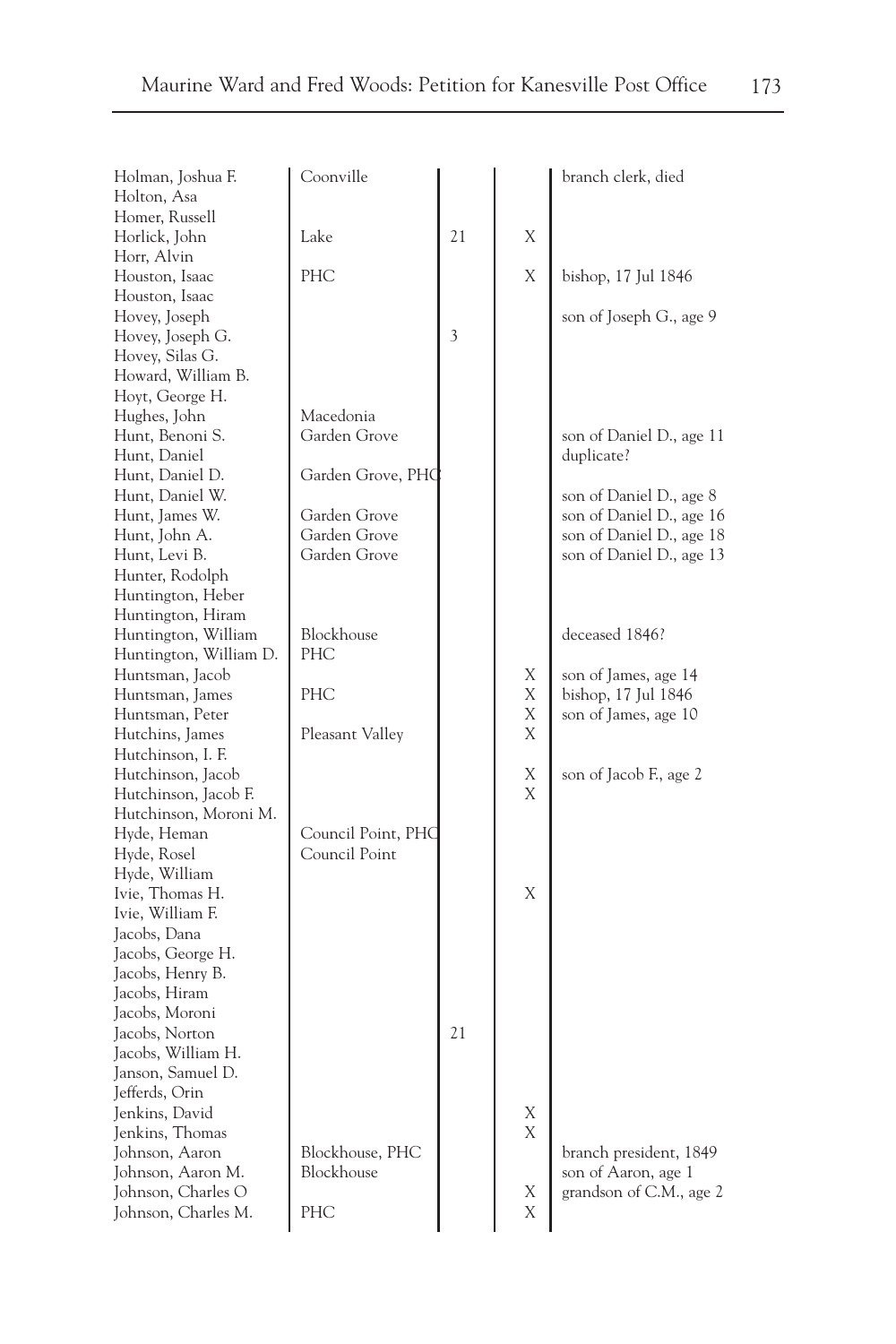| Johnson, Don Carlos<br>Johnson, Eber<br>Johnson, Edward                                            | Council Point                                             |    |                  | son of Aaron, age 1                               |
|----------------------------------------------------------------------------------------------------|-----------------------------------------------------------|----|------------------|---------------------------------------------------|
| Johnson, Ellick Z.<br>Johnson, Isaac<br>Johnson, Huntington<br>Johnson, Ivy                        | Lake<br>Mt Pisgah                                         |    |                  |                                                   |
| Johnson, John H.<br>Johnson, Lemon<br>Johnson, Lorenzo                                             |                                                           |    | Χ<br>Χ           | son of Lorenzo, age 9                             |
| Johnson, Theodore<br>Johnson, Thomas S<br>Johnson, William                                         | Council Point, PHC<br>Council Point                       | 14 | Х                | son of Lorenzo, age 15                            |
| Johnson, William D.<br>Johnson, Willis K.<br>Johnstun, Jarvis<br>Johnstun, Perry                   |                                                           |    | X                |                                                   |
| Johnstun, William<br>Jones, Alonzo                                                                 |                                                           | 1  | X                |                                                   |
| Jones, Benjamin<br>Jones, Elisha<br>Jones, Jacob                                                   | Mt Pisgah<br>Blockhouse<br>Blockhouse                     |    |                  | died 1848                                         |
| Jones, James<br>Jones, James A.<br>Jones, John<br>Jones, Richard                                   | Blockhouse, PHC<br>Blockhouse<br>Blockhouse<br>Blockhouse | 7  | Х<br>Χ<br>X      | bishop, 17 Jul 1846<br>son of James?, age 1       |
| Jones, Thomas<br>Jones, William<br>Jones, William                                                  | Blockhouse<br>Council Point                               | 11 | X                |                                                   |
| Jordon, William<br>Judy, William C.<br>Kay, John                                                   |                                                           |    |                  |                                                   |
| Kay, John<br>Keeler, James<br>Kelly, Alexander                                                     | Buoyo                                                     |    |                  |                                                   |
| Kelly, Joseph<br>Kelsey, Eli B.<br>Kelsey, George<br>Kelsey, John A.                               | PHC                                                       |    | Χ<br>X<br>X      | son of Eli, age 10<br>son of Samuel A. P., age 10 |
| Kelsey, Joseph M.<br>Kennedy, Charles<br>Kennedy, Charles<br>Kennedy, James H.<br>Kenney, Loren E. |                                                           |    |                  | son of Charles, abt 14<br>son of Charles, age 6   |
| Kilbourne, Osias<br>Kimball, Charles<br>Kimball, Heber C.<br>Kimball, James S.                     | Blockhouse<br><b>PHC</b><br>PHC                           |    |                  | son of Heber C., age 5<br>bishop, 17 Jul 1846     |
| King, Eleazar jr<br>King, Enoch M.<br>King, John M.<br>King, Robert                                | PHC<br>PHC<br>Council Point                               |    | X<br>X<br>X<br>Χ | son of John M., age 14                            |
| King, Timothy H.                                                                                   |                                                           | 22 |                  |                                                   |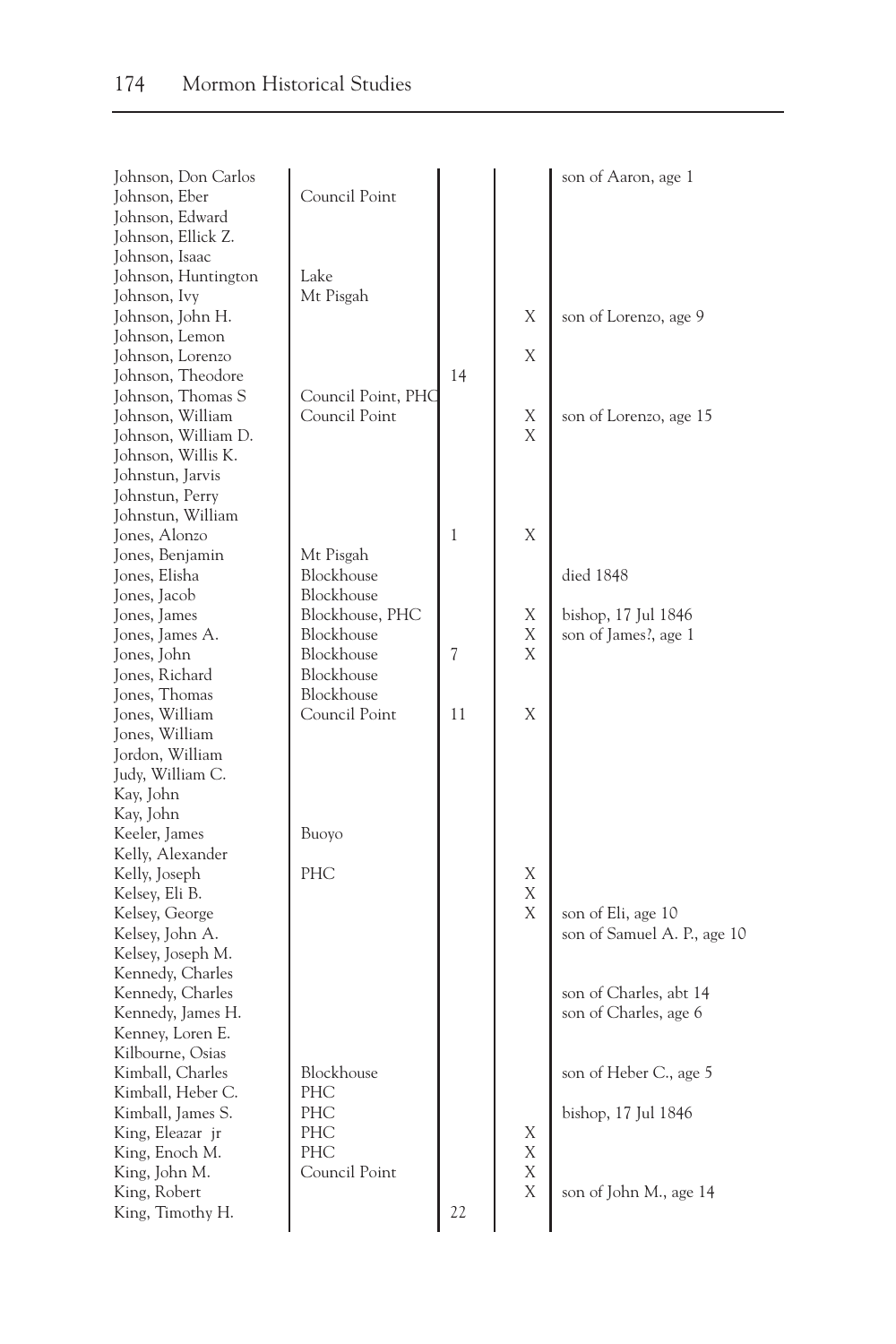| Knight, Hiram H.        |               |              |   |                               |
|-------------------------|---------------|--------------|---|-------------------------------|
| Knight, James F. or     | Council Point |              |   |                               |
| Knight, James Philander |               |              |   | son of Newel, age 10          |
| Knight, James Vinson    |               |              |   |                               |
| Knight, Jesse           |               |              |   | son of Newel, age 3           |
| Knight, Joseph          | PHC           | 15           |   | bishop of WQ 23rd ward        |
| Knight, Joseph          |               |              |   | son of Newel, age 8           |
| Knight, Nathan K.       |               | $\mathbf{1}$ |   |                               |
| Knight, Newel           |               |              |   | son of Newel, age 8           |
| Laing, Thomas           | Mt Pisgah     |              | X | bishop of WQ 9th ward         |
| Laing, Thomas           |               |              |   | duplicate                     |
| Laird, James            |               |              | Χ | son of John, age 16           |
| Laird, John jr          |               |              | X | son of John, age 11           |
| Laird, John sr          | North Pigeon  |              | Χ |                               |
| Lamb, Benjamin          |               |              | X | 1850 census shows Benjamin in |
|                         |               |              |   | Garden Grove with his family  |
| Lamb, Benjamin B.       |               | 17           |   |                               |
| Lamb, John              |               |              |   |                               |
| Lamoreaux, Andrew       |               |              |   |                               |
| Lamoreaux, William      |               |              |   |                               |
| Lance, Jacob            | Harris Grove  |              | X |                               |
| Lance, Joseph           |               |              |   |                               |
| Lance, Simon            |               |              |   |                               |
| Lane, William W.        | PHC           |              |   | bishop, May 1850              |
|                         |               |              |   |                               |
| Lane, J. [Joseph] D.    |               |              |   |                               |
| Lane, Joseph K.         |               |              | Χ |                               |
| Lane, Merrill           |               |              |   |                               |
| Langley, George A.      |               | 15           |   |                               |
| Larson, Taree           |               |              |   |                               |
| Leaver, Samuel          |               |              |   |                               |
| Leaver, Samuel jr       |               |              |   | son of Samuel, age 1          |
| Leavitt, John           |               |              |   |                               |
| Leavitt, Nathaniel      |               |              |   |                               |
| Lee, Ezekiel            |               |              | X |                               |
| Lee, Heber J.           |               |              |   | son of John D., age 2         |
| Lee, John A.            |               |              |   | son of John D., age 8         |
| Lee, John B.            |               |              |   |                               |
| Lee, John D.            |               |              |   |                               |
| Lee, Joseph H.          |               |              |   | son of John D., age 4         |
| Lee, William            | Council Point |              |   | son of John D., age 14        |
| Lee, William H.         |               |              |   |                               |
| Leeforce, Isaac M.      |               |              |   |                               |
| Leeforce, Gilbert       |               |              |   |                               |
| Letts, Steven           |               |              |   |                               |
| Letts, Steven sr        |               |              |   |                               |
| Letts, William          |               |              |   |                               |
| Lewis, Beason           | Mt Pisgah     |              |   |                               |
| Lewis, David jr         |               |              |   | son of David, age 5           |
| Lewis, David sr         |               |              |   |                               |
| Lewis, Lemuel           |               |              |   |                               |
| Lewis, Marion           |               |              |   | son of Neriah, age 7          |
| Lewis Neriah            | Mt Pisgah     |              |   |                               |
| Lewis, Philip B.        |               |              |   |                               |
|                         |               |              |   |                               |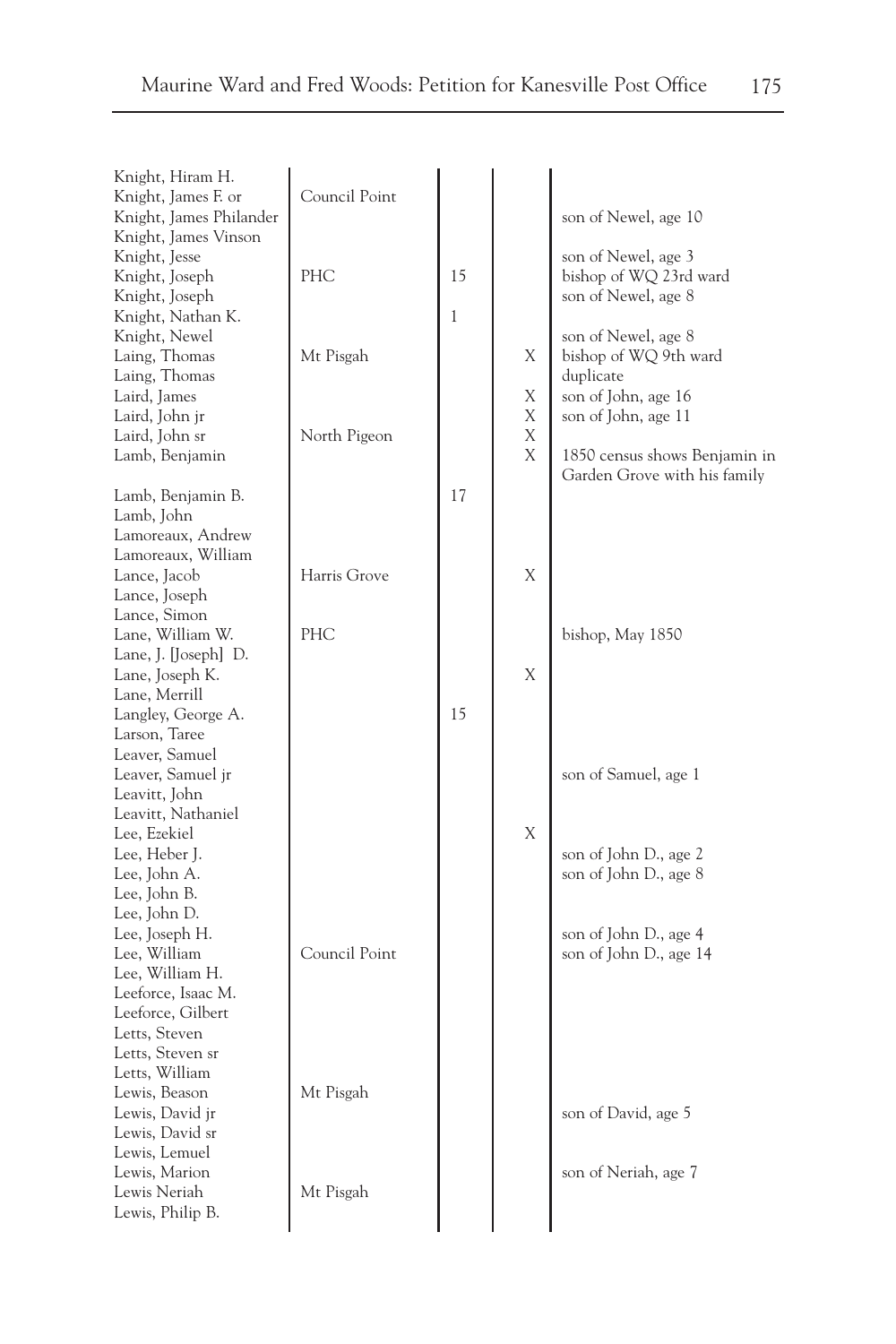

*Tarlton Lewis LDS Church Archives*



*David Lewis LDS Church Archives*



*John M. Malin LDS Church Archives*

| Lewis, Preston K.       |                            |   |
|-------------------------|----------------------------|---|
| Lewis, Robert           |                            |   |
| Lewis, Samuel           |                            | Χ |
| Lewis, Tarleton         |                            |   |
| Lewis, Tarlton jr       |                            |   |
| Lewis, William          | Council Point, PHC         | Χ |
| Lindsey, David          |                            |   |
| Lindsey, Jacob          |                            |   |
| Lindsey, John           |                            |   |
| Lindsey, Joseph         |                            |   |
| Lish, Joseph L.         |                            |   |
| Little, John            |                            |   |
| Littlefield, David      |                            | Χ |
| Littlefield, Joseph     |                            | Χ |
| Littlefield, Sidney     |                            | Χ |
| Littlefield, Waldo      |                            | X |
| Littlefield, Waldo      |                            |   |
| Lott, Isaiah            |                            |   |
| Lott, John S.           |                            |   |
| Lott, Peter L.          |                            |   |
| Lovell, George          |                            | X |
| Lovell, John            |                            | Χ |
| Lovell, Joseph          |                            | Χ |
| Loveless, James         | Mt Pisgah                  | Χ |
| Loveless, John          | Mt Pisgah, Big Pigeon, PHC | Χ |
| Lover, Joseph           |                            |   |
| Loveridge, Alexander H. |                            | X |
| Low, John O.            | Blockhouse                 | X |
| Lowder, Jesse           | Mill                       | Χ |
| Lowder, Richard         |                            |   |
| Luce, Andrew            |                            |   |
| Luce, Ephraim           | PHC                        |   |
| Luce, Jason             |                            |   |
| Luce, Jason R.          |                            |   |
| Luce, John G.           |                            |   |
| Luce, Malatiah          |                            |   |
| Luce, Martin J.         |                            |   |
| Luce, Stephen           |                            |   |
|                         |                            |   |

| Lewis, Preston K.<br>Lewis, Robert<br>Lewis, Samuel<br>Lewis, Tarleton<br>Lewis, Tarlton jr<br>Lewis, William<br>Lindsey, David<br>Lindsey, Jacob                                                                                                                                                                                                                                                                                                                                                                                                                        | Council Point, PHC                                                   | X<br>Χ                                                   | son of David, age 8<br>son of David, age 10                                                                                                                 |
|--------------------------------------------------------------------------------------------------------------------------------------------------------------------------------------------------------------------------------------------------------------------------------------------------------------------------------------------------------------------------------------------------------------------------------------------------------------------------------------------------------------------------------------------------------------------------|----------------------------------------------------------------------|----------------------------------------------------------|-------------------------------------------------------------------------------------------------------------------------------------------------------------|
| Lindsey, John<br>Lindsey, Joseph<br>Lish, Joseph L.<br>Little, John<br>Littlefield, David<br>Littlefield, Joseph<br>Littlefield, Sidney<br>Littlefield, Waldo<br>Littlefield, Waldo<br>Lott, Isaiah<br>Lott, John S.<br>Lott, Peter L.<br>Lovell, George<br>Lovell, John<br>Lovell, Joseph<br>Loveless, James<br>Loveless, John<br>Lover, Joseph<br>Loveridge, Alexander H.<br>Low, John O.<br>Lowder, Jesse<br>Lowder, Richard<br>Luce, Andrew<br>Luce, Ephraim<br>Luce, Jason<br>Luce, Jason R.<br>Luce, John G.<br>Luce, Malatiah<br>Luce, Martin J.<br>Luce, Stephen | Mt Pisgah<br>Mt Pisgah, Big Pigedn, PHC<br>Blockhouse<br>Mill<br>PHC | Х<br>Χ<br>Χ<br>Χ<br>Χ<br>Χ<br>Χ<br>Χ<br>Χ<br>Χ<br>Χ<br>X | son of Waldo, age 3<br>son of Waldo, age 10<br>son of Waldo, age 8<br>duplicate?<br>son of Cornelius P., age 8<br>son of John, age 13<br>son of John, age 4 |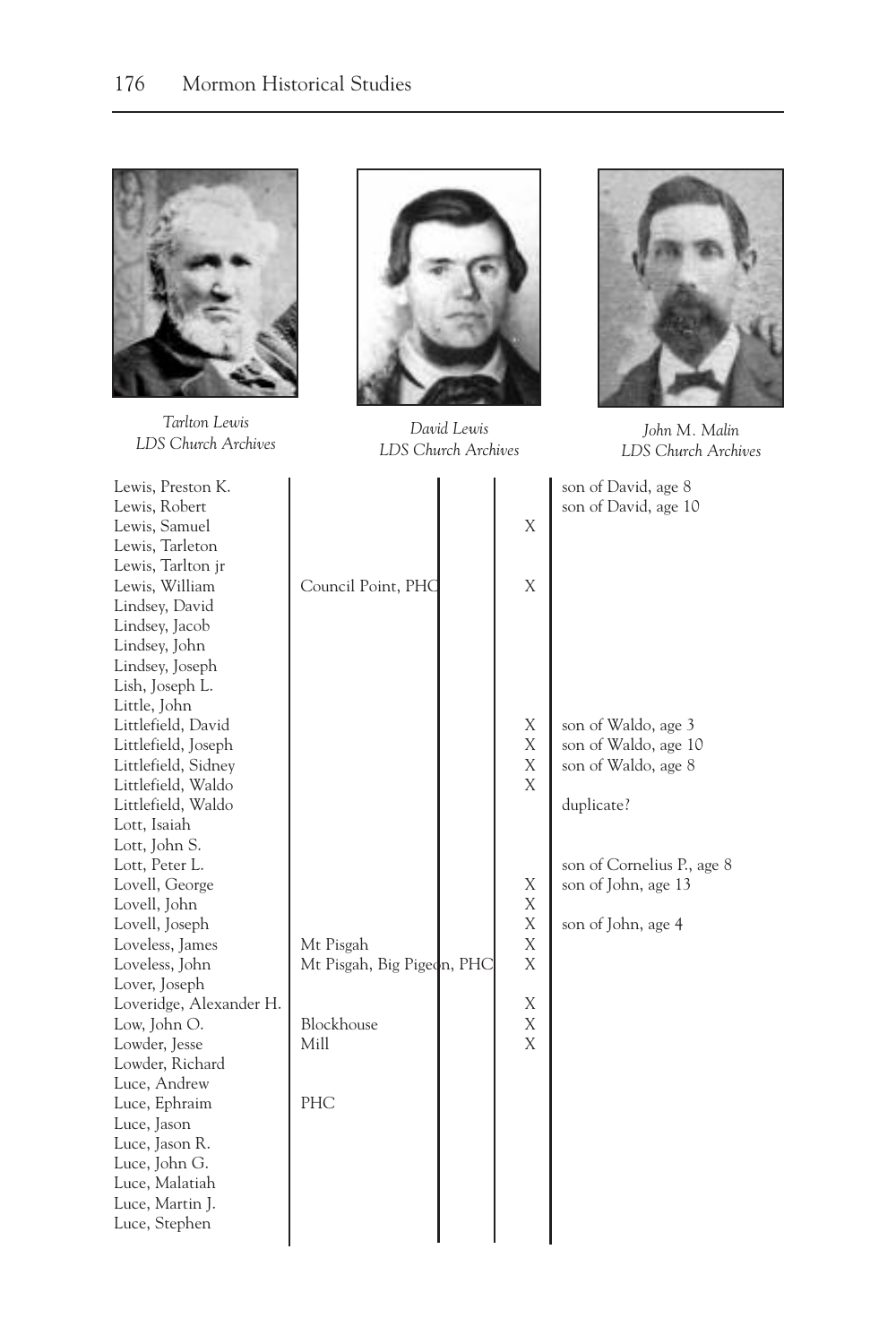| Luce, Wilford W.       |                 |      |        |                           |
|------------------------|-----------------|------|--------|---------------------------|
| Lutz, Albert           |                 |      | X      | bishop of WQ 17th ward    |
| Lutz, Thomas           |                 |      | X      | son of Albert, age 12     |
| Lutz, William          |                 |      | X      | son of Albert, age 9      |
| Lytle, Andrew          |                 |      |        |                           |
| Lytle, Andrew          |                 |      |        | son of Andrew, age 7      |
| Lytle, Charles         |                 |      |        | son of John, age 2        |
| Lytle, George A.       |                 |      |        | son of John, age 5        |
| Lytle, Heber J.        |                 |      |        | son of Andrew, age 2      |
| Lytle, John            |                 | 21   |        |                           |
| Lytle, John M.         |                 |      |        |                           |
| Lytle, William P.      |                 |      |        | son of John, age 13       |
| Mabery, John           |                 |      |        |                           |
| Mace, Alvin D.         |                 |      |        |                           |
| Mace, Hiram            | Harris Grove    |      | Χ      |                           |
| Magee, Henry           |                 |      |        |                           |
| Mahoney, Bartholomew   |                 | 3    | Χ      |                           |
|                        | Pleasant Valley |      |        |                           |
| Malin, Elijah          |                 |      |        |                           |
| Malin, Elijah          | Lake            |      |        |                           |
| Malin, James           |                 |      | Х<br>X | son of Elijah jr, age 15  |
| Malin, John            | Lake            |      |        | son of Elijah jr, age 9   |
| Mangum, Joseph         |                 |      |        |                           |
| Manning, Freeman       |                 |      |        | son of William, age 17    |
| Manning, William       |                 |      |        |                           |
| Manwill, John          | Macedonia       |      |        |                           |
| Marsh, John            |                 |      |        |                           |
| Martin, John Coxson    |                 |      |        |                           |
| Martin, William        |                 |      | X      |                           |
| Mathews, Joseph        |                 | 7    |        |                           |
| Maxwell, Levi W.       |                 | 19   |        | son of William B., age 7  |
| McArthur, Andrew       |                 |      |        |                           |
| McArthur, Daniel D.    |                 |      |        |                           |
| McCauslin, Almen       |                 |      |        |                           |
| McCauslin, Jesse       |                 | 15   | X      |                           |
| McCauslin, Younger     |                 | 1.15 |        |                           |
| McCall, James A.       |                 |      |        |                           |
| McClellan, James       | PHC             |      |        | bishop, 17 Jul 1846       |
| McClellan, William C.  |                 |      |        |                           |
| McCord, William        |                 |      |        |                           |
| McCullough, Henry J.   |                 | 15   | Х      | son of Levi, age 6        |
| McCullough, Levi H.    |                 | 15   | X      |                           |
| McFenson, Dimon        |                 |      |        |                           |
| McIntire, Alexander P. |                 |      |        | son of William P., age 14 |
| McIntire, Erastus      |                 |      |        | son of William P., age 9  |
| McIntire, John O.      |                 |      |        | son of William P., age 2  |
| McIntire, Wallace      |                 |      |        | son of William P., age 13 |
| McIntire, William P.   |                 | 16   |        |                           |
| McKahan, Newel         |                 |      |        |                           |
| McKahan, Thomas        |                 |      |        |                           |
| McMullin, Willard G.   |                 | 21   |        |                           |
| McMurray, John         |                 |      |        |                           |
| McNee, Thomas          |                 |      |        |                           |
| McRae, Alexander sr    | PHC             |      | Χ      |                           |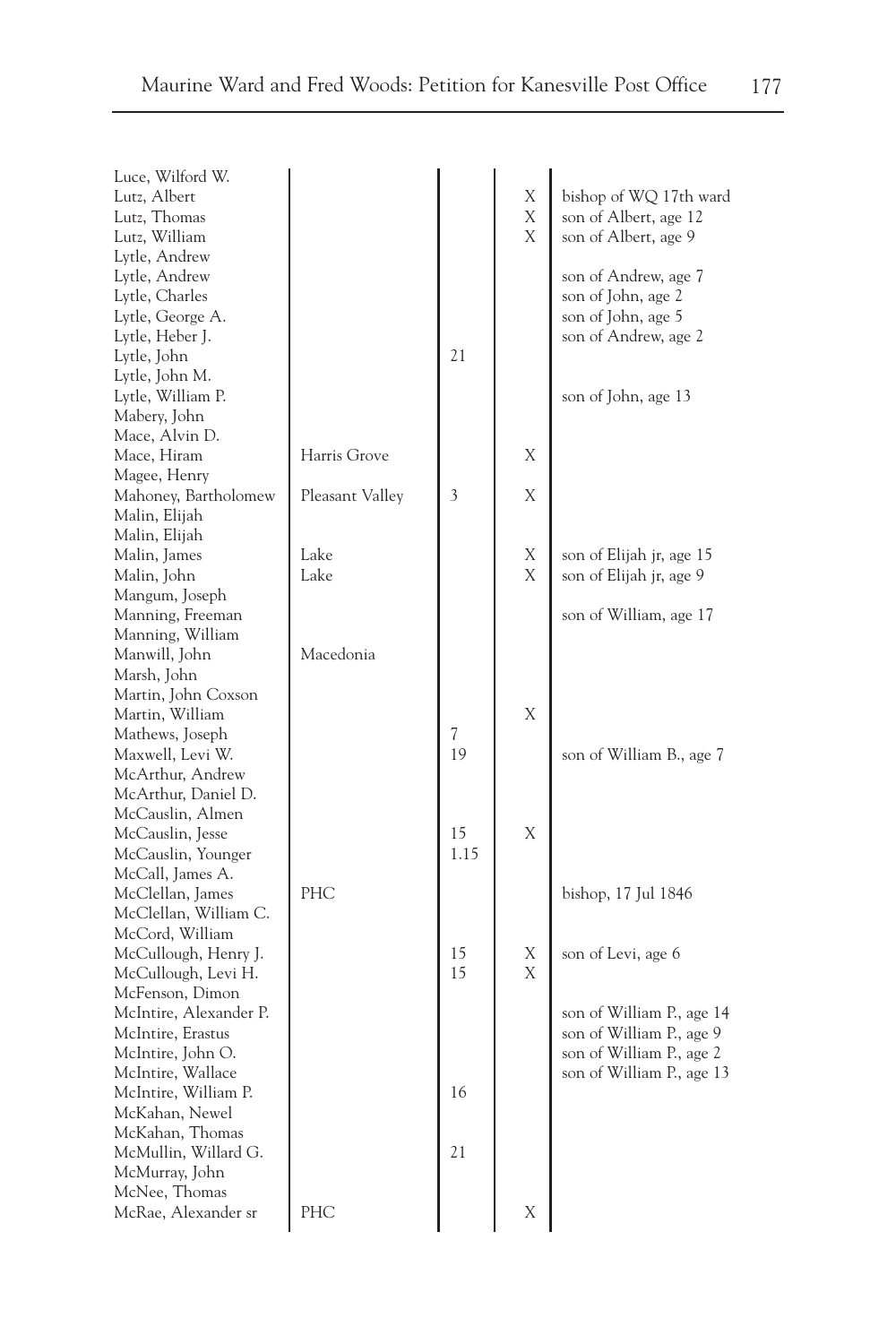

*Philemon Merrill LDS Church Archives*





*Clarence Merrill International DUP*

| McRae, Daniel                 |                    |         | Χ | son of Alexander, age 2    |
|-------------------------------|--------------------|---------|---|----------------------------|
| McRae, John                   |                    |         | X | son of Alexander, age 12   |
| McRae, Joseph                 |                    |         | X | son of Alexander, age 10   |
| McRae, Kenneth                |                    |         | X | son of Alexander, age 8    |
| Mecham, Clinton               |                    |         | X |                            |
| Mecham, Ephraim U.            | Mill, Harris Grove |         | X |                            |
| Mecham, George W.             |                    |         |   |                            |
| Mecham, Joseph                | PHC                |         |   | bishop, 17 Jul 1846        |
| Mecham, Moses                 | Mill               |         | X |                            |
| Meeks, Harvey                 | Rocky Ford         |         |   | son of William, age 10     |
| Meeks, Henry                  |                    |         |   | son of William, age 8      |
| Meeks, William                | Rocky Ford         | 15      |   |                            |
| Meginness, Aven D.            |                    |         |   |                            |
| Meginness, Benjamin           |                    | 1,15,17 | Χ |                            |
| Meginness, Benjamin           |                    |         | X | son of Benjamin sr, age 7  |
| Meginness, Johnston           |                    |         | X | son of Benjamin sr, age 12 |
| Meginness, Joseph             |                    |         | X | son of Benjamin sr, age 9  |
| Meginness, Samuel.            |                    |         |   |                            |
| Meginness, William H.         |                    |         |   |                            |
| McGuire, William W.           | PHC                | 1       | X | bishop of Keg Creek        |
| Mercer, John                  |                    |         |   |                            |
| Merchant, Amasa Lucius        |                    |         | Χ | son of Lucius, age 3       |
| Merchant, Lucius              | Pleasant Valley    |         | X |                            |
| Merriam, Amasa                |                    |         |   |                            |
| Merrill, Albert               | PHC                |         | Χ |                            |
| Merrill, Austin S.            |                    |         |   |                            |
| Merrill, Charles              | Council Point      |         | Χ |                            |
| Merrill, Clarence             |                    |         | X | son of Albert, age 7       |
| Merrill, Francis              |                    |         | X | son of Albert, age 5       |
| Merrill, Justin Jared         | PHC                |         |   | bishop, 17 Jul 1846        |
| Merrill, Philemon Christopher | PHC                |         |   |                            |
| Merrill Samuel Bemis          | Mill               |         |   |                            |
| Merritt, John                 |                    |         |   |                            |
| Merritt, John, jr             |                    |         |   |                            |
| Merritt, Lorenzo              |                    |         |   |                            |
| Mikesell, Garrett W.          | Mt Pisgah          | 22      | Χ |                            |
| Mikesell, George W.           |                    |         | X | son of Garrett, age 11     |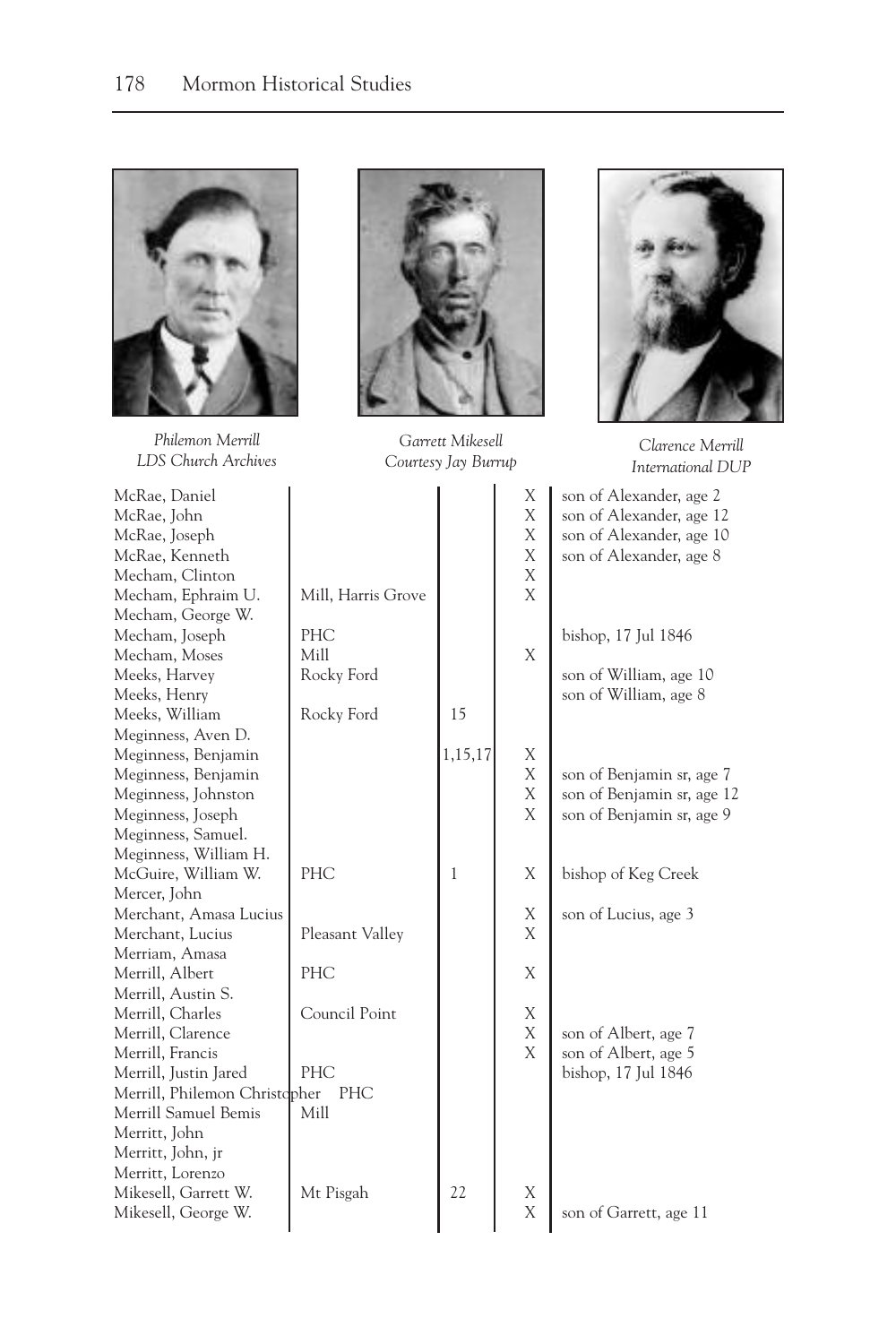| Mikesell, John A.               | Mt Pisgah           |    | Χ<br>X |                           |
|---------------------------------|---------------------|----|--------|---------------------------|
| Milam, Francis A.               | Blockhouse          |    |        | son of William, age 15    |
| Milam, Joseph S.                |                     |    | Χ      | son of William, age 13    |
| Milam, George B.                | Blockhouse          |    | Χ      | son of William, age 1     |
| Milam, William                  | Blockhouse          |    | Χ      |                           |
| Miles, B. Adrain                |                     |    |        | son of Albert, age 13     |
| Miles, Edwin R.                 |                     |    |        | son of Albert, age 10     |
| Miles, Franklin                 |                     |    |        | son of Albert, age 7      |
| Miles, Henry                    |                     |    |        | son of Albert, age 15     |
| Miller, Alexander               |                     |    | Χ      |                           |
| Miller, D. [Daniel] A.          | Blockhouse          |    |        | bishop 30 Dec 1847        |
| Miller, Eleazer                 |                     |    |        |                           |
| Miller, H. [Henry] W. [William] |                     |    | Χ      | bishop, 17 Jul 1846       |
| Miller, Jacob                   | Macedonia           |    |        | son of Daniel A., age 13  |
| Miller, William                 |                     |    | Χ      | son of Henry W., age 9    |
| Mirick, Silas                   |                     |    |        |                           |
| Mitchell, Benjamin T.           |                     |    |        |                           |
| Mitchell, Benjamin T. jr        |                     |    |        |                           |
| Mitchell, Hyrum                 |                     |    |        | son of Benjamin T., age 1 |
| Morehead, Preston T.            |                     |    |        |                           |
| Morley, Isaac                   | PHC                 | 5  |        | bishop, 17 Jul 1846       |
| Morley, Isaac                   |                     |    |        |                           |
| Morse, Amasa                    |                     |    |        |                           |
| Morse, Gilbert                  |                     |    | Χ      |                           |
| Moses, James<br>Moses, James    | McOlney, Pl. Valley |    | Χ      |                           |
| Moss, William?                  | Council Point       |    |        | son of James, age 1       |
| Mower, Henry                    | McOlney             |    | Χ      |                           |
| Mower, John                     | McOlney             |    |        |                           |
| Mower, George                   |                     |    |        | son of Henry sr, age 12   |
| Murdock, Emer                   |                     |    | Χ      | son of Daniel, age 11     |
| Murdock, Hyrum                  |                     | 15 | Χ      | son of Daniel, age 18     |
| Murdock, Lyman                  |                     |    | X      | son of Daniel, age 13     |
| Murray, Heman                   |                     |    |        |                           |
| Myers, George                   |                     |    |        |                           |
| Myler, James                    |                     |    |        |                           |
| Neeley, Lewis                   | Blockhouse          |    |        |                           |
| Neff, Franklin                  |                     |    |        |                           |
| Nelson, Henry                   |                     |    | Χ      |                           |
| Nelson, Isaac                   | Mill, PHC           |    | Χ      |                           |
| Nelson, James                   |                     |    | Χ      |                           |
| Nelson, Thomas                  |                     |    | Χ      |                           |
| Newell, Lewis                   |                     |    |        | son of Laertis, age 16    |
| Nickerson, Levi                 |                     |    |        | duplicate?                |
| Nickerson, Levi S.              |                     |    | Χ      |                           |
| Nixon, Joseph                   |                     |    |        |                           |
| Nixon, Samuel                   |                     |    |        |                           |
| Nixon, Stephen                  |                     |    |        |                           |
| Nixon, Thomas                   |                     |    |        | son of Stephen, age 12    |
| Nixon, William                  |                     |    |        | son of Stephen, age 18    |
| Noble, Lucian                   |                     |    |        |                           |
| Noble, T. [Theodore] S.         |                     |    |        | son of Lucian, age 8      |
| Noakes, Thomas                  | Macedonia           |    |        |                           |
|                                 |                     |    |        |                           |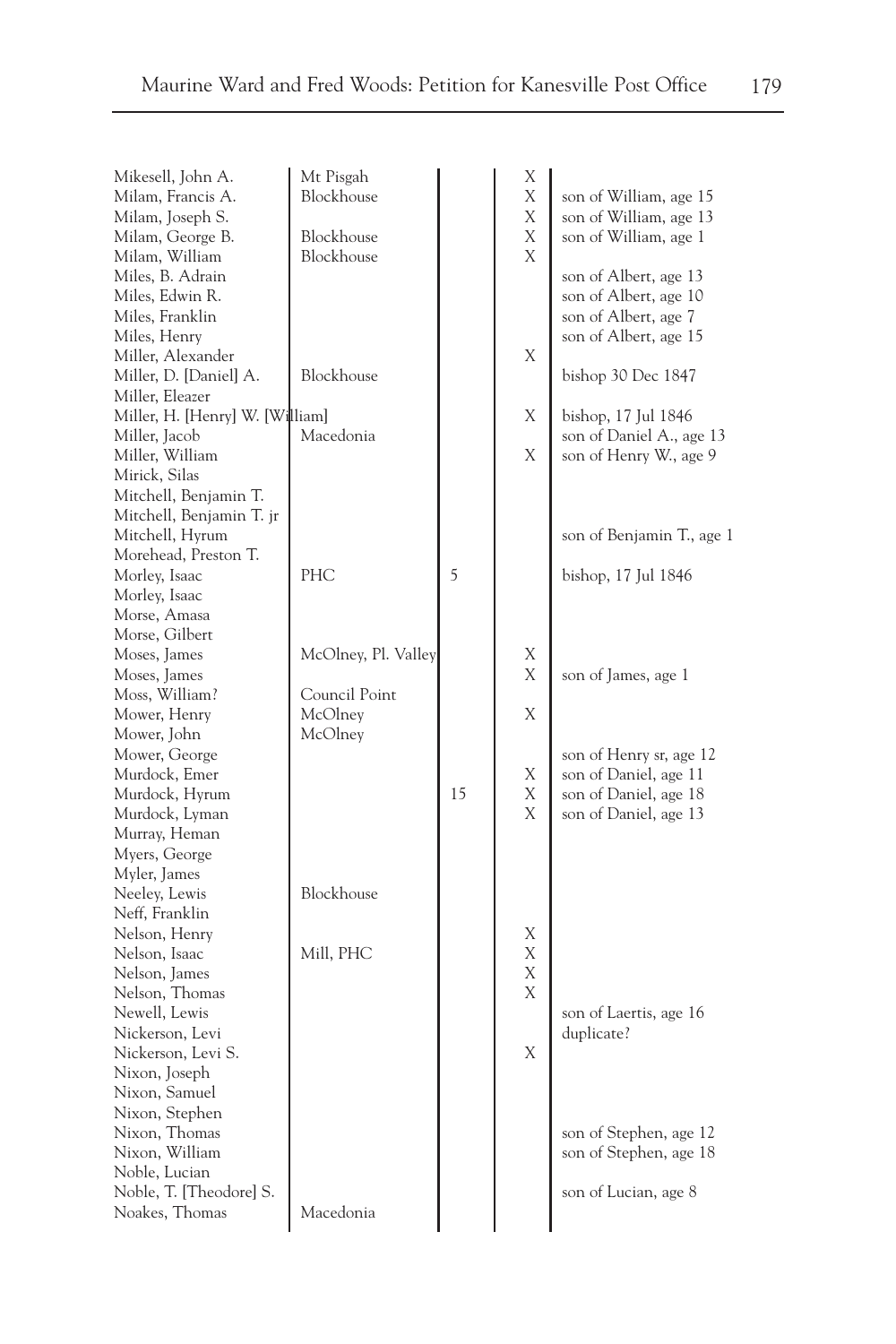| North, Alva                  | Blockhouse                             |    | Х | shown as Alma in census       |
|------------------------------|----------------------------------------|----|---|-------------------------------|
| North, Charles A.            |                                        |    |   | son of Levi, age 10           |
| North, Hyrum                 |                                        |    | X | son of Levi, age 8            |
| North, Levi                  | Harris Grove, Mt Pisgah, Blockhouse    |    |   | Χ                             |
| North, Levi jr               |                                        |    | Χ | son of Levi, age 3            |
| Northrop, Josephus           |                                        |    |   |                               |
| O'Banks, James S.            |                                        | 10 |   |                               |
| Oaks, David M.               |                                        |    |   |                               |
| Oaks, Henry                  |                                        |    | Х |                               |
| Oaks, Hiram                  |                                        |    | Χ |                               |
| Oaks, Hyrum                  |                                        |    |   | duplicate?                    |
| Obsine, Michael              |                                        |    |   |                               |
| Oliver, Harrison             | Old Agency, PHC                        |    |   | bishop of Old Agency Branch   |
| Oman, George W.              |                                        |    | X |                               |
| Omstead, Loren               |                                        |    |   |                               |
| Omstead, Lorenzo             |                                        |    |   |                               |
| Omstead, Philip              |                                        |    |   |                               |
| Ormsby, Levi W.              | Lake                                   |    |   |                               |
| Ormsby, Levi W.              |                                        |    |   | duplicate                     |
| Ormsby, William              | Lake                                   |    |   |                               |
| Ormsby, William W.           | Lake                                   |    |   |                               |
| Orser, Albert                |                                        | 14 |   |                               |
| Ott, David Benton?           |                                        |    |   | son of Frederick, dec., age 6 |
| Oviatt, John Franklin?       |                                        |    | Χ | son of Ira, age 18            |
| Oviatt, Henry H.             | Council Point                          |    | Х | son of Ira, age 16            |
| Oviatt, Ira                  | Council Point                          |    | X |                               |
| Pace, Byron                  |                                        |    |   | son of James, age 16          |
| Pace, Harvey                 |                                        |    |   | son of William F., age 15     |
| Pace, J. [John] A. [Alma]    |                                        |    |   | son of William F., age 7      |
| $\alpha$ r                   |                                        |    |   |                               |
| Pace, J. [Joseph] A.         |                                        |    |   | son of William F., age 6      |
| Pace, James                  | Mt Pisgah                              |    |   |                               |
| Pace, James                  |                                        |    |   | son of James, age 14          |
| Pace, Sidney                 |                                        |    |   | son of James, age 11          |
| Pace, P. [Parley] P. [Pratt] |                                        |    |   | son of William F., age 4      |
| Pace, William                | Mt Pisgah                              | 17 |   |                               |
| Pace, William Bryan?         |                                        |    |   | son of James, age 16          |
| Pace, William F.             |                                        |    |   |                               |
| Pace, Wilson                 |                                        |    |   | son of William F., age 17     |
| Pack, Don C.                 |                                        |    |   | son of John, age 1            |
| Pack, George C.              |                                        |    |   | son of John, age 8            |
| Pack, John                   |                                        | 17 |   |                               |
| Pack, John jr                |                                        |    |   | son of John, age 5            |
| Pack, Ward E.                |                                        |    |   | son of John, age 14           |
| Paine, Samuel L.             |                                        |    |   |                               |
| Palmer, Edmond F.            |                                        |    |   |                               |
| Palmer, Joseph F.            |                                        |    |   |                               |
| Park. William A.             | Council Point, Plum Hollow, Blockhouse |    |   |                               |
| Parker, Henry                | Mill                                   |    |   |                               |
| Parker, Joseph               |                                        |    |   | son of Henry M., age 3        |
| Parry, William K.            |                                        |    |   |                               |
| Parshall, William K.         | Council Point, PHC                     |    |   |                               |
| Parsons, Avery               |                                        |    |   |                               |
|                              |                                        |    |   |                               |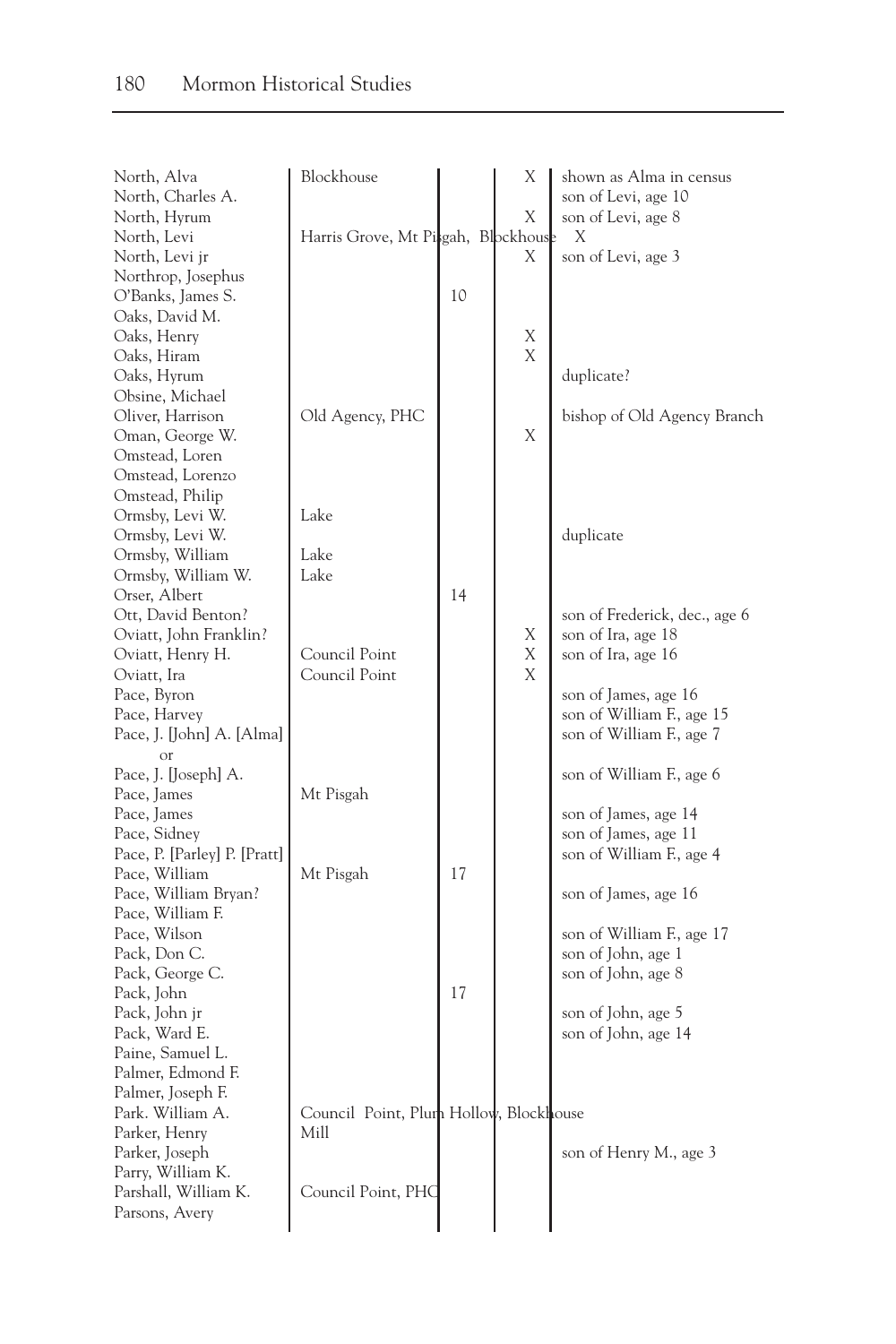

*Charles Pulsipher LDS Church Archives*



*John Pack LDS Church Archives Edward Phillips*



*Courtesy Jay Burrup*

| Parsons, William         | Lake                 |    | Χ<br>X |                               |
|--------------------------|----------------------|----|--------|-------------------------------|
| Pate, Robert             | North Pigeon         |    |        |                               |
| Patten, Charles          |                      |    | X      |                               |
| Patten, Charles W.       |                      |    |        | son of John, age 10           |
| Patten, George           |                      |    |        |                               |
| Patten, George           |                      |    |        | duplicate?                    |
| Patten, Mahonri          |                      |    |        |                               |
| Patten, William          |                      |    | X      | son of John, age 12           |
| Patten, William C.       | Blockhouse           |    |        |                               |
| Patten, Wyman            |                      |    | X      | son of John, age 6            |
| Payne, William           |                      |    |        |                               |
| Peart, George A.         |                      |    |        | son of Jacob, age 4           |
| Peart, Jacob             | Mt Pisgah            |    |        |                               |
| Peart, Jacob jr          |                      |    |        | son of Jacob, age 13          |
| Peck, Hezekiah           |                      | 7  |        |                               |
| Peck, Mark               |                      |    |        |                               |
| Pellet, James            |                      |    |        |                               |
| Pender, Hopkins          | PHC                  |    |        |                               |
| Pendleton, B. F.         | Blockhouse, PHC      |    |        |                               |
| Pendleton, Calvin C.     | Blockhouse, PHC      | 21 | X      |                               |
| Pendleton, Daniel S.     |                      |    | Χ      | son of Calvin C., age 2       |
| Pendleton, Joseph T.     |                      |    | X      |                               |
| Pendleton, Marcellius A. |                      |    | X      | son of Joseph, age 12         |
| Perkins, Abraham         | Harris Grove         |    |        |                               |
| Perkins, Andrew H.       | Macedonia, PHC       |    |        | bishop, 17 Jun 1846           |
| Perkins, Reuben          | Macedonia            |    |        |                               |
| Perkins, Ute             | Pleasant Valley, PHC |    | X      | bishop, 17 Jul 1846           |
| Perkins, William         |                      |    | X      |                               |
| Perkins, William G.      | Macedonia, PHC       |    |        | bishop, 17 Jun 1846           |
| Perkins, William L.      | Pleasant Valley      |    |        |                               |
| Perrin, Charles          |                      |    | X      |                               |
| Perrin, Charles          |                      |    | X      | 1850 census shows Chancy, son |
|                          |                      |    |        | of Charles, age 3             |
| Perrin, Thomas           |                      |    | X      | son of Charles, age 7         |
| Perry, Gustavus          | Lake                 |    | X      |                               |
| Perry, Henry             |                      |    |        |                               |
|                          |                      |    |        |                               |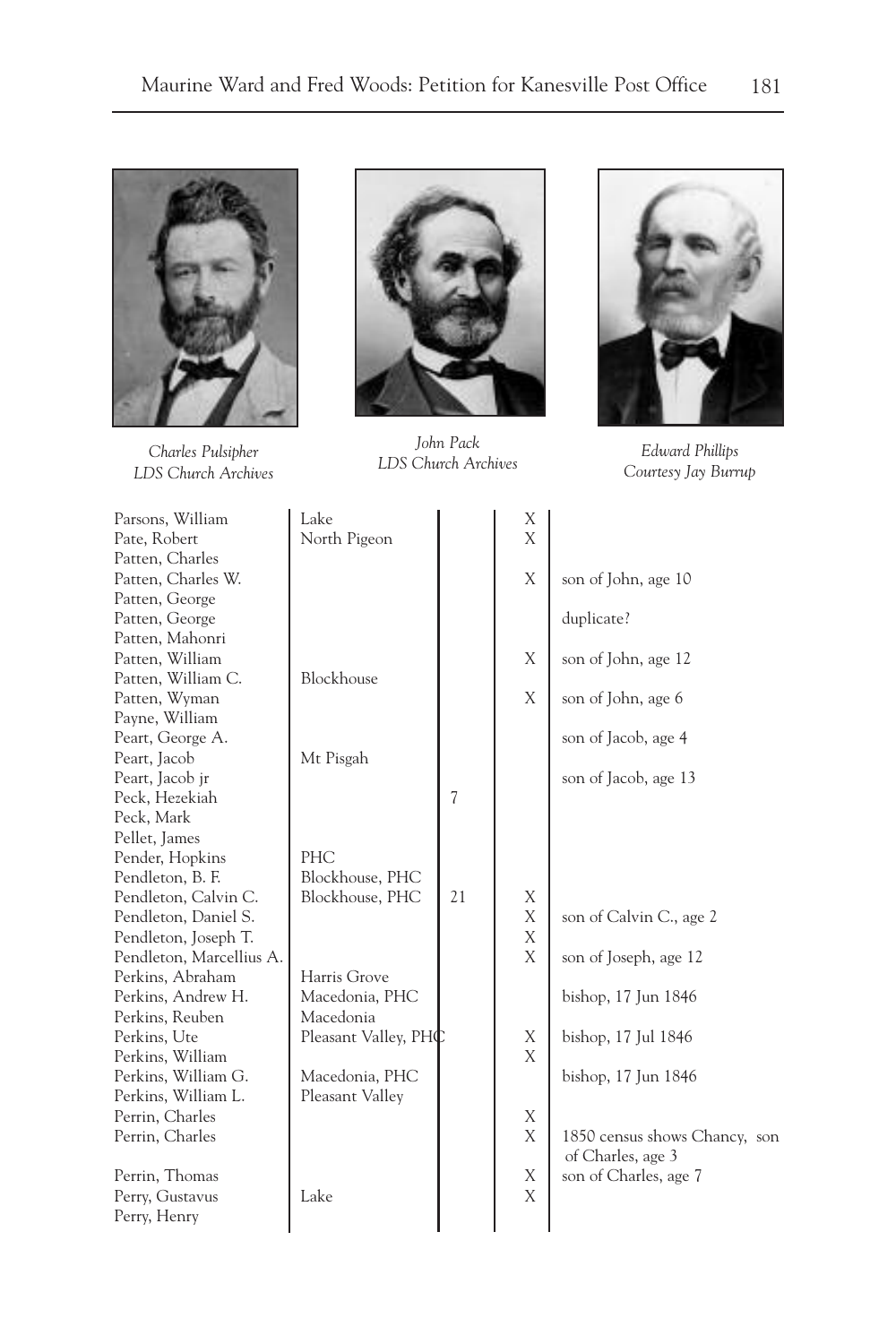| Perry, Lorenzo                    |                     |          |   |                           |
|-----------------------------------|---------------------|----------|---|---------------------------|
| Pettit, Ethen                     |                     |          |   |                           |
| Pettit, Lorenzo                   |                     |          |   |                           |
| Pettit, Nathan                    |                     |          |   |                           |
| Pew, Hyrum W.                     |                     |          |   |                           |
| Phelps, George                    |                     |          |   |                           |
| Phelps, Henry                     |                     |          |   |                           |
| Phelps, Henry                     |                     |          |   | duplicate?                |
| Phelps, Hyrum S.                  |                     |          | Χ | son of Morris, age 3      |
| Phelps, James                     |                     |          |   |                           |
| Phelps, Joseph                    |                     |          | Χ | son of Morris, age 11     |
| Phelps, Morris                    | Macedonia, PHC      | 5        | X |                           |
| Phelps, William W.                |                     | 11       |   |                           |
| Phelps, William W.                |                     |          |   | son of William W.         |
| Phillips, Edward                  | Council Point       |          |   |                           |
| Phippen, Joseph F.                |                     |          |   |                           |
| Phippen, Isaac                    |                     |          |   |                           |
| Phippen, Sylvester                |                     |          |   | son of Issaac, age 14     |
| Peirce, Eli Harvey                |                     |          |   |                           |
| Peirce, Joseph                    |                     |          |   | son of Robert, age 17     |
| Peirce, Robert                    |                     |          |   |                           |
| Peirce, Thomas                    |                     |          |   |                           |
| Peirce, William                   |                     |          |   | son of Robert, age 15     |
| Pitkin, George W.                 |                     |          |   |                           |
| Pitt, Moroni                      | Lake                |          | Χ | son of William, age 5     |
| Pitt, William                     | Lake, PHC           | 17       | Χ |                           |
| Pitt, William                     |                     |          | X | son of William, age 3     |
| Pitt, William H.                  | Lake                |          | Χ | son of William age 2      |
| Player, Charles                   |                     |          | X |                           |
| Player, William                   |                     |          | X | age 17                    |
| Pollock, Samuel                   | <b>PHC</b>          |          | X |                           |
| Porter, Alma                      |                     |          |   | son of Chauncy W., age 14 |
| Porter, Jared                     |                     |          |   |                           |
| Potter, Amasa                     |                     |          |   | son of David, age 15      |
| Potter, David                     | Sand Prairie        |          |   |                           |
| Potter, Chester                   |                     |          |   |                           |
| Potter, John                      | Sand Prairie        |          |   | son of Arnold, age 16     |
| Potter, Leonard                   | Sand Prairie        |          |   | son of David, age 10      |
| Potter, Martin                    |                     |          |   |                           |
| Potter, Newell                    | Sand Prairie        |          |   | son of David, age 18      |
| Powell, James E.                  |                     |          | Χ | son of James, age 18      |
| Powell, James E.                  |                     |          | Χ |                           |
|                                   | PHC                 |          | X |                           |
| Powers, William M<br>Pratt, Anson |                     | 15<br>15 |   |                           |
|                                   | St Joseph, Missouri |          |   |                           |
| Pratt, Anson                      |                     |          |   |                           |
| Pratt, Franklin                   |                     |          |   |                           |
| Pratt, Joseph                     |                     |          |   |                           |
| Preston, James W.                 |                     |          |   |                           |
| Price, Benjamin                   | Mill                |          |   | son of Charles, age 6     |
| Price, Charles                    | Mill                | 3        | Χ |                           |
| Price, William                    | Sand Prairie        |          | Χ |                           |
| Procter, David                    |                     |          | Χ | son of James, age 15      |
| Procter, James                    |                     |          | X |                           |
|                                   |                     |          |   |                           |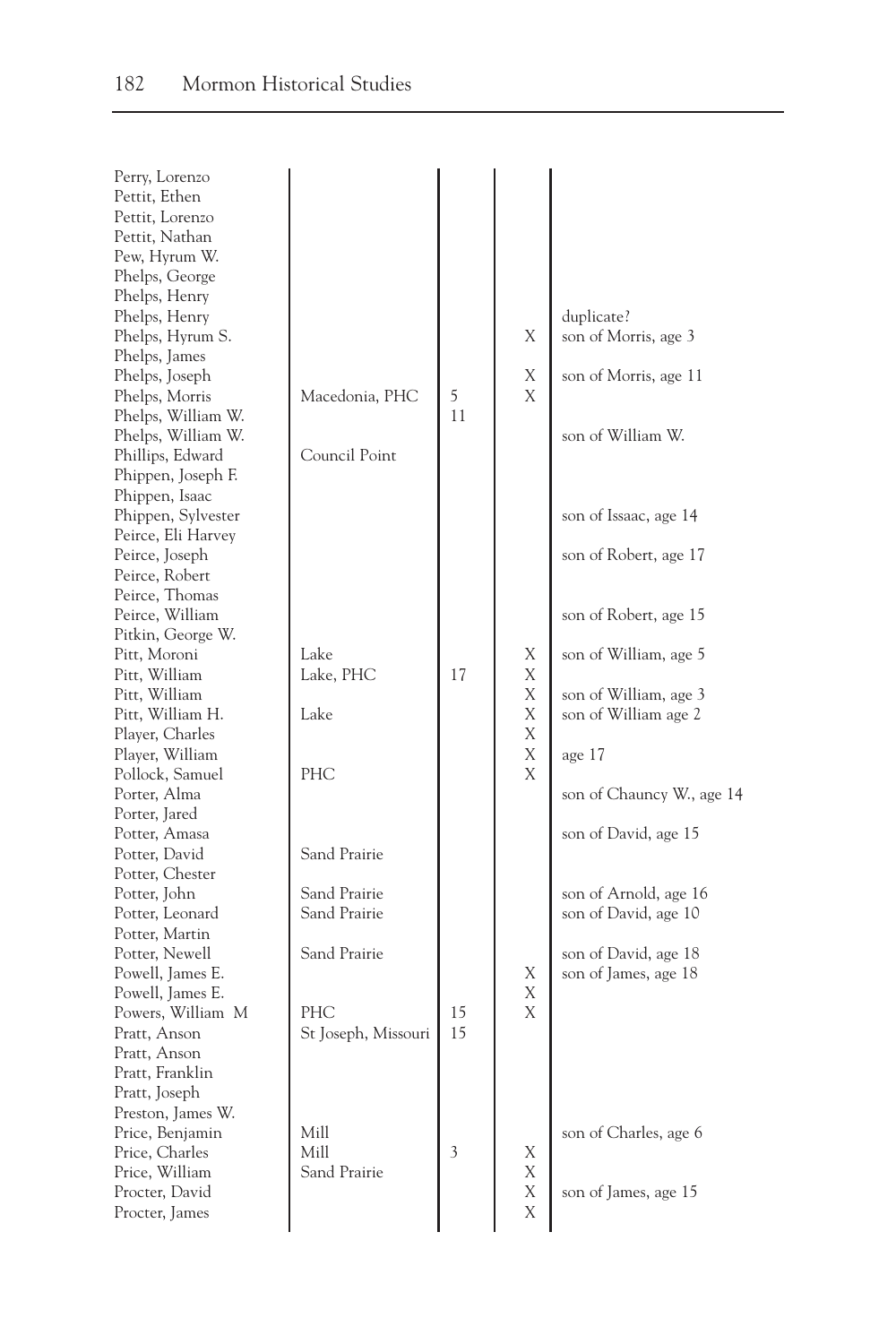| Procter, Joshua<br>Procter, William<br>Pugmire, George                          |                                |             | Χ<br>X | son of James, age 3<br>son of James, age 11<br>son of Jonathan jr, age 2     |
|---------------------------------------------------------------------------------|--------------------------------|-------------|--------|------------------------------------------------------------------------------|
| Pugmire, Jonathan jr<br>Pugmire, John<br>Pulsipher, Charles<br>Pulsipher, Elias |                                |             | Χ      | son of Jonathan jr, age 8<br>son of Zera                                     |
| Pulsipher, John<br>Pulsipher, Orson H.<br>Pulsipher, William                    | Little Pigeon                  |             | Χ<br>X | son of Elias, age 13<br>son of Elias, age 5                                  |
| Pulsipher, Zera<br>Raleigh, Alonzo H.<br>Randall, Alfred                        | PHC                            | 14<br>13,15 |        | bishop, 17 Jul 1846                                                          |
| Randle, James<br>Rappleye, Tunis<br>Rawson, Horace S.                           |                                |             | Χ<br>Χ |                                                                              |
| Raymond, Benjamin T.<br>Raymond, S. J.                                          | Council Point<br>Council Point |             | Χ<br>Χ | son of Samuel, age 14                                                        |
| Read, Samuel<br>Redden, George G.<br>Redden, George G. jr<br>Redden, Jackson    | Rocky Ford<br>Rocky Ford       |             | Χ<br>X | son of George sr, age 18                                                     |
| Redden, John<br>Redfield, David Harvey?<br>Remington, Jerome                    |                                | 15          |        |                                                                              |
| Richards, Heber J.<br>Richards, Henry P.<br>Richards, John                      |                                |             | X      | son of Willard, age 8<br>son of Phinehas, age 17                             |
| Richards, John jr<br>Richards, Joseph                                           |                                |             |        | son of John K., age 10<br>son of Phinehas, died 1846 in<br>Pueblo with M. B. |
| Richards, Phinehas<br>Richards, Silas<br>Richards, W. B.                        | <b>PHC</b><br>Blockhouse, PHC  | 1,11,15     |        |                                                                              |
| Richards, Willard<br>Richardson, Albert<br>Richardson, Albert                   | PHC                            | 17          |        | son of Ebenezer, age 11<br>duplicate                                         |
| Richardson, Ebenezer<br>Richardson, Ebenezer                                    |                                |             | Χ      | duplicate                                                                    |
| Richardson, George<br>Richardson, George<br>Richardson, Josiah                  |                                |             |        | son of Ebenezer, age 9<br>duplicate<br>son of Ebenezer, age 4                |
| Richardson, Josiah<br>Richardson, Thomas<br>Richardson, Thomas                  |                                |             | Χ      | duplicate<br>duplicate                                                       |
| Richey, John B.<br>Richey, William<br>Richey, William B.                        |                                |             |        | son of William, age 15<br>son of William, age 8                              |
| Richmond, Benjamin B.<br>Richmond, Everett<br>Richmond, Jesse                   | Macedonia                      |             | Χ<br>Χ | son of Thomas, age 16<br>son of Thomas, age 14                               |
| Richmond, Joseph B.<br>Richmond, Thomas                                         |                                |             | Χ<br>X | son of Thomas, age 7                                                         |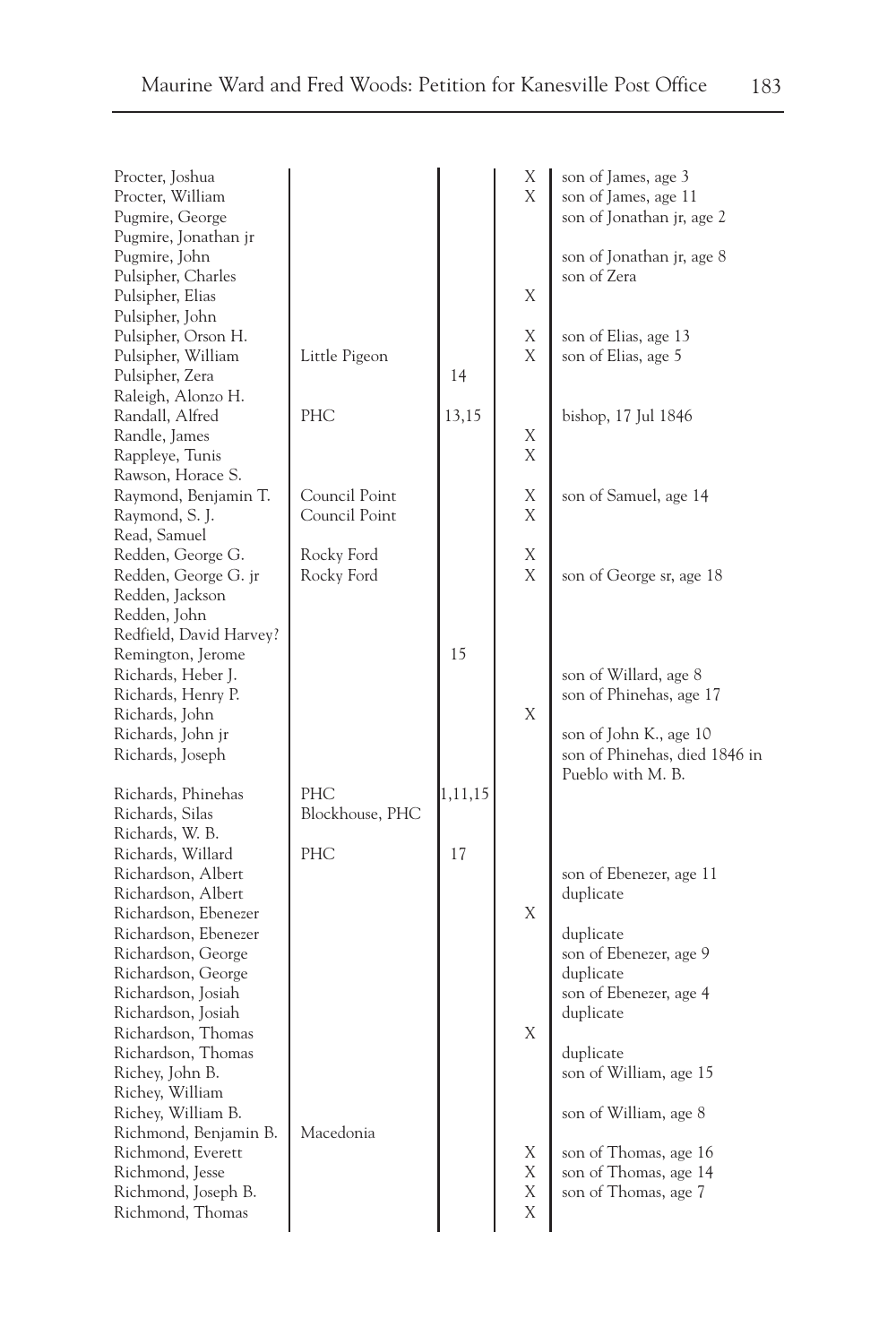

*Albert P. Rockwood LDS Church Archives*

Ricks, Thomas E. Riggs, John Riggs, Nat Riley, Isaac Ripley, Alanson Ritter, Adam Robbins, James Roberts, Henry Roberts, Horace Roberts, Levi Robey, Jeremiah Robinson, Ebenezer Robinson, Joseph Robinson, Oliver Robinson, Timothy Robinson, William J. Rockwood, Alexander Rockwood, A. [Albert] P. Rockwood, Albert P. Rockwood, Lyman Rodeback, Edward Rodeback, James Rodeback, Lorenzo Rodgers, Thomas Rogers, Chaney F. Rogers, D. [David] Rogers, Mark Rogers, Thomas Rolfe, Gilbert Rolfe, Joseph Rose, Andrew Rose, George Rose, John Rose, Ralph Rose, Wesley Roylance, Alma Roylance, Thomas



*Silas Richards International DUP*



*Alonzo H. Raleigh LDS Church Archives*

|                                                 |        | X                |                                                   |
|-------------------------------------------------|--------|------------------|---------------------------------------------------|
|                                                 | 14     | X                |                                                   |
| Garden Grove                                    | 10     | X                | son of Levi, age 12                               |
|                                                 |        | X                | son of Joseph L., age 13                          |
| Mill, PHC                                       |        |                  | bishop of WQ 7th ward<br>son of Joseph L., age 15 |
| Macedonia, Mill, McOlney                        |        |                  |                                                   |
|                                                 |        |                  | duplicate?                                        |
| Macedonia<br>Macedonia                          |        | Х<br>X           | son of James, age 15                              |
| Macedonia                                       |        | X                | son of James, age 5                               |
| Council Point<br>Council Point<br>Council Point |        | X                | son of Chandler, dec., age 18                     |
|                                                 | 13     |                  | son of Gilbert, age 4                             |
|                                                 |        | Χ<br>$\mathbf X$ |                                                   |
|                                                 |        | X<br>X<br>X      |                                                   |
|                                                 | 1<br>1 |                  | son of John, age 3<br>son of John, age 10         |
|                                                 |        |                  |                                                   |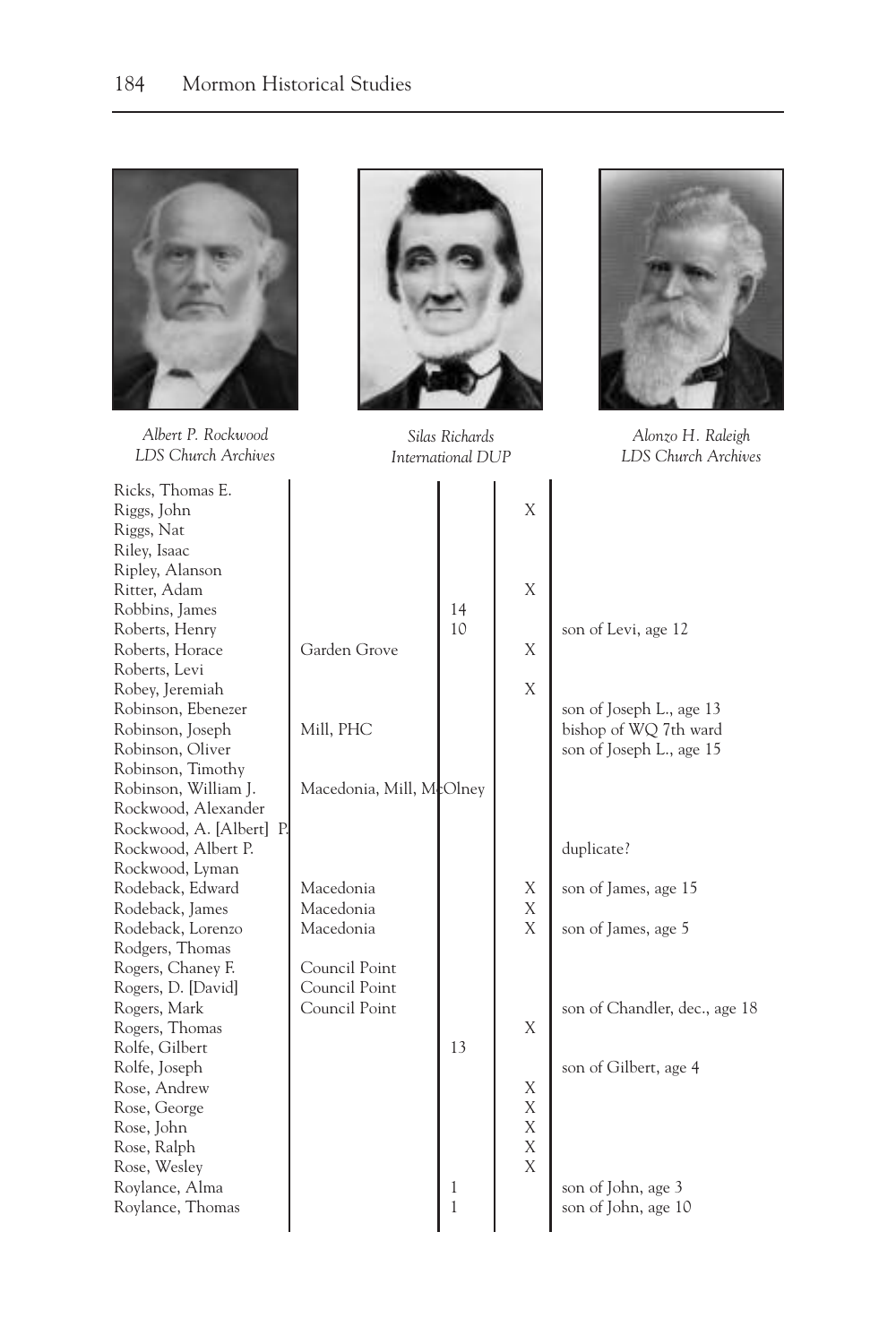| Roylance, William      |                    | 1     |   | son of John, age 8         |
|------------------------|--------------------|-------|---|----------------------------|
| Russell, Allen         | Blockhouse         |       | Χ |                            |
| Russell, Daniel        | PHC                |       |   | bishop, 17 Jul 1846        |
| Russell, Isaac         |                    |       |   |                            |
| Rust, William W.       |                    |       |   |                            |
| Sanders, David         |                    |       |   | son of Moses M., age 13    |
| Sanders, Ebenezer      |                    |       |   |                            |
| Sanders, Ellis         | <b>PHC</b>         | 17    |   | bishop, 17 Jul 1846        |
| Sanders, John          |                    |       | Х | son of Moses M., age 18    |
| Sanders, Joseph        |                    |       | X | son of Moses M., age 11    |
| Sanders, M. [Moses] M. |                    | 7     |   |                            |
| Scholes, George        | Mill               |       |   |                            |
| Scofield, Joseph       |                    |       |   |                            |
| Scofield, Leo          |                    |       |   |                            |
| Scott, Ephraim         |                    |       |   | son of John, age 6         |
| Scott, Hiram           |                    |       |   | son of John, age 2         |
| Scott, Isaac           |                    |       |   | son of John, age 11        |
| Scott, John            |                    | 15,21 |   |                            |
| Scott, John W.         |                    |       |   | son of John, age 4         |
| Scott, Joseph          |                    |       |   | son of John, age 1         |
| Scovil, Hiram          |                    |       |   | son of Lucius, age 3       |
| Scovil, L. [Lucius] N. | PHC                |       |   |                            |
| Scovil, William        |                    |       |   |                            |
| Seabury, Wesley H.     |                    |       |   |                            |
| Seely, Isaac           |                    |       |   |                            |
| Shaffer, George H.     |                    |       |   |                            |
| Shaffer, Henry         |                    |       |   |                            |
| Shaffer, John          |                    |       |   |                            |
| Shaffer, Joseph R.     |                    |       |   |                            |
| Shaffer, William       |                    |       |   |                            |
| Sharp, James           |                    |       |   |                            |
| Sharp, William         |                    |       |   |                            |
| Shaw, John             |                    |       |   | bishop, 17 Jul 1846        |
| Shay, William          |                    |       |   |                            |
| Sheard, Isaac          |                    |       |   |                            |
| Shearer, Daniel        | Council Point, PHC |       | Χ |                            |
| Shepherd, Moses T.     | <b>Big Springs</b> |       | Χ |                            |
| Sherman, Hyram         |                    |       | Χ | son of Almon, age 15       |
| Sherman, Ira           | McOlney, G. Grove  |       | X |                            |
| Shirts, Darius         | Shirts             |       |   | son of Peter, age 15       |
| Shirts, Don C.         | Shirts             |       |   | son of Peter, age 12       |
| Shirts, George         | Shirts             |       |   | son of Peter, age 16       |
| Shirts, Peter          | Shirts             |       |   |                            |
| Shirtliff, Haskell     | Garden Grove       |       |   |                            |
| Shurtliff, Luman A.    |                    | 3,14  |   |                            |
| Simmons, Elezer        |                    |       |   |                            |
| Simms, William D.      |                    |       |   |                            |
| Simpson, Thurston      | Council Point, PHC |       |   |                            |
| Sirrine, Parley P.     | Little Pigeon      |       |   | son of Mephiboshet, age 4  |
| Sirrine, Theodore      |                    |       |   | son of Mephibosheth, age 9 |
| Skeen, David           |                    |       | Χ | son of Joseph, age 8       |
| Skeen, Joseph          |                    |       | Χ |                            |
| Skeen, William         |                    | 1     | X | son of Joseph, age 10      |
|                        |                    |       |   |                            |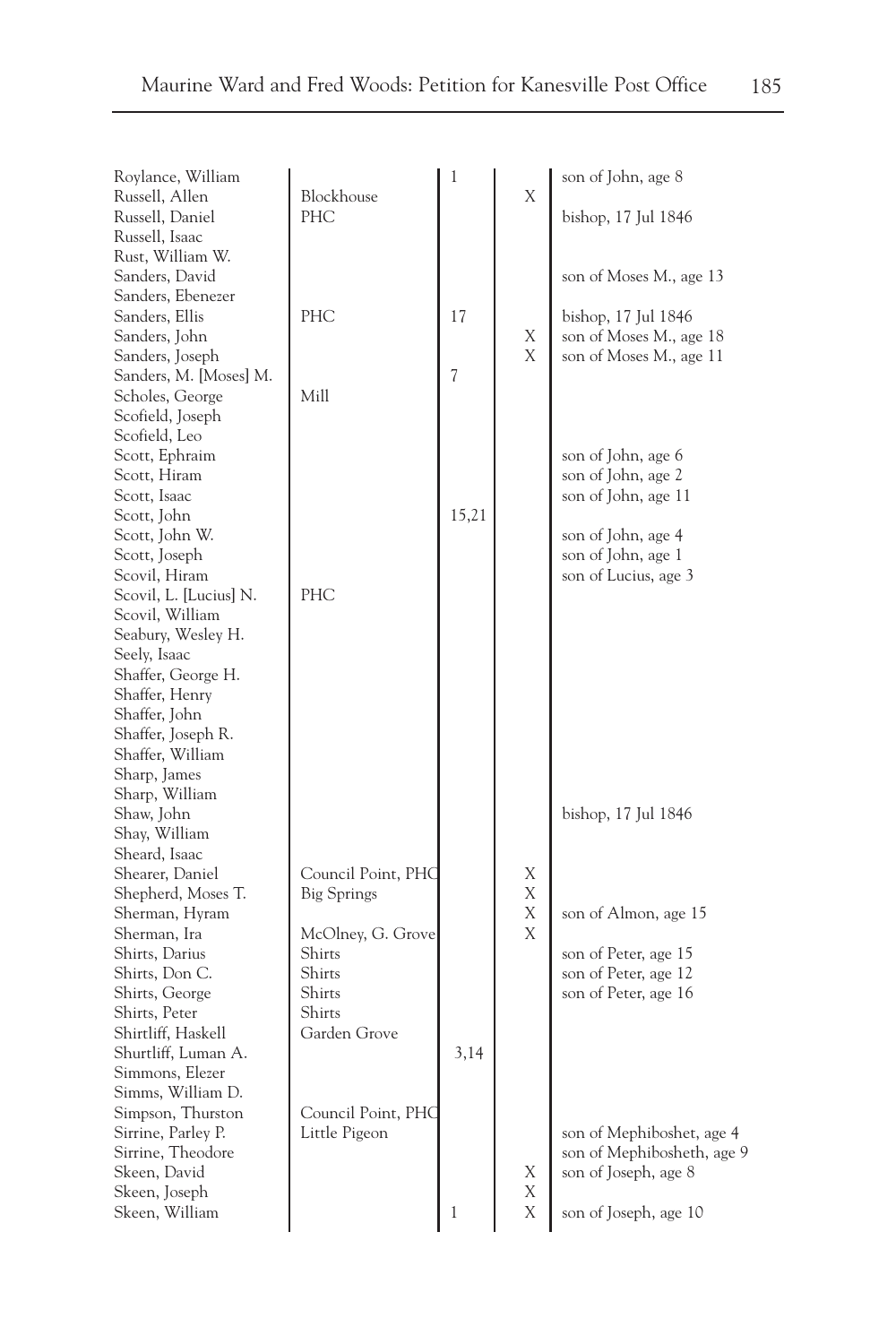

*Samuel L. Sprague LDS Church Archives*



*Samuel C. Snyder Courtesy Joseph Johnstun Lucius N. Scovil*



*International DUP*

| Slade, George       |                              | 1       | Х |                             |
|---------------------|------------------------------|---------|---|-----------------------------|
| Smith, Allen        |                              |         |   |                             |
| Smith, Alma         |                              |         | X | son of Warren, age 17       |
| Smith, Eden         | <b>Big Springs</b><br>PHC    | 15      |   |                             |
| Smith, George A.    |                              |         |   |                             |
| Smith, George A.    |                              |         |   | son of George A., age 6     |
| Smith, Henry        |                              |         |   |                             |
| Smith, Job          |                              | 10      |   |                             |
| Smith, John         | Coonville, Garden Grove,     |         |   |                             |
|                     | Little Pigeon, Lake          | 3,15,21 |   |                             |
| Smith, John C. F.   |                              |         |   |                             |
| Smith, John S.      | Council Point                | 15      |   |                             |
| Smith, Johnathan    | Mill                         |         |   |                             |
| Smith, Joseph       | G. Grove, Kanesville         | 21      |   |                             |
| Smith, Joseph A.    |                              | 16      |   |                             |
| Smith, Joseph F.    |                              |         |   | son of Hyrum, age 9         |
| Smith, Nathan       |                              |         |   |                             |
| Smith, Richard D.   | Mill, Little Pigeon          |         | Χ | age 18, in Mormon Battalion |
| Smith, Samuel H. B. | PHC                          |         |   | son of Samuel H., age 10    |
| Smith, Thomas S.    | Mill                         |         |   |                             |
| Smith, Thomas W.    | Shirts                       |         |   |                             |
| Smith, William      | North Pigeon, Buoyo, Shirts  |         |   |                             |
|                     | Lake, Little Pigeon, Mill 15 |         |   |                             |
| Smith, William      | see above                    |         |   |                             |
| Snow, Carlos Z.     |                              |         |   | son of James C., age 6      |
| Snow, Gardner       | PHC                          |         | Х |                             |
| Snow, George        | PHC                          |         | X |                             |
| Snow, James         | PHC                          |         |   | son of James C., age 2      |
| Snow, James C.      | Kanesville                   |         |   |                             |
| Snow, John C.       |                              |         |   | son of James C., age 8      |
| Snow, Mahonri       |                              |         |   |                             |
| Snow, Warren        |                              |         | X |                             |
| Snow, William       | PHC                          |         |   |                             |
| Snyder, Chester     | PHC                          |         |   |                             |
| Snyder, Robert      |                              |         |   |                             |
| Snyder, Samuel      |                              |         | Χ | bishop, 17 Jul 1846         |
|                     |                              |         |   |                             |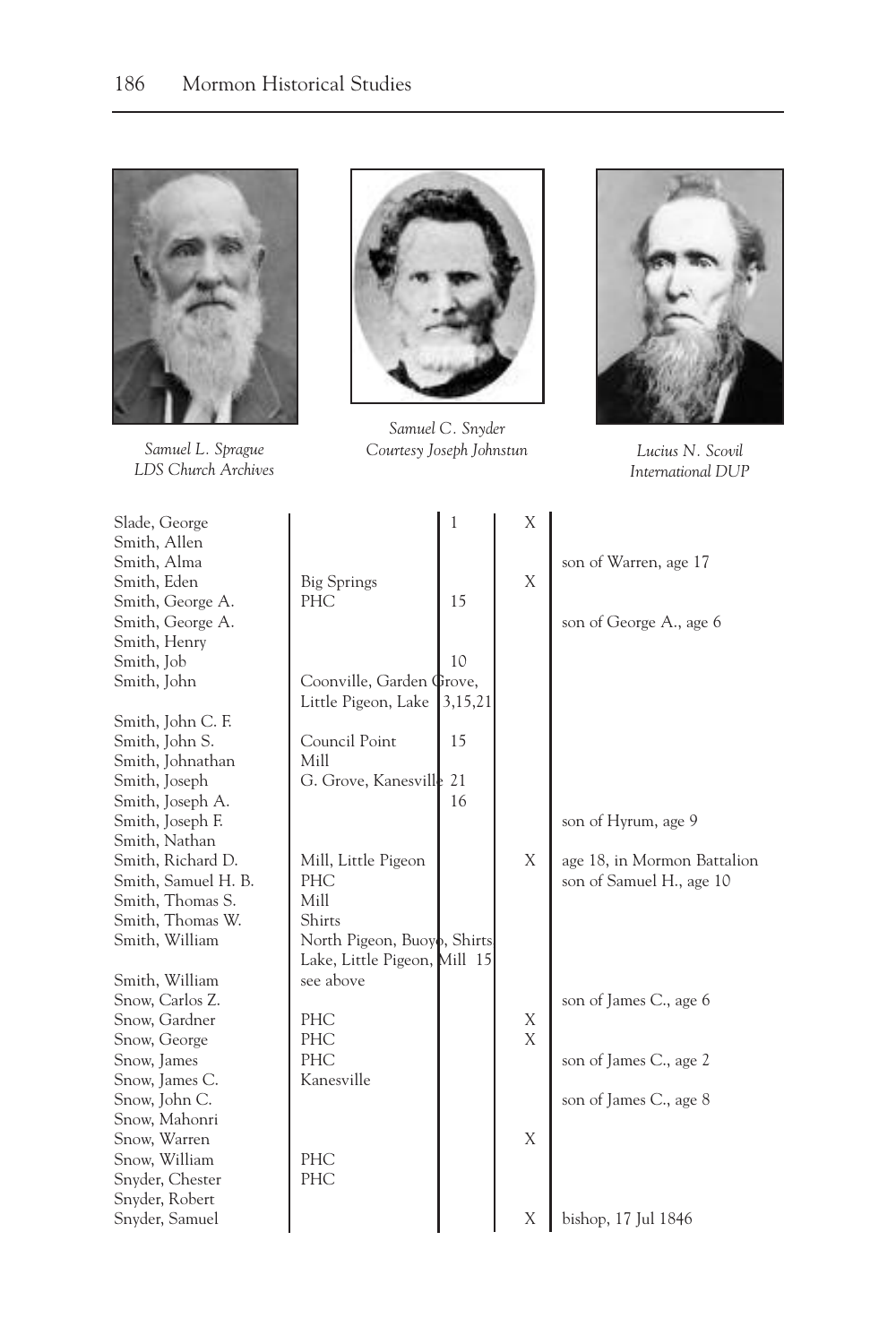| - -<br>w<br>۰. |
|----------------|
|                |

| Somerville, William              |                         |    | Х              |                             |
|----------------------------------|-------------------------|----|----------------|-----------------------------|
| Southworth, Chester              | McOlney                 |    | $\overline{X}$ |                             |
| Spaulding, Eli D.                |                         |    |                | son of Ira, age 9           |
| Spaulding, Ira                   |                         |    |                |                             |
| Spencer, George                  |                         |    |                | son of Orson, age 8         |
| Spencer, Howard                  |                         |    |                | son of Orson, age 10        |
| Spencer, Jacob H.                |                         |    | Χ              | son of Richard, age 5       |
| Spencer, John                    |                         |    | Χ              | son of Richard, age 12      |
| Spencer, Orson                   |                         |    |                |                             |
| Spencer, Richard                 |                         |    | X              |                             |
| Spice/Spicer, Mortimer N         |                         |    |                |                             |
| Spiers, Adam                     |                         |    |                | son of Thomas, age 14       |
| Spiers, George                   |                         |    |                | son of Thomas, age 11       |
| Spiers, George                   |                         |    |                |                             |
| Spiers, William                  |                         | 22 |                |                             |
| Sprague, Lindsey                 |                         |    |                |                             |
| Sprague, Samuel                  |                         | 15 |                | duplicate                   |
| Sprague, Samuel L.               |                         |    |                |                             |
| Stanley, A. [Alexander] S        |                         |    | Χ              |                             |
| Stanley, Franklin                |                         |    |                | son of Alexander, age 17    |
| Stanley, Henry                   |                         |    |                | son of Alexander, age 12    |
| Stanton, Daniel                  |                         |    | Χ              |                             |
| Starr, Edward                    |                         |    |                |                             |
| Steele, Richard                  |                         |    |                |                             |
|                                  |                         |    |                |                             |
| Steele, Richard                  |                         |    |                | duplicate?                  |
| Stevens, Albert                  | Council Point           |    |                |                             |
| Stephens, Alexander              | Blockhouse              |    | Х              | son of John, age 7          |
| Stephens, John                   | Blockhouse              |    | X              |                             |
| Stevens, Lyman                   |                         |    |                |                             |
| Stevens, Roswell                 | Council Point, PHC      |    | X              | bishop, 17 Jul 1846         |
| Stevens, Walter                  | Council Point           |    |                |                             |
| Stephens, William                | Buoyo                   |    |                |                             |
| Stevens, William                 | Council Point           |    |                |                             |
| Stevenson, James                 |                         |    |                |                             |
| Stewart, A. [Andrew] J.          |                         |    |                |                             |
| Stewart, Alvin F.                | Garden Grove, Macedonia |    | X              |                             |
| Stewart, J. [Joseph] A. [Allen]  | Macedonia               |    |                |                             |
|                                  |                         |    |                |                             |
| Stewart, J. [Joseph] A. [Albram] |                         |    |                | son of Levi, age 10         |
| Stewart, J. [John] M.            | Council Point           |    |                | president of C. Point, 1847 |
| Stewart, Levi                    |                         |    |                |                             |
| Stewart, Nathan                  | Mill                    |    | Χ              |                             |
| Stewart, Nephi                   |                         |    | Χ              | son of Nathaniel, age 14    |
| Stewart, Oscar                   | Macedonia               |    | X              | son of Alvin F., age 2      |
| Stewart, Riley                   |                         |    |                | son of Levi, age 8          |
| Stewart, Rufus P.                | PHC                     |    |                |                             |
| Stillman, Charles                |                         |    |                |                             |
| Stillman, Clark                  |                         |    | Х              |                             |
| Stillman, Dexter                 |                         |    | X              |                             |
| Stillman, Franklin               |                         |    |                |                             |
| Stine, Jacob                     | McOlney, Blockhouse     |    |                |                             |
| Staker, Nathan                   |                         |    | Χ              |                             |
| Staker, William                  |                         |    | Χ              | son of William, age 16      |
|                                  |                         |    |                |                             |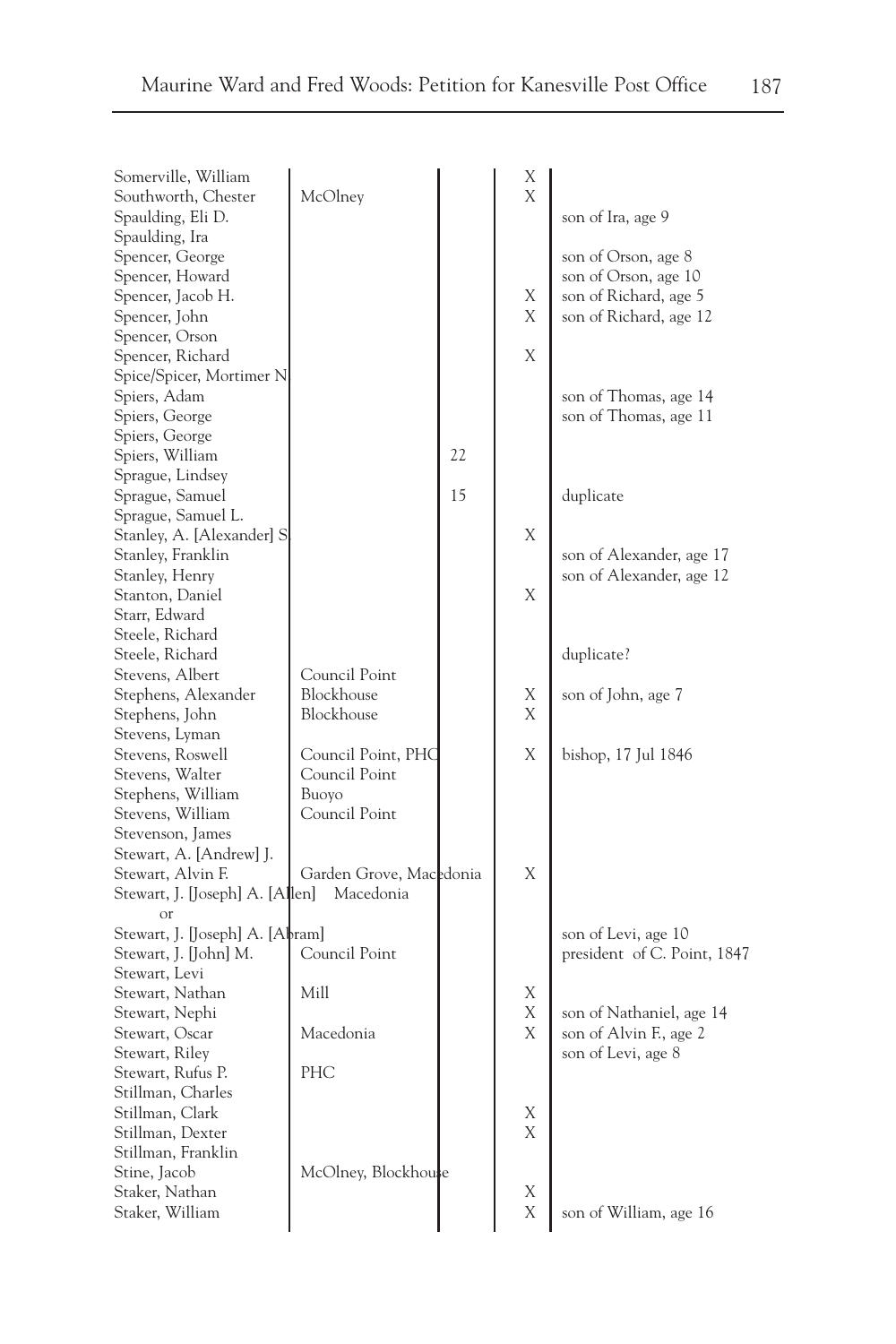| Stocking, John J.    |               |       |   |                                 |
|----------------------|---------------|-------|---|---------------------------------|
| Stohell, William     |               |       | X |                                 |
| Stone, Amos B.       | PHC           |       |   |                                 |
| Stone, Andrew        |               |       |   |                                 |
| Stone, Daniel        |               |       |   |                                 |
| Stone, George        |               |       |   |                                 |
| Stone, Hiram         |               |       |   |                                 |
| Stone, James P.      |               |       |   |                                 |
| Stout, Allen         |               | 14    | X |                                 |
| Stout, Hosea         |               | 11,15 |   |                                 |
| Stringham, Benjamin  |               |       |   | son of George, age 9            |
| Stringham, George    |               |       |   |                                 |
| Stringham, George jr |               |       |   | son of George, age 11           |
| Strong, Jacob        | McOlney       |       |   |                                 |
| Stubbs, Richard      |               |       | Χ |                                 |
| Surap, William       |               |       |   |                                 |
| Swanner, Samuel      | Mill          |       |   |                                 |
| Swapp, William       |               | 5     | Χ |                                 |
| Sweat, John          |               |       | X |                                 |
| Sweet, George        |               | 11    | Χ |                                 |
| Sweet, Henry S.      |               |       | X | son of George, age 12           |
| Sweet, Robert        |               |       | Χ | son of George, age 7            |
| Tanner, Thomas       |               |       |   |                                 |
| Taylor, Green        |               |       |   |                                 |
| Taylor, Stephen      |               |       | Χ |                                 |
| Taylor, William      | Sand Prairie  | 11    | X |                                 |
|                      |               |       |   |                                 |
| Teeples, George B.   |               |       |   |                                 |
| Teeples, Henry       |               |       |   | son of George, age 5            |
| Teeples, William     |               |       |   | son of George, age 14           |
| Terry, Charles A.    |               |       | Χ |                                 |
| Terry, James P.      |               |       |   | son of Parshall, age 18         |
| Terry, Joel          |               |       | Χ |                                 |
| Terry, Orson M.      |               |       | Χ | son of Otis L., age 3           |
| Terry, Otis L        |               |       | Χ |                                 |
| Terry, Parshall      |               |       | X | son of Jacob, age 18            |
| Terry, William       | Macedonia     |       | X | son of Joel, age 8              |
| Thurston, Thore/Tora | Council Point |       |   |                                 |
| Thomas, Daniel       |               |       |   |                                 |
| Thomas, Daniel       |               |       |   |                                 |
| Thomas, Daniel       | Garden Grove  |       |   |                                 |
| Thomas, Daniel W.    | Garden Grove  |       |   | son of Daniel S., age 8         |
| Thomas, Harrison A.  | Garden Grove  |       |   |                                 |
| Thomas, Hayward      |               |       |   |                                 |
| Thomas, James C.     |               |       |   |                                 |
| Thompson, Ezra       |               |       |   |                                 |
| Thompson, James L.   |               |       |   |                                 |
| Thompson, John B.    | <b>PHC</b>    |       |   |                                 |
| Thompson, Robert     |               |       |   |                                 |
| Thompson, Robert     |               |       |   |                                 |
| Thompson, William    |               |       |   | 1850 census shows a William     |
|                      |               |       |   | Thompson sr $\&$ jr in G. Grove |
| Thompson, William jr |               |       |   |                                 |
| Thornton, Samuel S.  | Shirts        |       |   |                                 |
|                      |               |       |   |                                 |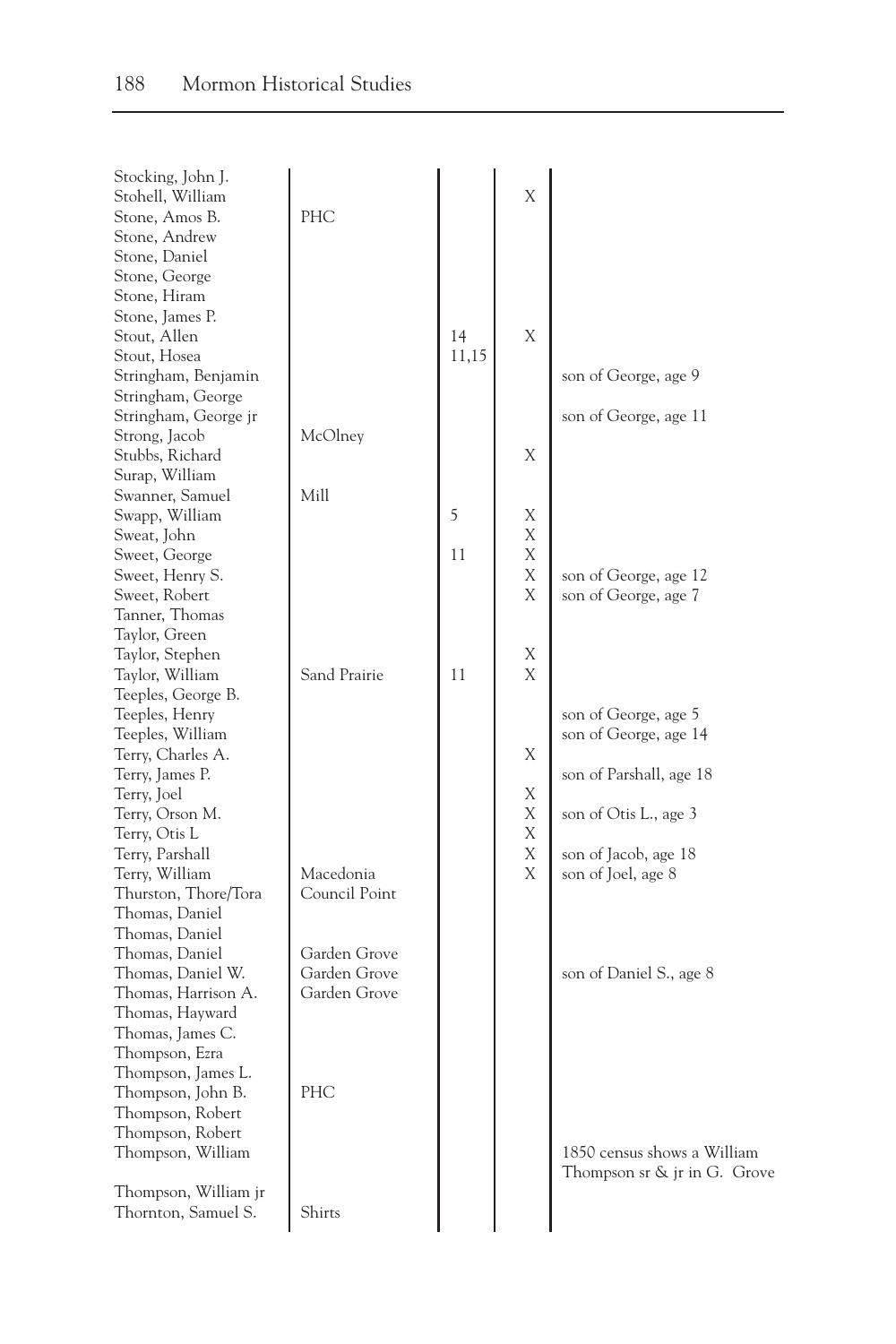

*James P. Terry* Pioneers and Prominent Men of Utah



*Samuel A. Woolley LDS Church Archives*



*Abraham Zundel* Pioneers and Prominent Men of Utah

| Tidwell, Harvey      | Council Point |    | Χ | son of John, age 18               |
|----------------------|---------------|----|---|-----------------------------------|
| Tidwell, John        | Council Point |    | X |                                   |
| Tidwell, Nelson      |               |    | X | son of John, age 16               |
| Tippetts, Alvah      |               |    |   |                                   |
| Tippetts, Harvey J.  |               |    |   | dupl. or s. of John Harvey, age 2 |
| Tippetts, John A.    |               |    |   | son of John H., age 12            |
| Tippetts, John H.    |               |    |   |                                   |
| Tippetts, Joseph H.  | Lake          |    |   |                                   |
| Tippetts, Joseph H.  | Lake          |    |   | duplicate?                        |
| Topham, John         |               | 3  |   |                                   |
| Topham, Thomas       |               |    |   | son of John, age 8                |
| Topham, William      |               |    |   | son of John, age 18               |
| Toronto, Joseph      |               |    |   |                                   |
| Tracy, Moses         |               |    | X |                                   |
| Turley, Theodore     | <b>PHC</b>    | 15 |   |                                   |
| Turner, David        |               |    |   |                                   |
| Turpin, William      |               |    |   |                                   |
| Turrey, Jacob        |               |    |   |                                   |
| Tuttle, Alexander L. | Little Pigeon |    | Χ | son of Azariah, age 8             |
| Tuttle, Azariah      | Little Pigeon |    | X |                                   |
| Tuttle, Henry W.     |               |    |   |                                   |
| Tuttle, John W.      |               |    |   | son of Edward, age 16             |
| Tuttle, Samuel       |               |    |   |                                   |
| Tyler, Daniel        |               |    |   |                                   |
| Utley, John          |               | 14 | X |                                   |
| Utley, Samuel        | Harris Grove  |    |   |                                   |
| Vale, Isaac H.       |               |    | X | age 17                            |
| Van Alstine, Aaron   |               |    | Χ | age 13                            |
| Van Alstine, Levant  |               |    | X |                                   |
| Van Ausdall, William |               |    | X | age 16                            |
| Van Orden, Everet    |               |    |   |                                   |
| Van Orden, Everet    |               |    |   | duplicate?                        |
| Van Orden, Peter E.  |               |    |   | son of William, age 18            |
|                      |               |    |   |                                   |
| Van Orden, Peter E.  |               |    |   | duplicate?                        |
| Van Orden, John M.   |               |    |   |                                   |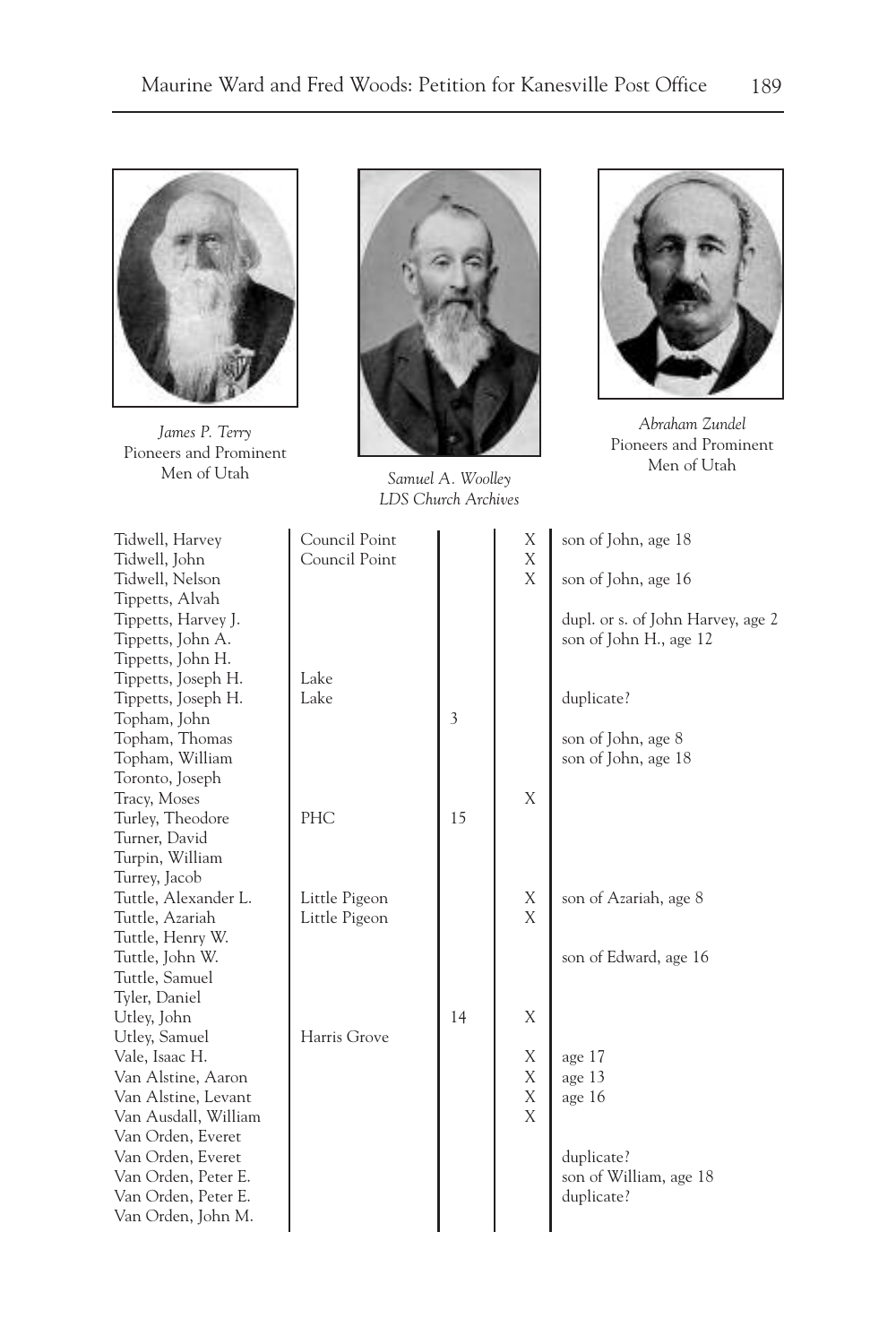| Van Schooven, Gilbert<br>Van Wagenen, David<br>Van Wagenen, John<br>Van Wagenen, Ephraim<br>Veach, Elliot<br>Vincent, Ezra<br>Vincent, Hiram<br>Vincent, James Ezra                                                                                           | Rocky Ford<br>Rocky Ford, PHC<br>Rocky Ford<br>PHC | 15<br>$\mathbf{1}$ | Χ<br>Χ<br>X<br>Χ<br>X | son of John, age 12<br>son of John, age 4<br>bp. in West Fork Nishnabotna<br>son of Ezra, age 6 |
|---------------------------------------------------------------------------------------------------------------------------------------------------------------------------------------------------------------------------------------------------------------|----------------------------------------------------|--------------------|-----------------------|-------------------------------------------------------------------------------------------------|
| Vincent, Jonathan<br>Waldon, Benjamin<br>Waldron, Glaspie<br>Waldron, Thomas<br>Walker, Henry<br>Walker, John<br>Walker, John<br>Walker, John B.<br>Walker, William<br>Walkins, William<br>Walton, Alphrea<br>Walton, John<br>Waltz, Robert<br>Wardle, George | Pleasant Valley                                    |                    | Χ<br>X<br>X           | son of Benjamin, age 12<br>son of Benjamin, age 14                                              |
| Warnice, John<br>Warner, [Charles?]<br>Waterbury, Hascall<br>Washburn, Abraham<br>Washburn, Daniel                                                                                                                                                            | Little Pigeon                                      |                    | Χ<br>X                | Charles Warner, age 43?<br>age 13<br>son of Abraham, age 11                                     |
| Watterson, William<br>Weaver, Gilbert<br>Webb, Chauncey G.<br>Webb, Chauncey G. jr                                                                                                                                                                            | Council Point                                      | 15<br>22           |                       | son of Chauncey sr, age 12                                                                      |
| Webb, Edward M.<br>Webb, Welsey<br>Weeks, Allen<br>Weeks, Warren                                                                                                                                                                                              | Council Point<br>Harris Grove<br>Harris Grove      | 22<br>22           | Χ<br>X<br>X           | son of Chauncey sr, age 10<br>son of Allen, age 10                                              |
| Weeks, Willard<br>Weeks, William<br>West, John A.<br>West, Samuel<br>Wheeler, Ammon<br>Wheeler, John                                                                                                                                                          | Harris Grove                                       | 21                 | Χ<br>Χ<br>X           | son of Allen, age 1<br>son of Allen, age 12<br>son of Samuel, age 17                            |
| Wheeler, John<br>Whipple, Nelson W.<br>White, Charles<br>White, Joel<br>White, Joel<br>White, John G.<br>White, John G.<br>Whitehead, William                                                                                                                 | Garden Grove, PHQ                                  |                    |                       | son of John G., age 17<br>duplicate<br>duplicate                                                |
| Whiteside, Alma<br>Whiteside, O. [Orlo or Olney]<br>Whiting, Chauncy<br>Whiting, Isaac                                                                                                                                                                        |                                                    | 5                  | Χ<br>Χ<br>X           | sons of Alexander, ages 12 & 10<br>son of Chauncy, age 6                                        |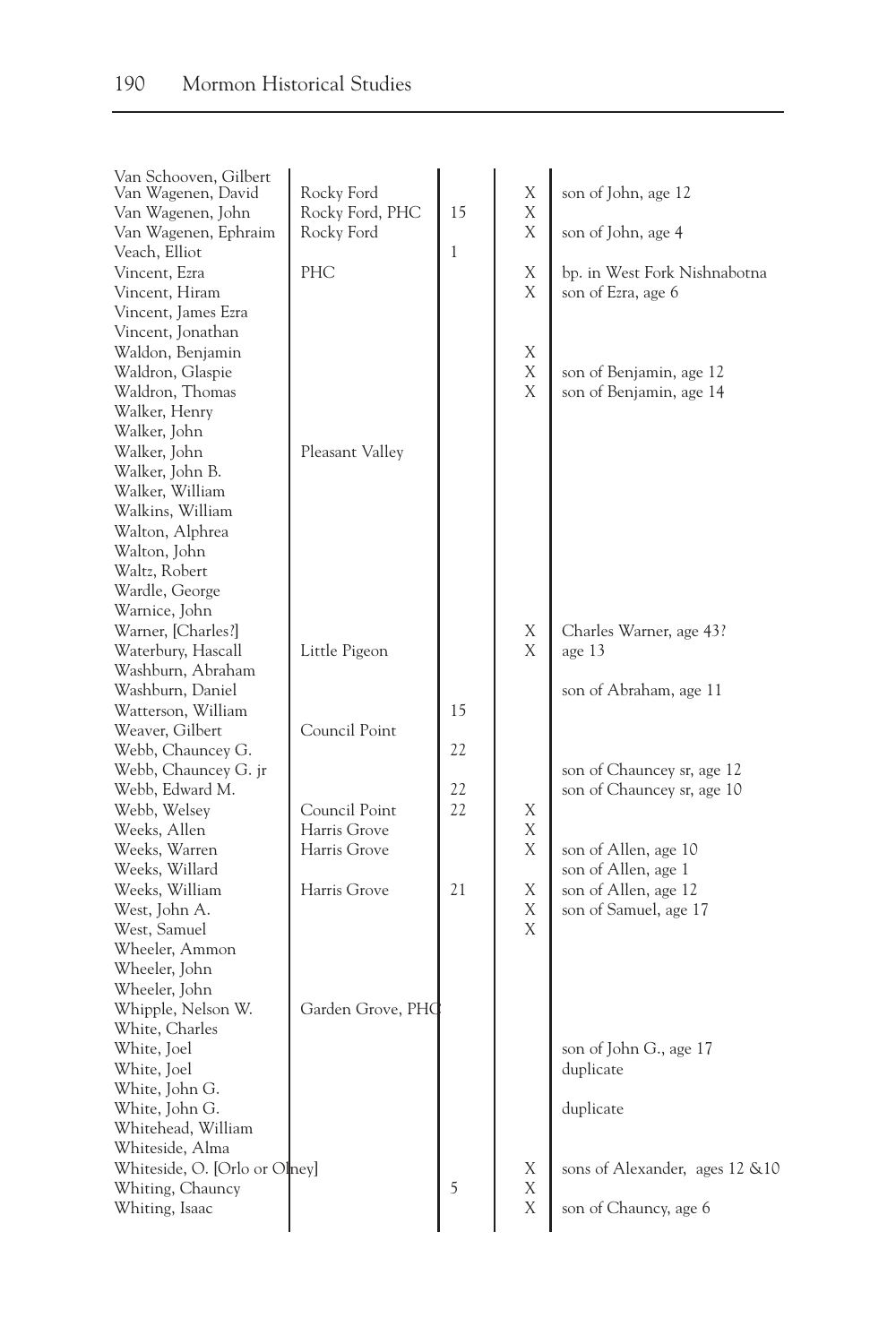| Whiting, Warren<br>Whitlock, Andrew<br>Whitlock, James H.<br>Whitney, Clark L.<br>Wicks, Shutley E.<br>Wielding, Joseph I.<br>Wiggorie, Ebenezer F.<br>Wilbur, Amos<br>Wilbur, Melvin<br>Wilbur, Stephen K.<br>Wilcox, Adam<br>Wilcox, John<br>Wilcox, Samuel<br>Wilcox, William C.<br>Wild, Andrew                                                                                                                               | Council Point<br>Blockhouse<br>Blockhouse                  | $\overline{?}$ | Х<br>X<br>Χ<br>Χ<br>X                               | son of Chauncy, age 1<br>son of Andrew, age 12<br>Ebenezer Wiggins<br>son of Melvin, age 4<br>son of Melvin, age 18<br>son of Samuel, age 1<br>son of Samuel, age 5                                                                                                                                                                                            |
|-----------------------------------------------------------------------------------------------------------------------------------------------------------------------------------------------------------------------------------------------------------------------------------------------------------------------------------------------------------------------------------------------------------------------------------|------------------------------------------------------------|----------------|-----------------------------------------------------|----------------------------------------------------------------------------------------------------------------------------------------------------------------------------------------------------------------------------------------------------------------------------------------------------------------------------------------------------------------|
| Wild, Horace<br>Wilding, David<br>Wilding, David W.<br>Wilding, George<br>Wilding, Heber C. K.<br>Wilding, James<br>Wilkins, Alexander<br>Wilkins, John<br>Wilkins, Oscar<br>Willey, Jeremiah<br>Willey, Jeremiah R.<br>Willey, William<br>Willey, William W.<br>Williams, Alexander<br>Williams, Almond M.<br>Williams Andrew B.<br>Williams, Bateman H.<br>Williams, Charles H.<br>Williams, Daniel R.<br>Williams, E. [Elias?] | PHC<br>PHC<br>Plum Hollow, PHC<br><b>PHC</b><br>Kanesville |                | Χ<br>Χ<br>Χ<br>Χ<br>Х<br>Х<br>X<br>Χ<br>Χ<br>X<br>X | son of David, age 8<br>son of David, age 10<br>son of David, age 13<br>son of John, age 13<br>son of John, age 3<br>son of Jeremiah, age 1<br>duplicate?<br>son of Jeremiah, age 7                                                                                                                                                                             |
| <sub>or</sub><br>Williams, E. [Ezra Grange]<br>Williams, Gustavus<br>Williams, Hiram A.<br>Williams James R.<br>Williams, John B. [Baldwin]<br><sub>or</sub><br>Williams, John B. [Benjamin]<br>Williams, Lemuel L.<br>Wilson, B. W.<br>Wilson, Bradley<br>Wilson, Charles<br>Wilson, Charles H.<br>Wilson, Cyrus<br>Wilson, David<br>Wilson, E. R.<br>Wilson, Ephraim                                                            | Plum Hollow?<br>North Pigeon, PHC<br>Garden Grove          |                | Χ<br>X<br>X<br>X                                    | child born 1848 in Kanesville<br>son of Gustavus, age 5<br>son of John B., age 8<br>son of Charles H., age 1<br>son of John A.<br>son of Andrew, age 6<br>1850 census shows Bradley B.<br>Wilson family in Garden Grove<br>son of Bushrod, age 2<br>duplicate?<br>son of Bushrod, age 5<br>son of Guy, age 17<br>unclear who this is<br>son of Henry H., age 4 |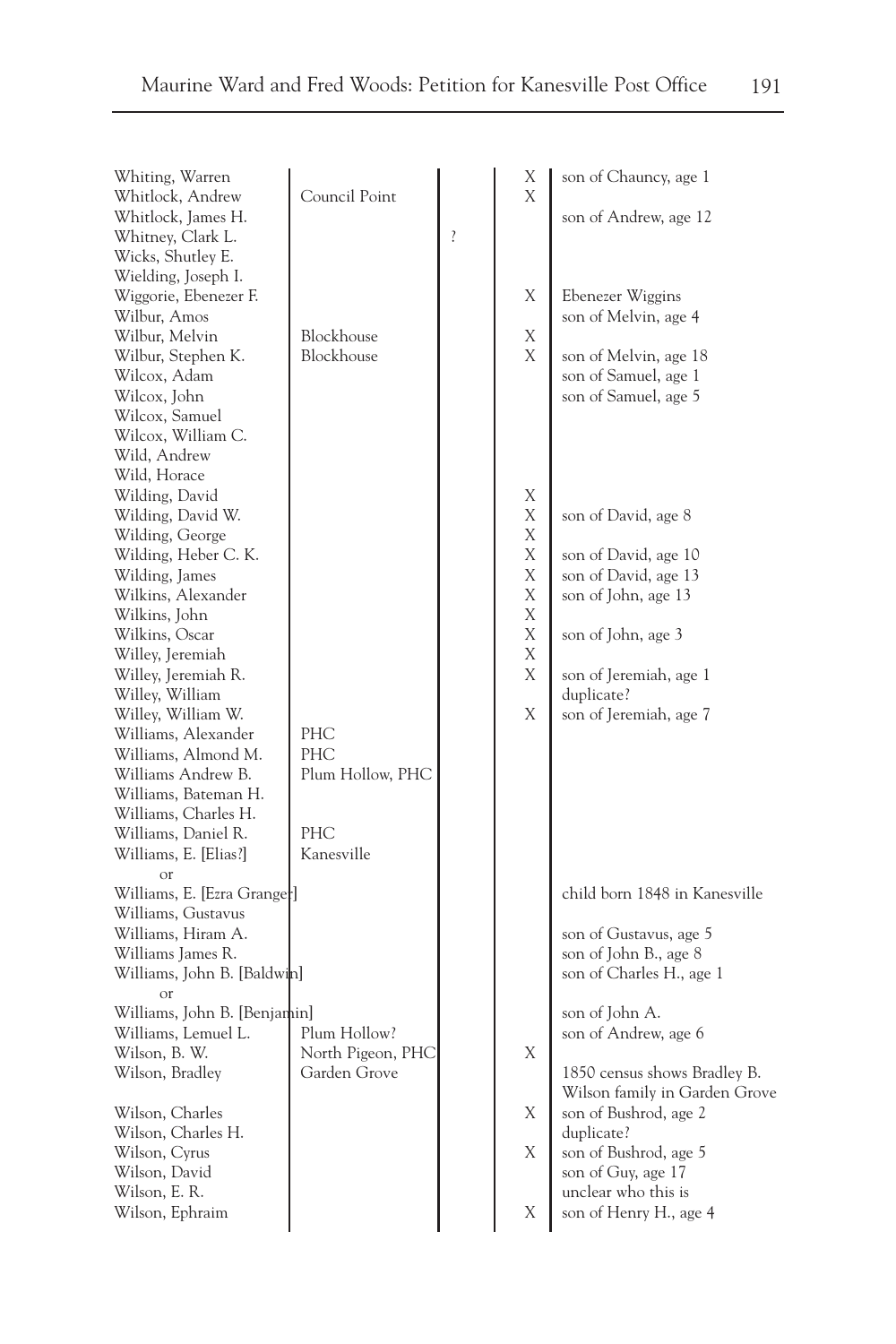| Wilson, Franklin<br>Wilson, Guy<br>Wilson, Henry<br>Wilson, Henry H.<br>Wilson, Hyrum<br>Wilson, Jasper G.<br>Wilson, J. B. or I. B.                     | Garden Grove, Plum Hollow<br>North Pigeon |                     | Χ<br>$\mathbf x$ | son of Guy, dec., age 7<br>son of Henry H., age 7<br>son of Guy, dec., age 10<br>unclear who this is |
|----------------------------------------------------------------------------------------------------------------------------------------------------------|-------------------------------------------|---------------------|------------------|------------------------------------------------------------------------------------------------------|
| Wilson, John B.<br>Wilson, Joseph<br>Wilson, Lycurgus<br>Wilson, Newton                                                                                  | Macedonia, PHC                            |                     | X                | son of Bushrod, age 11                                                                               |
| Wilson, Thomas G.<br>Wilson, W. [Whitford] G.<br>Winegar, Alvin<br>Winegar, Alvin<br>Winegar, John<br>Winegar, Samuel                                    | Garden Grove<br>Garden Grove              | 3                   | Χ<br>Χ<br>X      | son of Alvin, age 3<br>son of Alvin, age 9                                                           |
| Winegar, Samuel T.<br>Winegar, Stephen<br>Wood, Charles<br>Wood, David                                                                                   |                                           | 3                   | Χ<br>Χ           | son of Alvin, age 8                                                                                  |
| Wood, G. [Gideon] D.<br>Wood, Joseph<br>Wood Lyman S.<br>Wood, Martin<br>Wood, Oscar                                                                     | Mt Pisgah, Mill, PHC<br>Mill              |                     | Χ                | son of Gideon, age 16<br>son of David, age 10                                                        |
| Wood, William<br>Woodard, Nathaniel?<br>Woodland, James H.<br>Woodman, William                                                                           | Council Point                             |                     | X                | son of David, age 14                                                                                 |
| Woodmansee, J.<br>Woodruff, Wilford<br>Woodruff, Wilford<br>Woolley, Edwin D.<br>Woolley, Edwin D.                                                       |                                           | ŗ<br>14<br>15<br>17 |                  | son of Wilford, age 8<br>son of Edwin, age 3                                                         |
| Woolley, F.<br>Woolley, Franklin B.<br>Woolley, Henry<br>Woolley, John<br>Woolley, John W.<br>Woolley, Samuel                                            | PHC                                       | 14<br>14            |                  | unclear who this is<br>son of Edwin, age 14<br>son of Edwin, age 17<br>son of Edwin, age 8           |
| Woolley, Samuel A.<br>Woolley, Samuel H.<br>Woolsey, Jacob B.<br>Woolsey, James                                                                          | Mt Pisgah                                 |                     |                  | son of Samuel A., age 1                                                                              |
| Woolsey, James jr<br>Woolsey, Joseph<br>Woolsey, Reuben<br>Woolsey, Thomas jr<br>Woolsey, Thomas sr<br>Works, James<br>Worley, Heber<br>Worley, Henry L. | Mt Pisgah                                 |                     | Χ<br>X<br>X      | son of Thomas, age 12<br>son of Thomas, age 17<br>son of Thomas, age 11                              |
|                                                                                                                                                          |                                           |                     |                  |                                                                                                      |